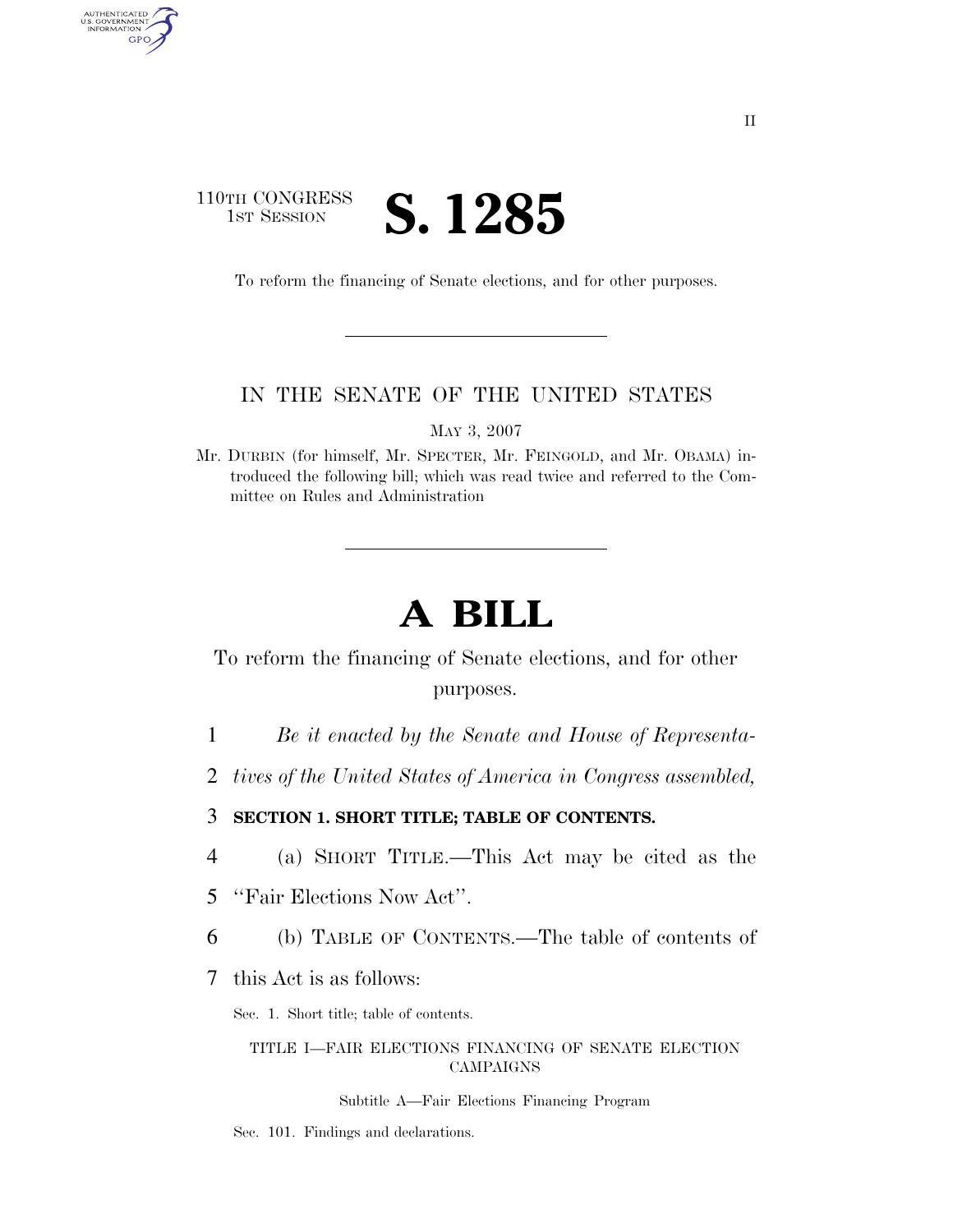Sec. 102. Eligibility requirements and benefits of fair elections financing of Senate election campaigns.

### ''TITLE V—FAIR ELECTIONS FINANCING OF SENATE ELECTION CAMPAIGNS

- ''Sec. 501. Definitions.
- ''Sec. 502. Senate Fair Elections Fund.
- ''Sec. 503. Eligibility for allocations from the Fund.
- ''Sec. 504. Seed money contribution requirement.
- ''Sec. 505. Qualifying contribution requirement.
- ''Sec. 506. Contribution and expenditure requirements.
- ''Sec. 507. Debate requirement.
- ''Sec. 508. Certification by Commission.
- ''Sec. 509. Benefits for participating candidates.
- ''Sec. 510. Allocations from the Fund.
- ''Sec. 511. Payment of fair fight funds.
- ''Sec. 512. Administration of the Senate fair elections system.
- ''Sec. 513. Violations and penalties.
- Sec. 103. Reporting requirements for nonparticipating candidates.
- Sec. 104. Modification of electioneering communication reporting requirements.
- Sec. 105. Limitation on coordinated expenditures by political party committees with participating candidates.
- Sec. 106. Audits.

Subtitle B—Senate Fair Elections Fund Revenues

Sec. 111. Deposit of proceeds from recovered spectrum auctions.

Subtitle C—Fair Elections Review Commission

- Sec. 121. Establishment of Commission.
- Sec. 122. Structure and membership of the commission.
- Sec. 123. Powers of the Commission.
- Sec. 124. Administration.
- Sec. 125. Authorization of appropriations.
- Sec. 126. Expedited consideration of Commission recommendations.

### TITLE II—VOTER INFORMATION

- Sec. 201. Broadcasts relating to candidates.
- Sec. 202. Political advertisement vouchers for participating candidates.
- Sec. 203. FCC to prescribe standardized form for reporting candidate campaign ads.
- Sec. 204. Limit on Congressional use of the franking privilege.

#### TITLE III—RESPONSIBILITIES OF THE FEDERAL ELECTION **COMMISSION**

- Sec. 301. Petition for certiorari.
- Sec. 302. Filing by Senate candidates with Commission.
- Sec. 303. Electronic filing of FEC reports.

#### TITLE IV—MISCELLANEOUS PROVISIONS

- Sec. 401. Severability.
- Sec. 402. Review of constitutional issues.
- Sec. 403. Effective date.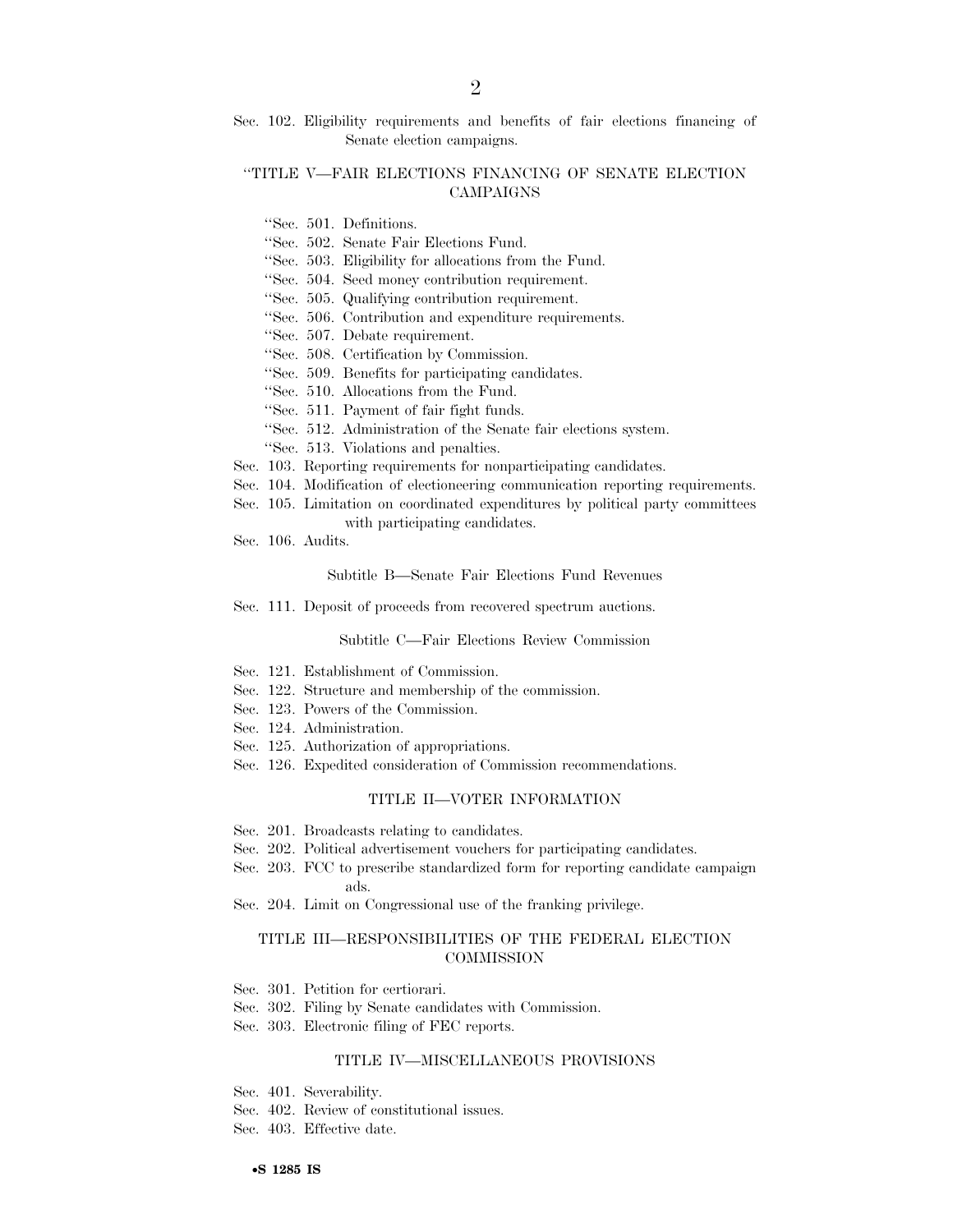# **TITLE I—FAIR ELECTIONS FI- NANCING OF SENATE ELEC- TION CAMPAIGNS Subtitle A—Fair Elections Financing Program**

### **SEC. 101. FINDINGS AND DECLARATIONS.**

 (a) UNDERMINING OF DEMOCRACY BY CAMPAIGN CONTRIBUTIONS FROM PRIVATE SOURCES.—The Senate finds and declares that the current system of privately fi- nanced campaigns for election to the United States Senate has the capacity, and is often perceived by the public, to undermine democracy in the United States by—

 (1) creating a conflict of interest, perceived or real, by encouraging Senators to accept large cam- paign contributions from private interests that are directly affected by Federal legislation;

 (2) diminishing or giving the appearance of di- minishing a Senator's accountability to constituents by compelling legislators to be accountable to the major contributors who finance their election cam-paigns;

 (3) violating the democratic principle of ''one person, one vote'' and diminishing the meaning of the right to vote by allowing monied interests to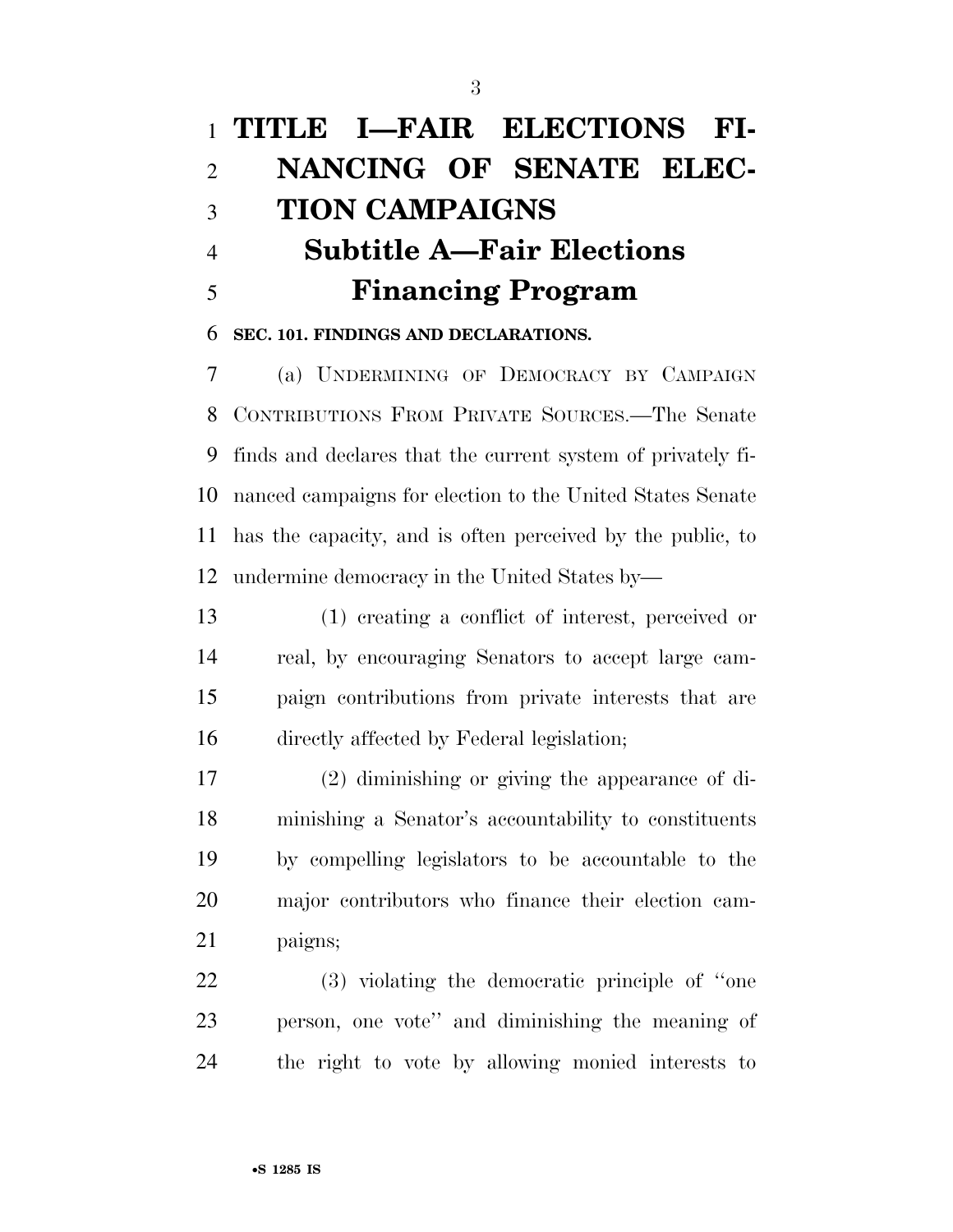have a disproportionate and unfair influence within 2 the political process;

 (4) imposing large, unwarranted costs on tax- payers through legislative and regulatory outcomes shaped by unequal access to lawmakers for cam-paign contributors;

 (5) driving up the cost of election campaigns, making it difficult for qualified candidates without personal wealth or access to campaign contributions from monied individuals and interest groups to mount competitive Senate election campaigns;

 (6) disadvantaging challengers, because large campaign contributors tend to donate their money to incumbent Senators, thus causing Senate elections to be less competitive; and

 (7) burdening incumbents with a preoccupation with fundraising and thus decreasing the time avail-able to carry out their public responsibilities.

 (b) ENHANCEMENT OF DEMOCRACY BY PROVIDING ALLOCATIONS FROM THE SENATE FAIR ELECTIONS FUND.—The Senate finds and declares that providing the option of the replacement of private campaign contribu- tions with allocations from the Senate Fair Elections Fund for all primary, runoff, and general elections to the Senate would enhance American democracy by—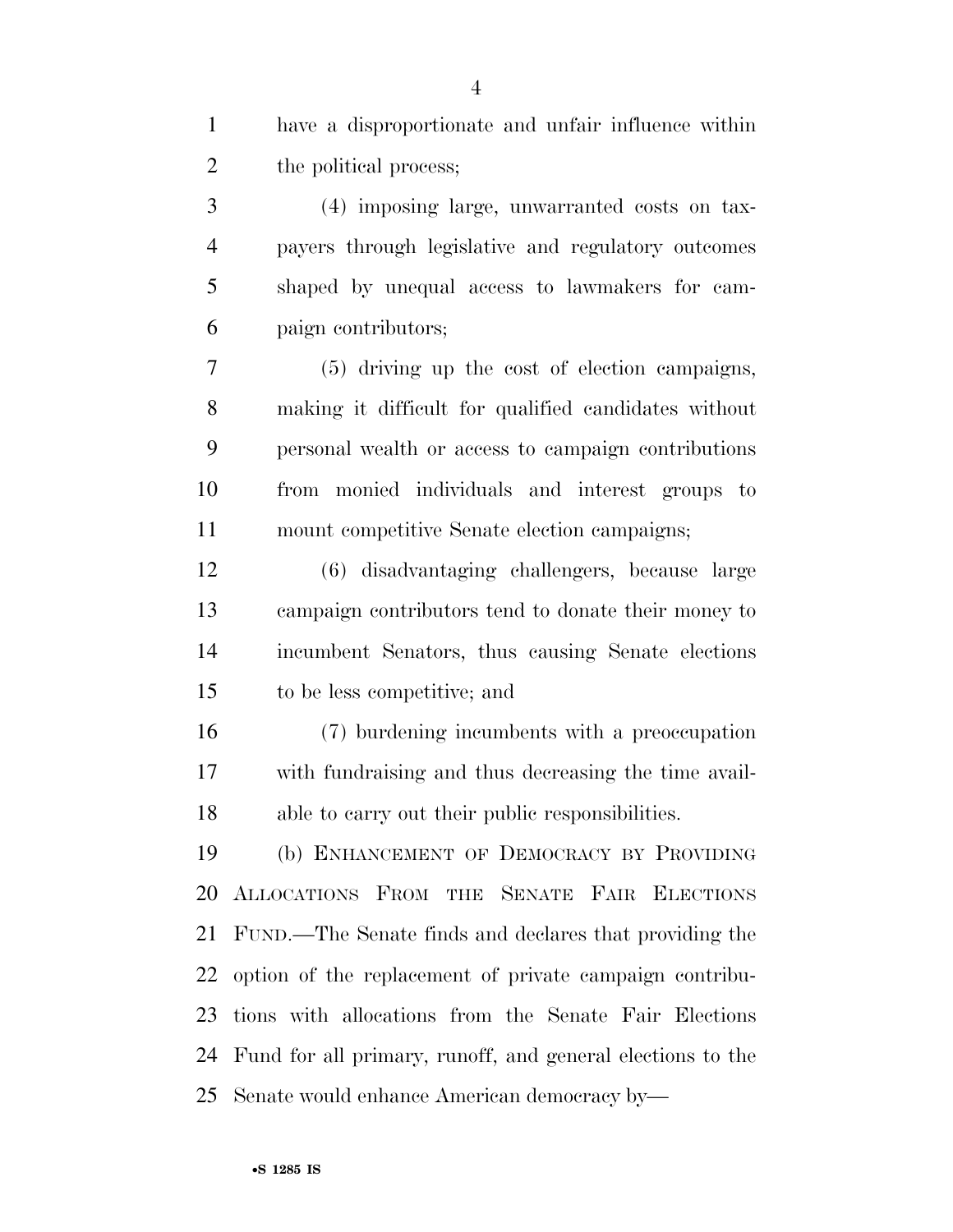| $\mathbf{1}$   | (1) eliminating the potentially inherent conflict      |
|----------------|--------------------------------------------------------|
| $\overline{2}$ | of interest created by the private financing of the    |
| 3              | election campaigns of public officials, thus restoring |
| $\overline{4}$ | public confidence in the integrity and fairness of the |
| 5              | electoral and legislative processes;                   |
| 6              | $(2)$ increasing the public's confidence in the ac-    |
| 7              | countability of Senators to the constituents who elect |
| 8              | them;                                                  |
| 9              | (3) helping to eliminate access to wealth as a         |
| 10             | determinant of a citizen's influence within the polit- |
| 11             | ical process and to restore meaning to the principle   |
| 12             | of "one person, one vote";                             |
| 13             | (4) reversing the escalating cost of elections         |
| 14             | and saving taxpayers billions of dollars that are (or  |
| 15             | that are perceived to be) currently allocated based    |
| 16             | upon legislative and regulatory agendas skewed by      |
| 17             | the influence of campaign contributions;               |
| 18             | (5) creating a more level playing field for in-        |
| 19             | cumbents and challengers by creating genuine oppor-    |
| 20             | tunities for all Americans to run for the Senate and   |
| 21             | by encouraging more competitive elections; and         |
| 22             | (6) freeing Senators from the incessant pre-           |
| 23             | occupation with raising money, and allowing them       |
| 24             | more time to carry out their public responsibilities.  |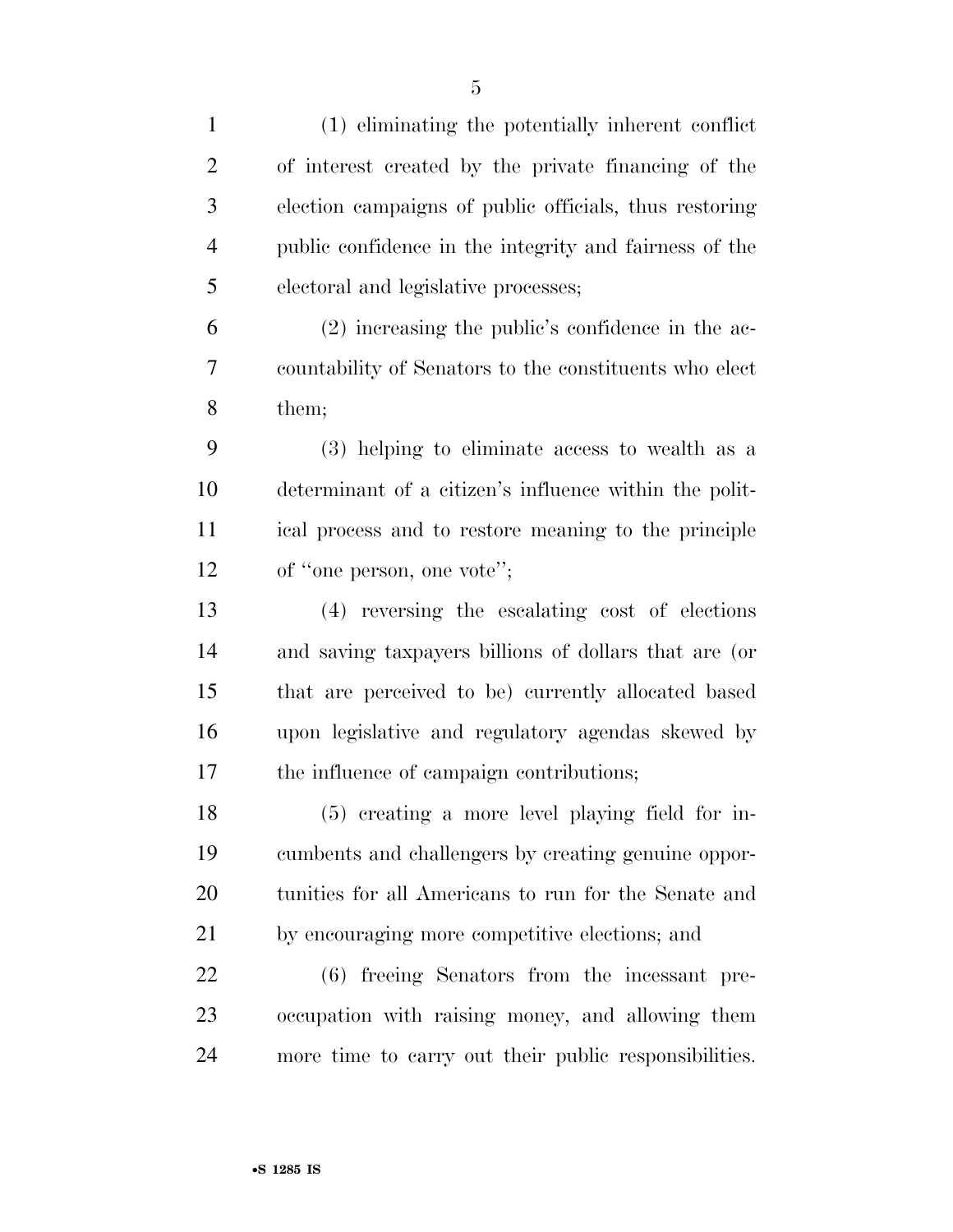## **SEC. 102. ELIGIBILITY REQUIREMENTS AND BENEFITS OF FAIR ELECTIONS FINANCING OF SENATE ELECTION CAMPAIGNS.**

 The Federal Election Campaign Act of 1971 (2 U.S.C. 431 et seq.) is amended by adding at the end the following:

# **''TITLE V—FAIR ELECTIONS FI- NANCING OF SENATE ELEC-TION CAMPAIGNS**

## **''SEC. 501. DEFINITIONS.**

''In this title:

12 "(1) ALLOCATION FROM THE FUND.—The term 'allocation from the Fund' means an allocation of money from the Senate Fair Elections Fund to a participating candidate pursuant to sections 510 and 511.

17 "(2) FAIR ELECTIONS QUALIFYING PERIOD.— The term 'fair elections qualifying period' means, with respect to any candidate for Senator, the pe-riod—

21 ''(A) beginning on the date on which the candidate files a statement of intent under sec-23 tion  $503(a)(1)$ ; and

24 "(B) ending on the date that is 30 days before—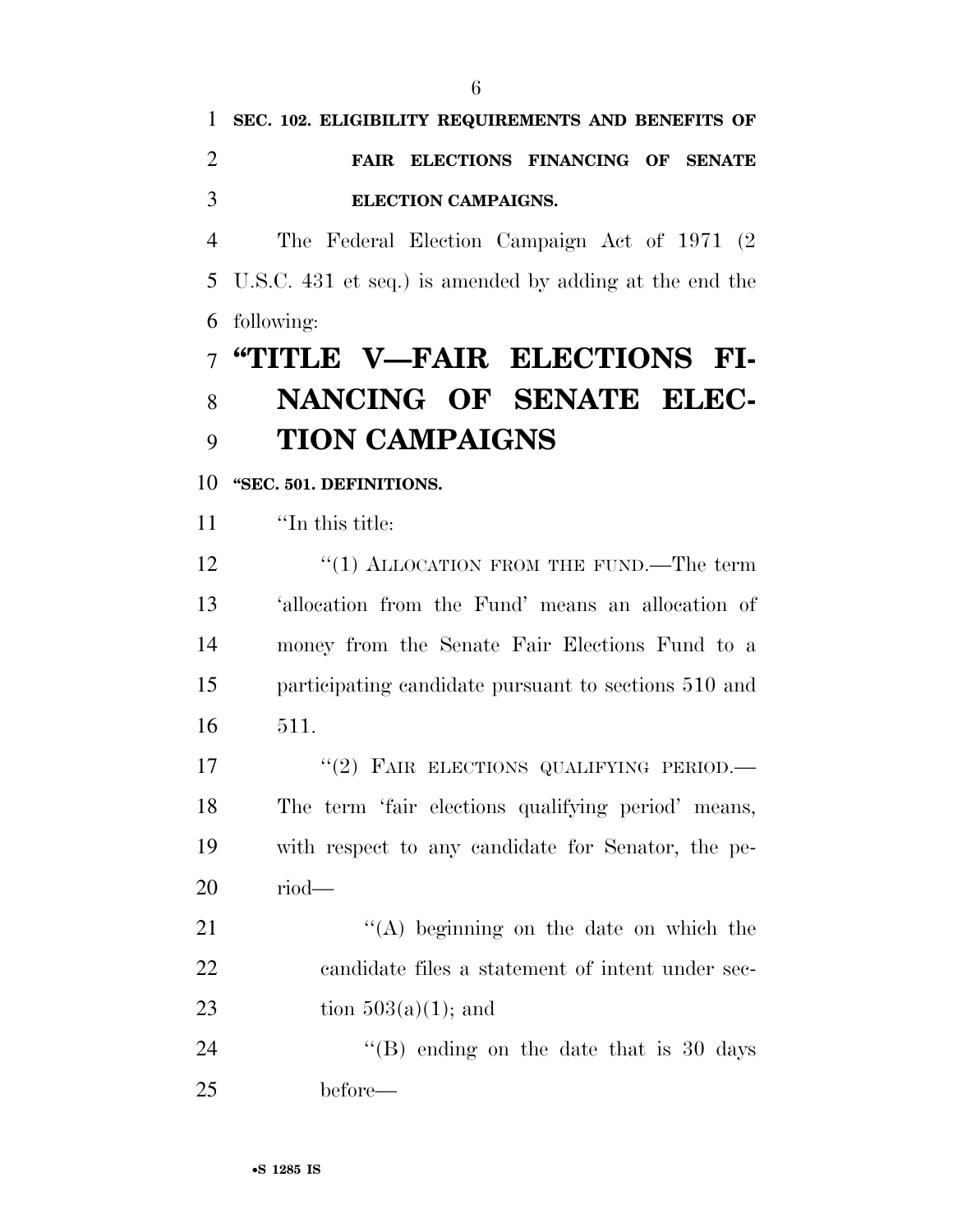| $\mathbf{1}$   | "(i) the date of the primary election;                 |
|----------------|--------------------------------------------------------|
| $\overline{2}$ | <b>or</b>                                              |
| 3              | "(ii) in the case of a State that does                 |
| 4              | not hold a primary election, the date pre-             |
| 5              | scribed by State law as the last day to                |
| 6              | qualify for a position on the general elec-            |
| 7              | tion ballot.                                           |
| 8              | "(3) FAIR ELECTIONS START DATE.—The term               |
| 9              | 'fair elections start date' means, with respect to any |
| 10             | candidate, the date that is 180 days before—           |
| 11             | $\lq\lq$ the date of the primary election; or          |
| 12             | $\lq\lq (B)$ in the case of a State that does not      |
| 13             | hold a primary election, the date prescribed by        |
| 14             | State law as the last day to qualify for a posi-       |
| 15             | tion on the general election ballot.                   |
| 16             | "(4) FUND.—The term 'Fund' means the Sen-              |
| 17             | ate Fair Elections Fund established by section 502.    |
| 18             | $``(5)$ IMMEDIATE FAMILY.—The term 'imme-              |
| 19             | diate family' means, with respect to any candidate—    |
| 20             | $\lq\lq$ the candidate's spouse;                       |
| 21             | "(B) a child, stepchild, parent, grand-                |
| 22             | parent, brother, half-brother, sister, or half-sis-    |
| 23             | ter of the candidate or the candidate's spouse;        |
| 24             | and                                                    |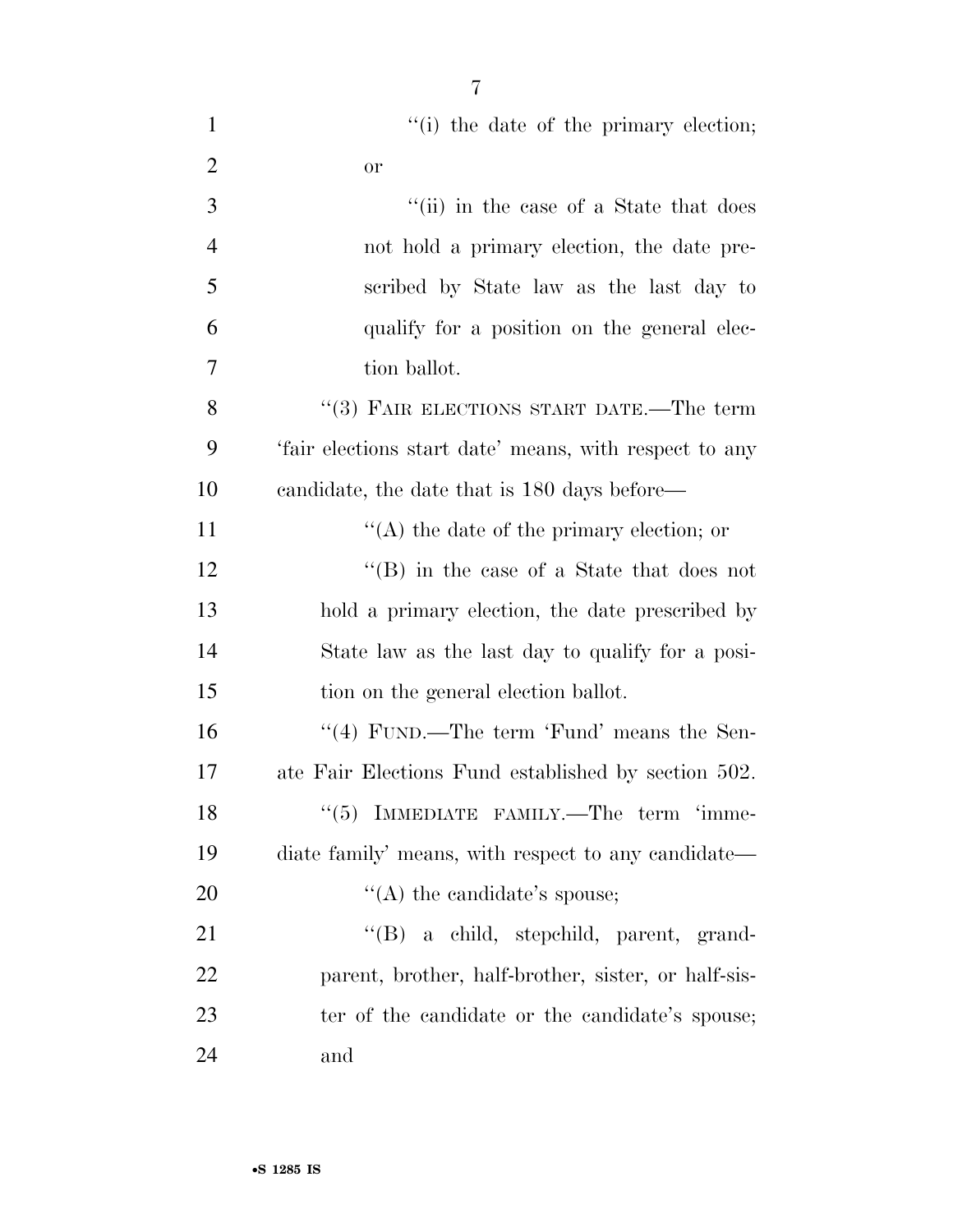| $\mathbf{1}$   | $\cdot$ (C) the spouse of any person described in    |
|----------------|------------------------------------------------------|
| $\overline{2}$ | subparagraph $(B)$ .                                 |
| 3              | INDEPENDENT CANDIDATE.—The term<br>(6)               |
| $\overline{4}$ | 'independent candidate' means a candidate for Sen-   |
| 5              | ator who is—                                         |
| 6              | "(A) not affiliated with any political party;        |
| 7              | <b>or</b>                                            |
| 8              | $\lq\lq$ (B) affiliated with a political party that— |
| 9              | "(i) in the case of a candidate in a                 |
| 10             | State that holds a primary election for              |
| 11             | Senator, does not hold a primary election            |
| 12             | for Senator; or                                      |
| 13             | "(ii) in the case of a candidate in a                |
| 14             | State that does not hold primary election            |
| 15             | for Senator, does not have ballot status in          |
| 16             | such State.                                          |
| 17             | $``(7)$ MAJOR PARTY CANDIDATE.—                      |
| 18             | $\lq\lq$ (A) IN GENERAL.—The term<br>major           |
| 19             | party candidate' means a candidate for Senator       |
| 20             | who is affiliated with a major political party.      |
| 21             | "(B) MAJOR POLITICAL PARTY.—The term                 |
| 22             | 'major political party' means, with respect to       |
| 23             | any State, a political party of which a candidate    |
| 24             | for the office of Senator, President, or Governor    |
| 25             | in the preceding 5 years, received, as a can-        |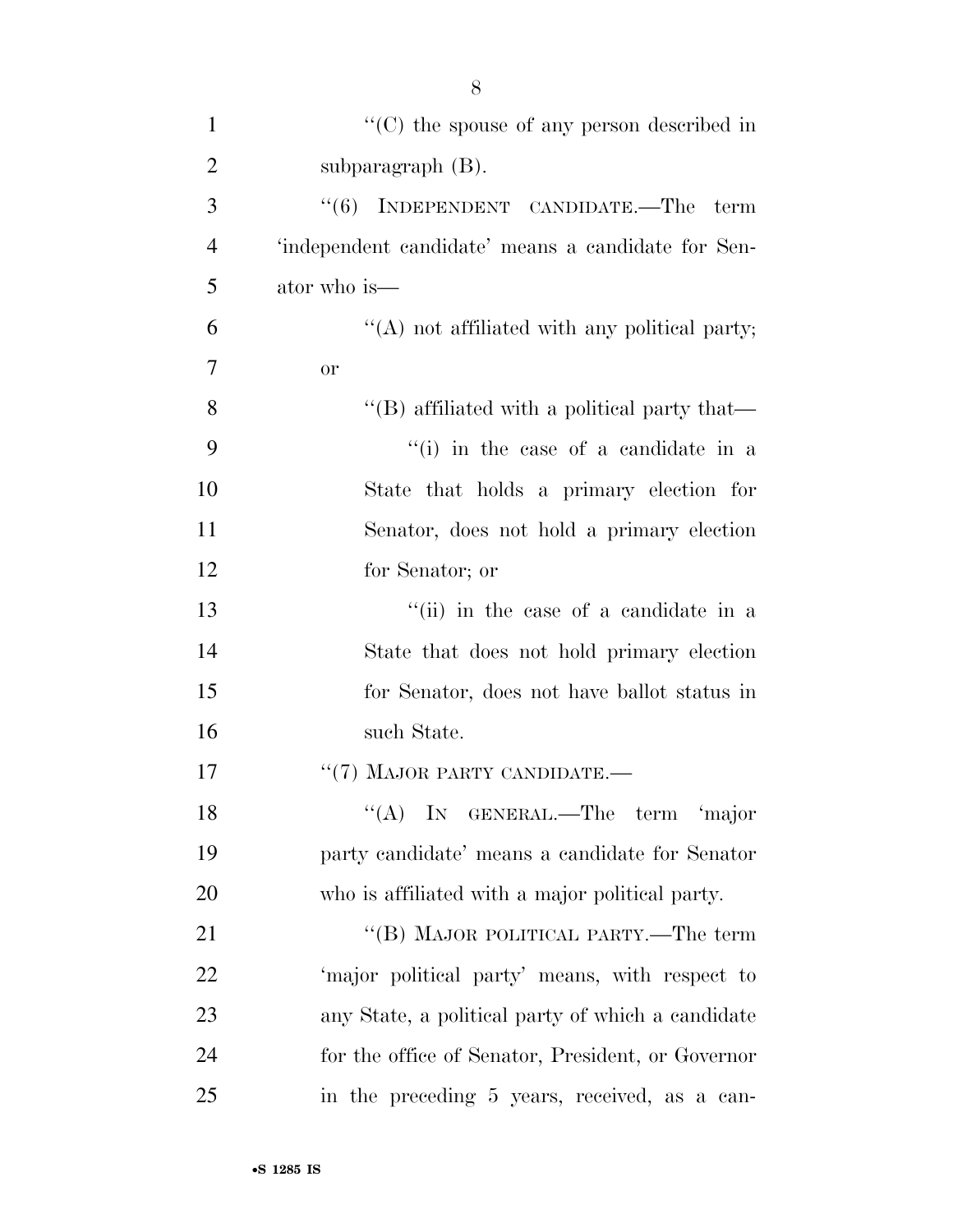| $\mathbf{1}$   | didate of that party in such State, 25 percent        |
|----------------|-------------------------------------------------------|
| $\overline{2}$ | or more of the total number of popular votes          |
| 3              | cast for such office in such State.                   |
| $\overline{4}$ | "(8) MINOR PARTY CANDIDATE.—The term                  |
| 5              | 'minor party candidate' means a candidate for Sen-    |
| 6              | ator who is affiliated with a political party that—   |
| 7              | "(A) holds a primary for Senate nomina-               |
| 8              | tions; and                                            |
| 9              | $\lq\lq (B)$ is not a major political party.          |
| 10             | "(9) NONPARTICIPATING CANDIDATE.—The                  |
| 11             | term 'nonparticipating candidate' means a candidate   |
| 12             | for Senator who is not a participating candidate.     |
| 13             | "(10) PARTICIPATING CANDIDATE.—The term               |
| 14             | 'participating candidate' means a candidate for Sen-  |
| 15             | ator who is certified under section 508 as being eli- |
| 16             | gible to receive an allocation from the Fund.         |
| 17             | "(11) QUALIFYING CONTRIBUTION.—The term               |
| 18             | 'qualifying contribution' means, with respect to a    |
| 19             | candidate, a contribution that—                       |
| 20             | "(A) is in the amount of $$5$ exactly;                |
| 21             | $\lq$ (B) is made by an individual who-               |
| 22             | "(i) is a resident of the State with re-              |
| 23             | spect to which the candidate is seeking               |
| 24             | election; and                                         |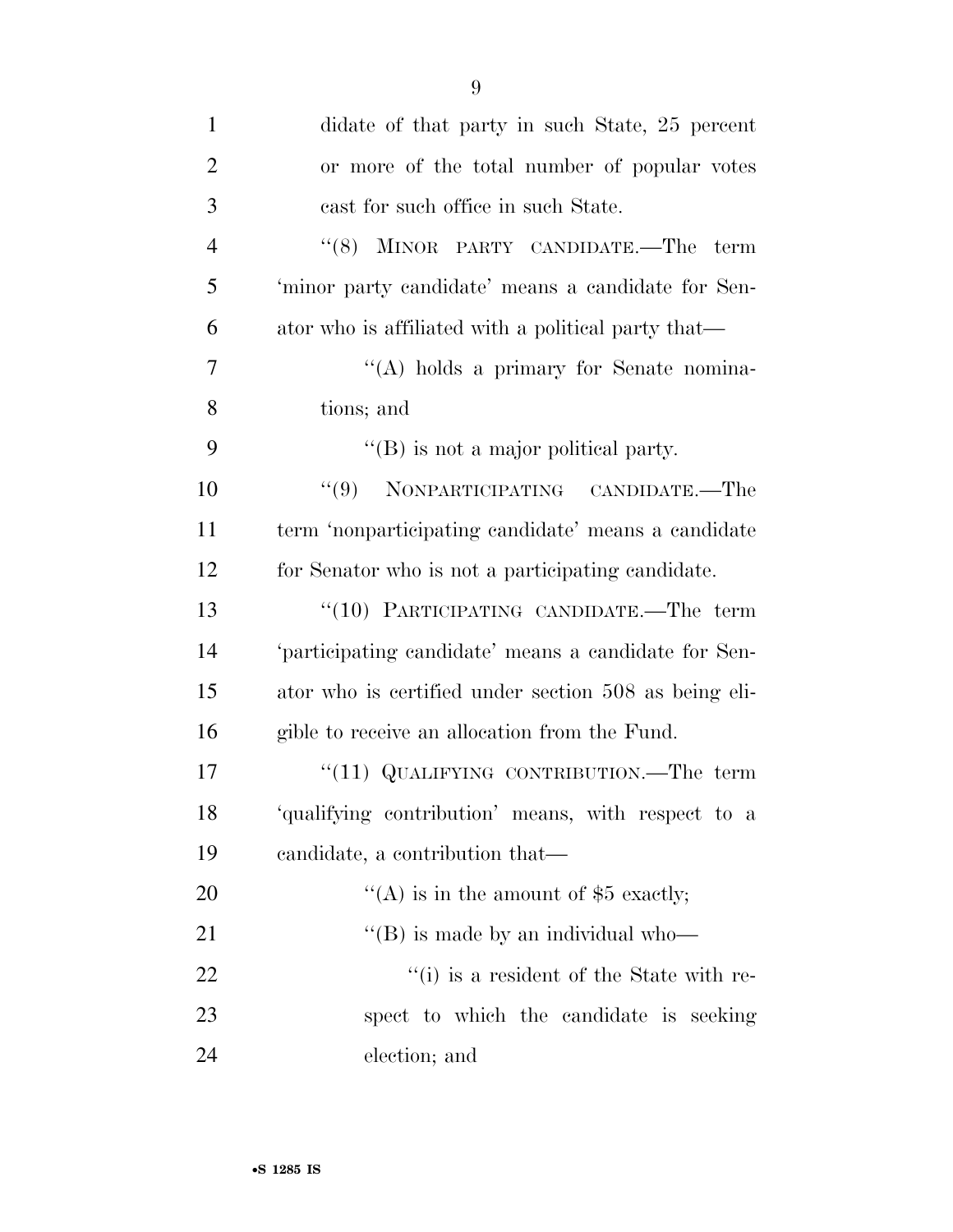| $\mathbf{1}$   | "(ii) is not prohibited from making a                      |
|----------------|------------------------------------------------------------|
| $\overline{2}$ | contribution under this Act;                               |
| 3              | $\lq\lq$ (C) is made during the fair elections             |
| $\overline{4}$ | qualifying period; and                                     |
| 5              | $\lq\lq$ (D) meets the requirements of section             |
| 6              | $505(c)$ .                                                 |
| 7              | $\cdot\cdot(12)$ SEED MONEY CONTRIBUTION.—The term         |
| 8              | 'seed money contribution' means a contribution or          |
| 9              | contributions by any 1 individual—                         |
| 10             | "(A) aggregating not more than $$100$ ; and                |
| 11             | $\lq\lq$ (B) made to a candidate after the date of         |
| 12             | the most recent previous election for the office           |
| 13             | which the candidate is seeking and before the              |
| 14             | date the candidate has been certified as a par-            |
| 15             | ticipating candidate under section $508(a)$ .              |
| 16             | "SEC. 502. SENATE FAIR ELECTIONS FUND.                     |
| 17             | "(a) ESTABLISHMENT.—There is established in the            |
| 18             | Treasury a fund to be known as the 'Senate Fair Elections' |
| 19             | Fund'.                                                     |
| 20             | "(b) AMOUNTS HELD BY FUND.—The Fund shall                  |
| 21             | consist of the following amounts:                          |
| 22             | ``(1)<br>PROCEEDS FROM RECOVERED<br>SPEC-                  |
| 23             | TRUM.—Proceeds deposited into the Fund under               |
| 24             | section $309(j)(8)(E)(ii)(II)$ of the Communications       |
| 25             | Act of 1934.                                               |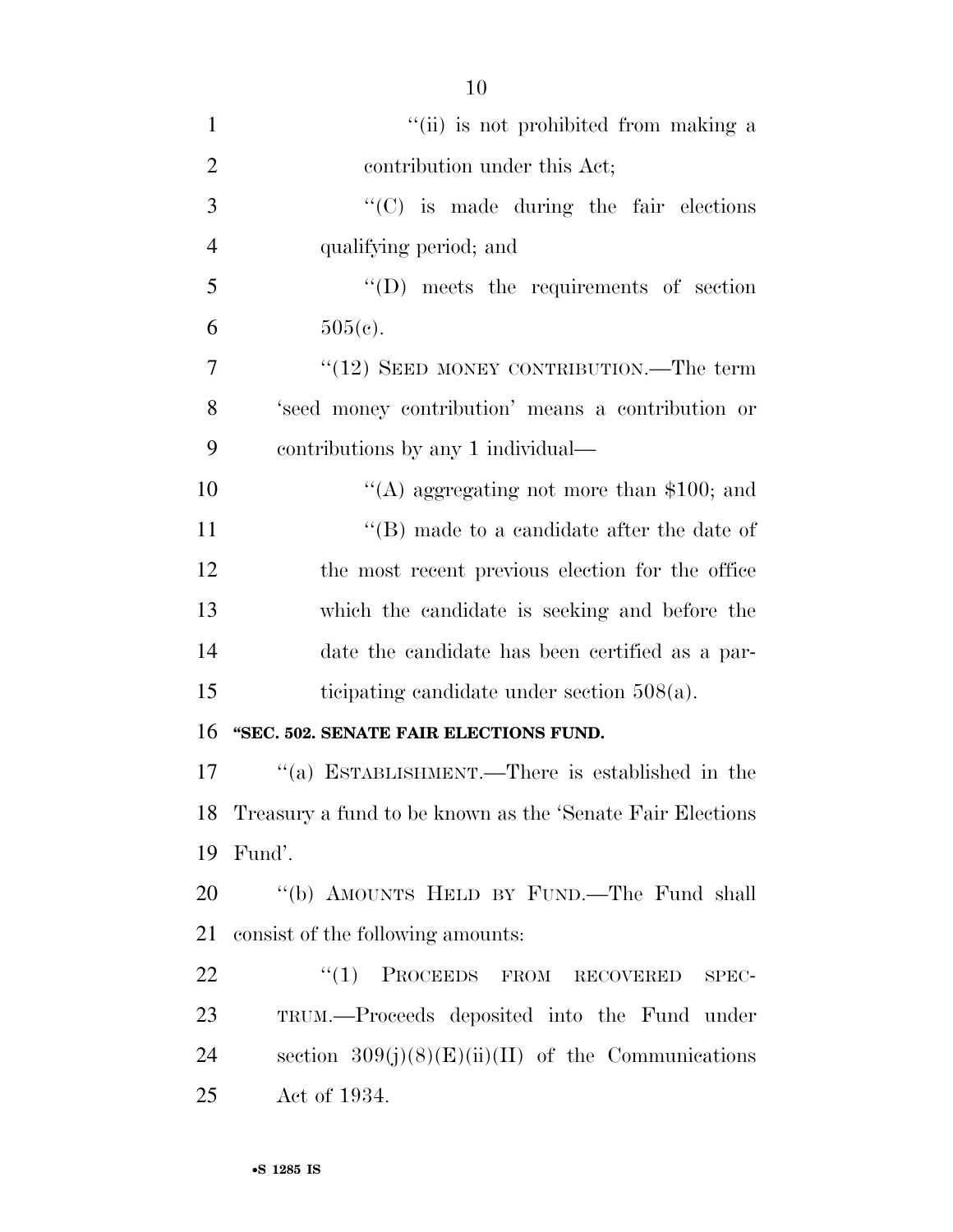| $\mathbf{1}$   | $"(2)$ EXCESS SPECTRUM USER FEES.—Amounts                |
|----------------|----------------------------------------------------------|
| $\overline{2}$ | deposited in the Fund under<br>section                   |
| 3              | $315A(f)(2)(B)(ii)$ of the Communications Act of         |
| $\overline{4}$ | 1934.                                                    |
| 5              | "(3) VOLUNTARY CONTRIBUTIONS.-Voluntary                  |
| 6              | contributions to the fund.                               |
| 7              | "(4) QUALIFYING CONTRIBUTIONS, PENALTIES,                |
| 8              | AND OTHER DEPOSITS.—Amounts deposited into the           |
| 9              | Fund under-                                              |
| 10             | "(A) section $504(2)$ (relating to limitation            |
| 11             | on amount of seed money);                                |
| 12             | "(B) section $505(d)$ (relating to deposit of            |
| 13             | qualifying contributions);                               |
| 14             | "(C) section $506(e)$ (relating to exceptions)"          |
| 15             | to contribution requirements);                           |
| 16             | "(D) section $509(c)$ (relating to remittance            |
| 17             | of allocations from the Fund);                           |
| 18             | $f'(E)$ section 513 (relating to violations);            |
| 19             | and                                                      |
| 20             | $\lq\lq(F)$ any other section of this Act.               |
| 21             | " $(5)$ INVESTMENT RETURNS.—Interest on, and             |
| 22             | the proceeds from, the sale or redemption of, any        |
| 23             | obligations held by the Fund under subsection (c).       |
| 24             | "(c) INVESTMENT.—The Commission shall invest             |
| 25             | portions of the Fund in obligations of the United States |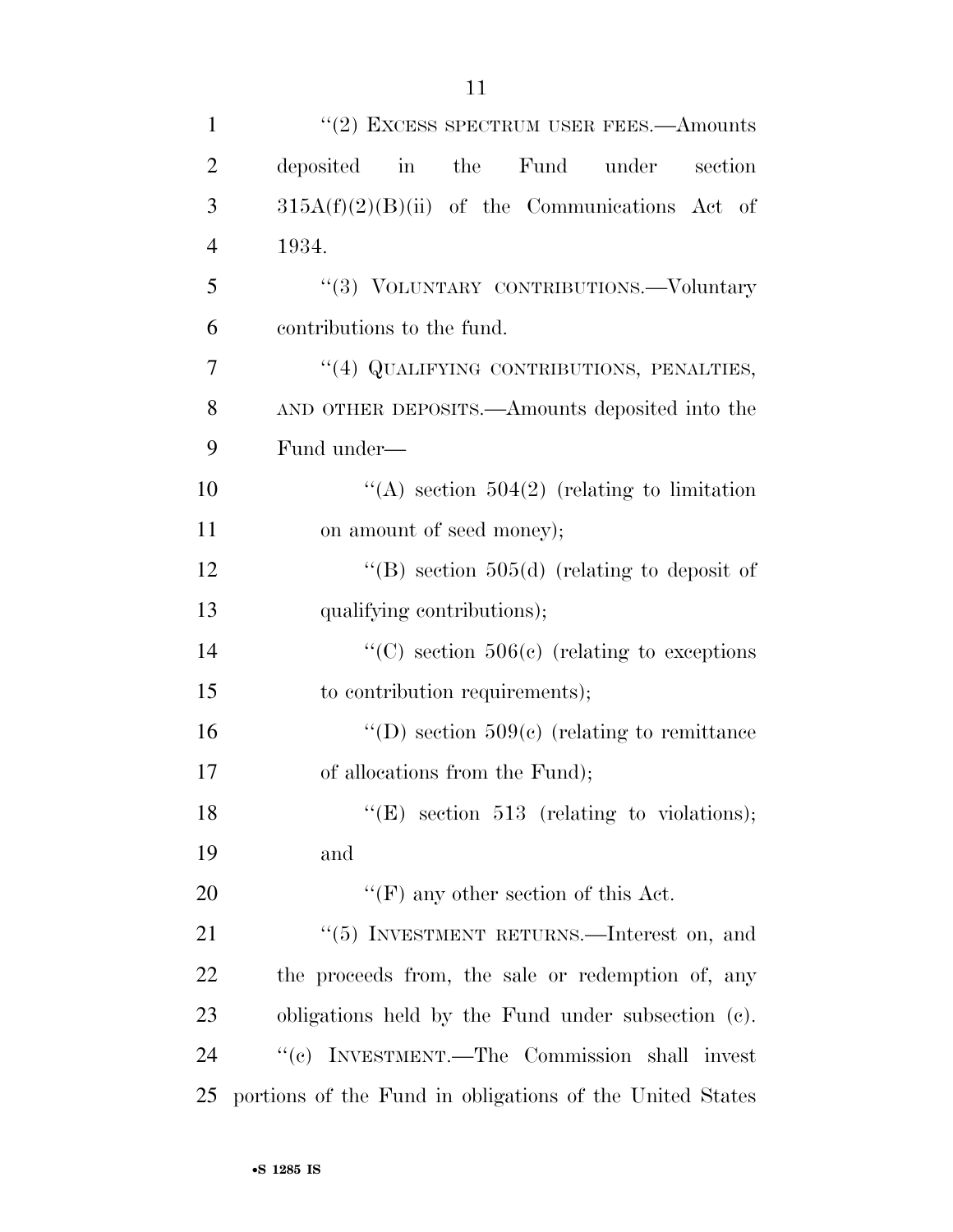in the same manner as provided under section 9602(b) of the Internal Revenue Code of 1986.

"(d) USE OF FUND.—

4 "(1) IN GENERAL.—The sums in the Senate Fair Elections Fund shall be used to make alloca- tions to participating candidates in accordance with sections 510 and 511.

8 "(2) INSUFFICIENT AMOUNTS.—Under regula- tions established by the Commission, rules similar to the rules of section 9006(c) of the Internal Revenue Code shall apply.

## **''SEC. 503. ELIGIBILITY FOR ALLOCATIONS FROM THE FUND.**

 ''(a) IN GENERAL.—A candidate for Senator is eligi- ble to receive an allocation from the Fund for any election if the candidate meets the following requirements:

17 ''(1) The candidate files with the Commission a statement of intent to seek certification as a partici- pating candidate under this title during the period beginning on the fair elections start date and ending on the last day of the fair elections qualifying pe-riod.

23 ''(2) The candidate has complied with the seed money contribution requirements of section 504.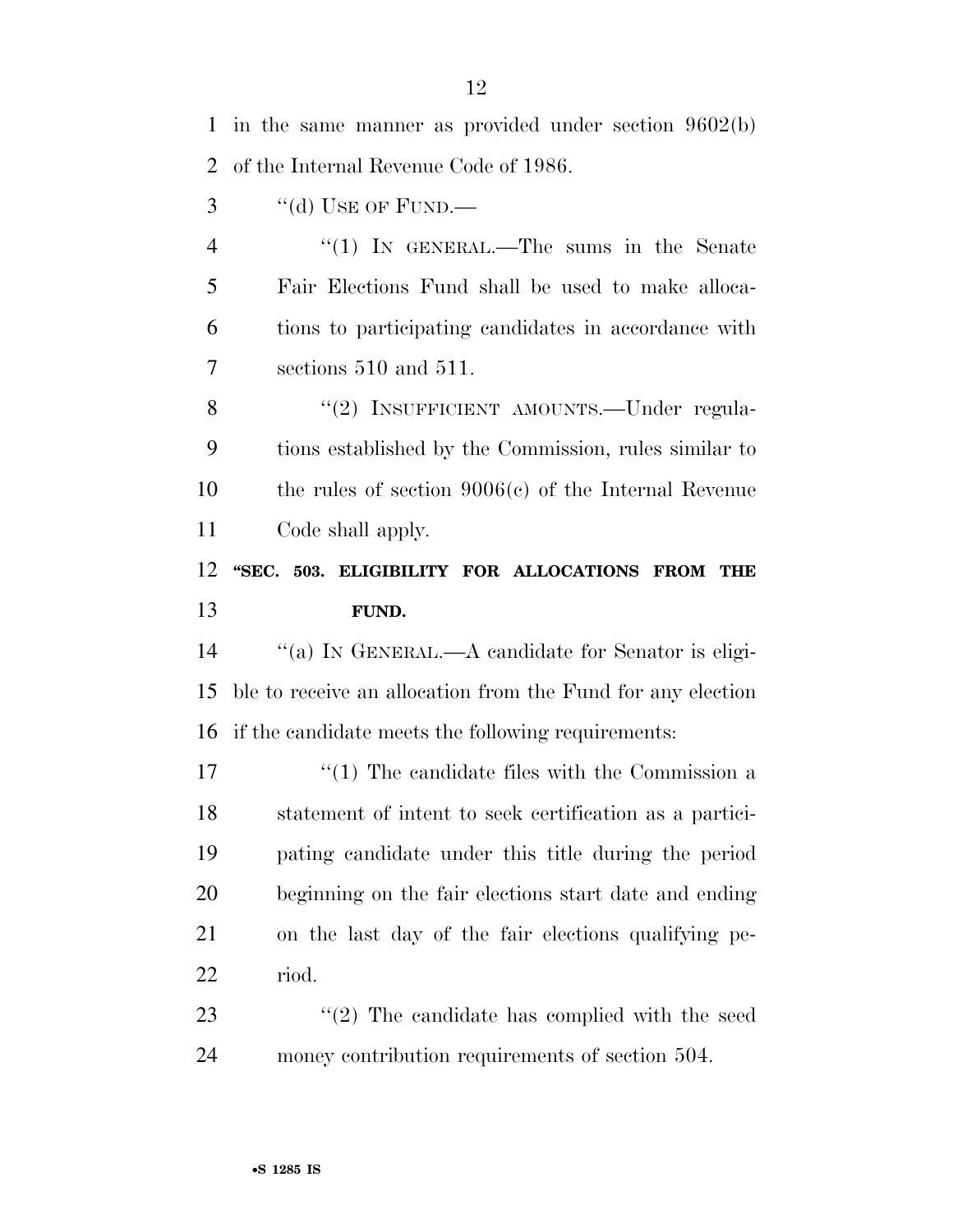| $\mathbf{1}$   | "(3) The candidate meets the qualifying con-                 |
|----------------|--------------------------------------------------------------|
| $\overline{2}$ | tribution requirements of section 505.                       |
| 3              | $\lq(4)$ Not later than the last day of the fair elec-       |
| $\overline{4}$ | tions qualifying period, the candidate files with the        |
| 5              | Commission an affidavit signed by the candidate and          |
| 6              | the treasurer of the candidate's principal campaign          |
| 7              | committee declaring that the candidate—                      |
| 8              | $\lq\lq$ has complied and, if certified, will                |
| 9              | comply with the contribution and expenditure                 |
| 10             | requirements of section 506;                                 |
| 11             | $\lq\lq (B)$ if certified, will comply with the de-          |
| 12             | bate requirements of section 507;                            |
| 13             | " $(C)$ if certified, will not run as a non-                 |
| 14             | participating candidate during such year in any              |
| 15             | election for the office that such candidate is               |
| 16             | seeking; and                                                 |
| 17             | $\lq\lq$ (D) has either qualified or will take steps         |
| 18             | to qualify under State law to be on the ballot.              |
| 19             | "(b) GENERAL ELECTION.—Notwithstanding sub-                  |
| 20             | section (a), a candidate shall not be eligible to receive an |
| 21             | allocation from the Fund for a general election or a gen-    |
| 22             | eral run off election unless the candidate's party nomi-     |
| 23             | nated the candidate to be placed on the ballot for the gen-  |
| 24             | eral election or the candidate qualified to be placed on the |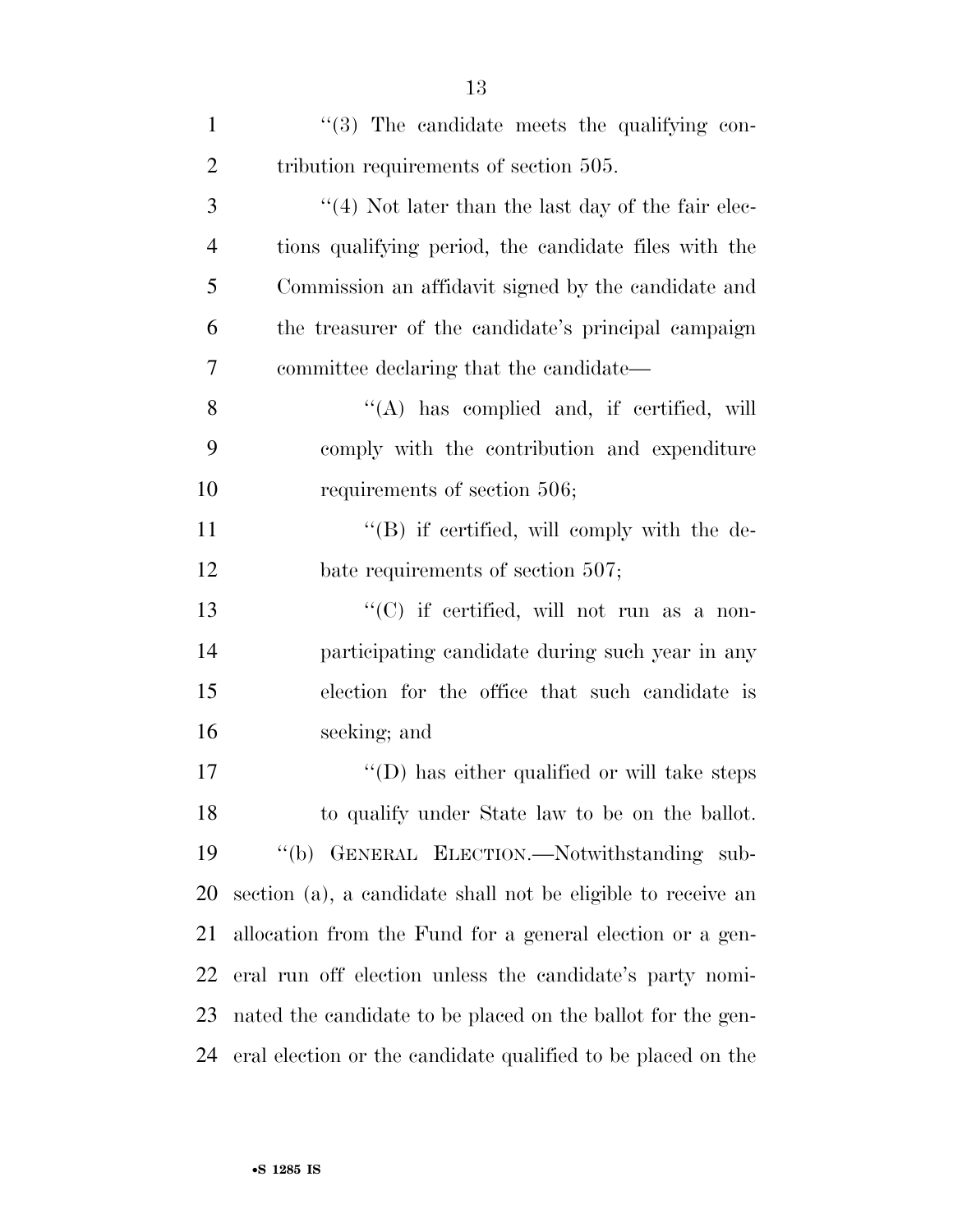ballot as an independent candidate, and the candidate is qualified under State law to be on the ballot.

### **''SEC. 504. SEED MONEY CONTRIBUTION REQUIREMENT.**

 ''A candidate for Senator meets the seed money con- tribution requirements of this section if the candidate meets the following requirements:

7 "(1) SEPARATE ACCOUNTING.—The candidate maintains seed money contributions in a separate account.

10 "(2) LIMITATION ON AMOUNT.—The candidate deposits into the Senate Fair Elections Fund or re- turns to donors an amount equal to the amount of any seed money contributions which, in the aggre-gate, exceed the sum of—

15 "(A) in the case of an independent can- didate, the amount which the candidate would 17 be entitled to under section  $510(c)(3)$ ; and

18 ''(B) in the case of any other candidate, the amount which the candidate would be enti-20 tled to under section  $510(c)(1)$ .

21 "(3) USE OF SEED MONEY.—The candidate makes expenditures from seed money contributions only for campaign-related costs.

24 ''(4) RECORDS.—The candidate maintains a record of the name and street address of any con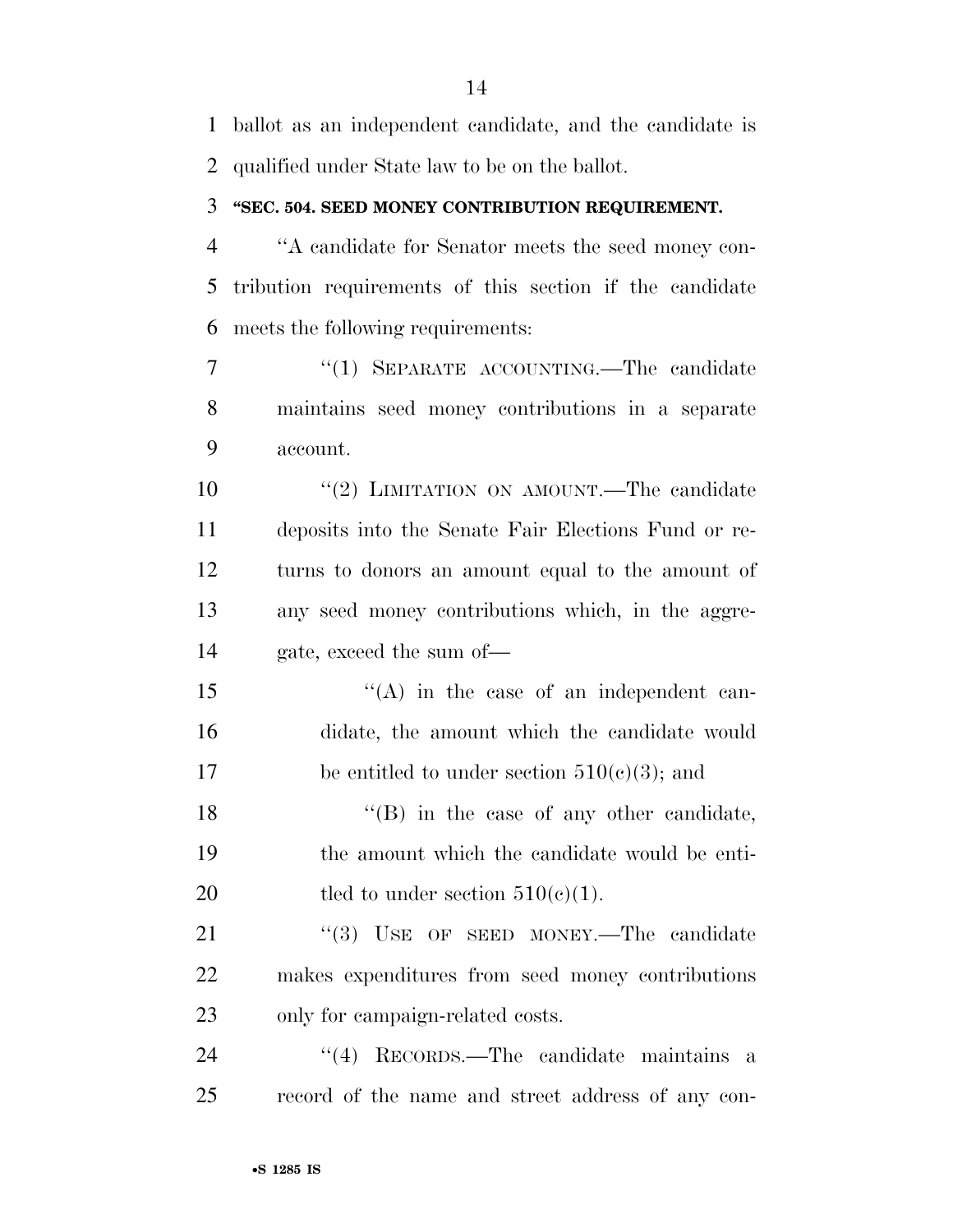tributor of a seed money contribution and the amount of any such contribution.

 ''(5) REPORT.—Unless a seed money contribu- tion or an expenditure made with a seed money con- tribution has been reported previously under section 304, the candidate files with the Commission a re- port disclosing all seed money contributions and ex- penditures not later than 48 hours after receiving notification of the determination with respect to the certification of the candidate under section 508.

### **''SEC. 505. QUALIFYING CONTRIBUTION REQUIREMENT.**

12 "(a) IN GENERAL.—A candidate for Senator meets the requirement of this section if, during the fair elections qualifying period, the candidate obtains a number of quali-fying contributions equal to the sum of—

16  $\frac{1}{2,000}$ ; plus

17 ''(2) 500 for each congressional district in ex- cess of 1 in the State with respect to which the can-didate is seeking election.

20 "(b) SPECIAL RULE FOR CERTAIN CANDIDATES.— 21 "(1) IN GENERAL.—Notwithstanding subsection (a), in the case of a candidate described in para-graph (2), the requirement of this section is met if,

during the fair elections qualifying period, the can-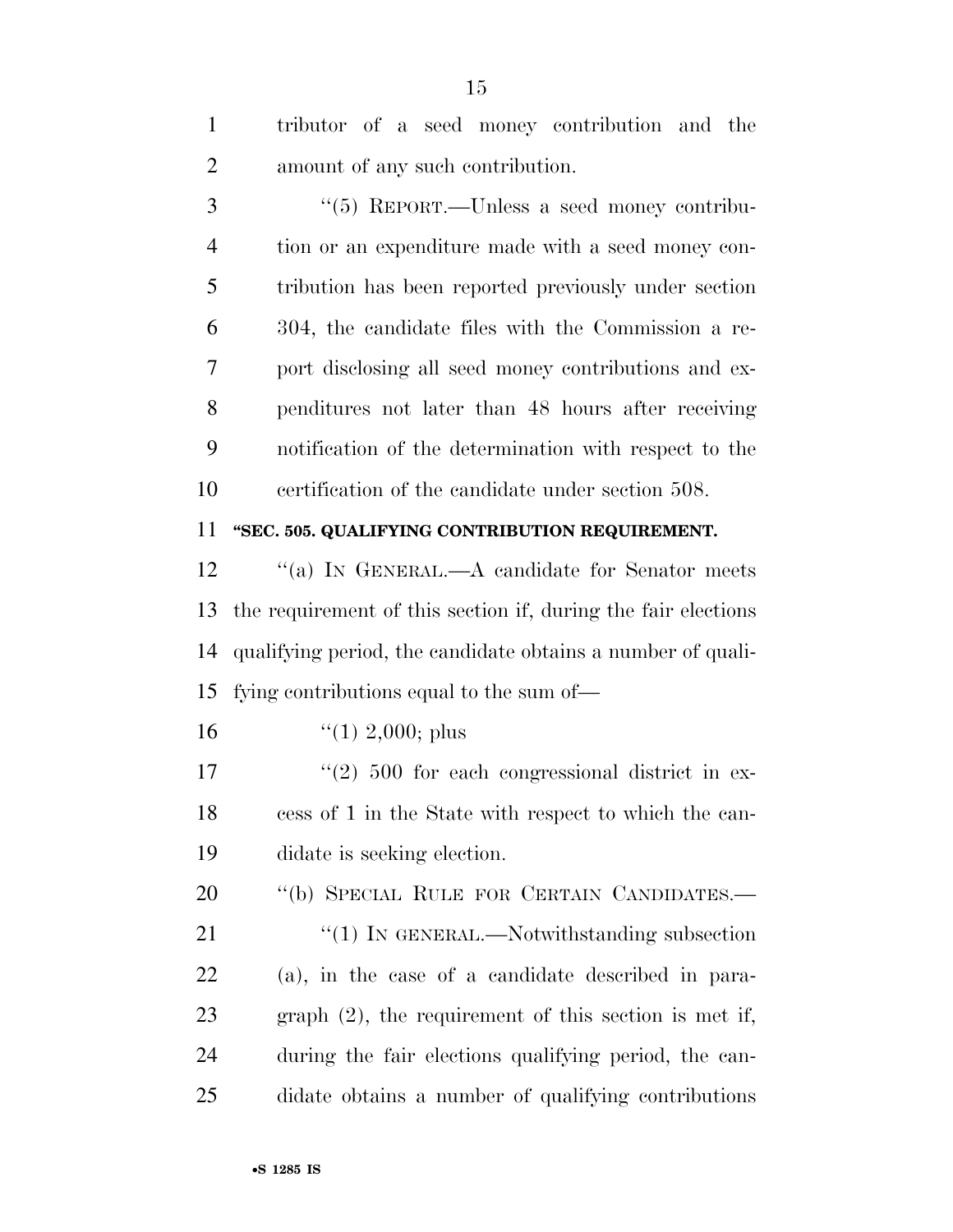| $\mathbf{1}$   | equal to 150 percent of the number of qualifying     |
|----------------|------------------------------------------------------|
| $\overline{2}$ | contributions that such candidate would be required  |
| 3              | to obtain without regard to this subsection.         |
| $\overline{4}$ | "(2) CANDIDATE DESCRIBED.—A candidate is             |
| 5              | described in this paragraph if—                      |
| 6              | $\lq\lq$ the candidate is a minor party can-         |
| 7              | didate or an independent candidate; and              |
| 8              | $\lq\lq (B)$ in the most recent general election in- |
| 9              | volving the office of Senator, President, or Gov-    |
| 10             | ernor in the State in which the candidate is         |
| 11             | seeking office, the candidate and all candidates     |
| 12             | of the same political party as such candidate re-    |
| 13             | ceived less than 5 percent of the total number       |
| 14             | of votes cast for each such office.                  |
| 15             | "(c) REQUIREMENTS RELATING TO RECEIPT OF             |
| 16             | QUALIFYING CONTRIBUTION.—Each qualifying contribu-   |
| 17             | $tion$ —                                             |
| 18             | $(1)$ may be made by means of a personal             |
| 19             | check, money order, debit card, or credit card;      |
| 20             | $\lq(2)$ shall be payable to the Senate Fair Elec-   |
| 21             | tions Fund;                                          |
| 22             | "(3) shall be accompanied by a signed state-         |
| 23             | ment containing—                                     |
| 24             | "(A) the contributor's name and home ad-             |
| 25             | dress;                                               |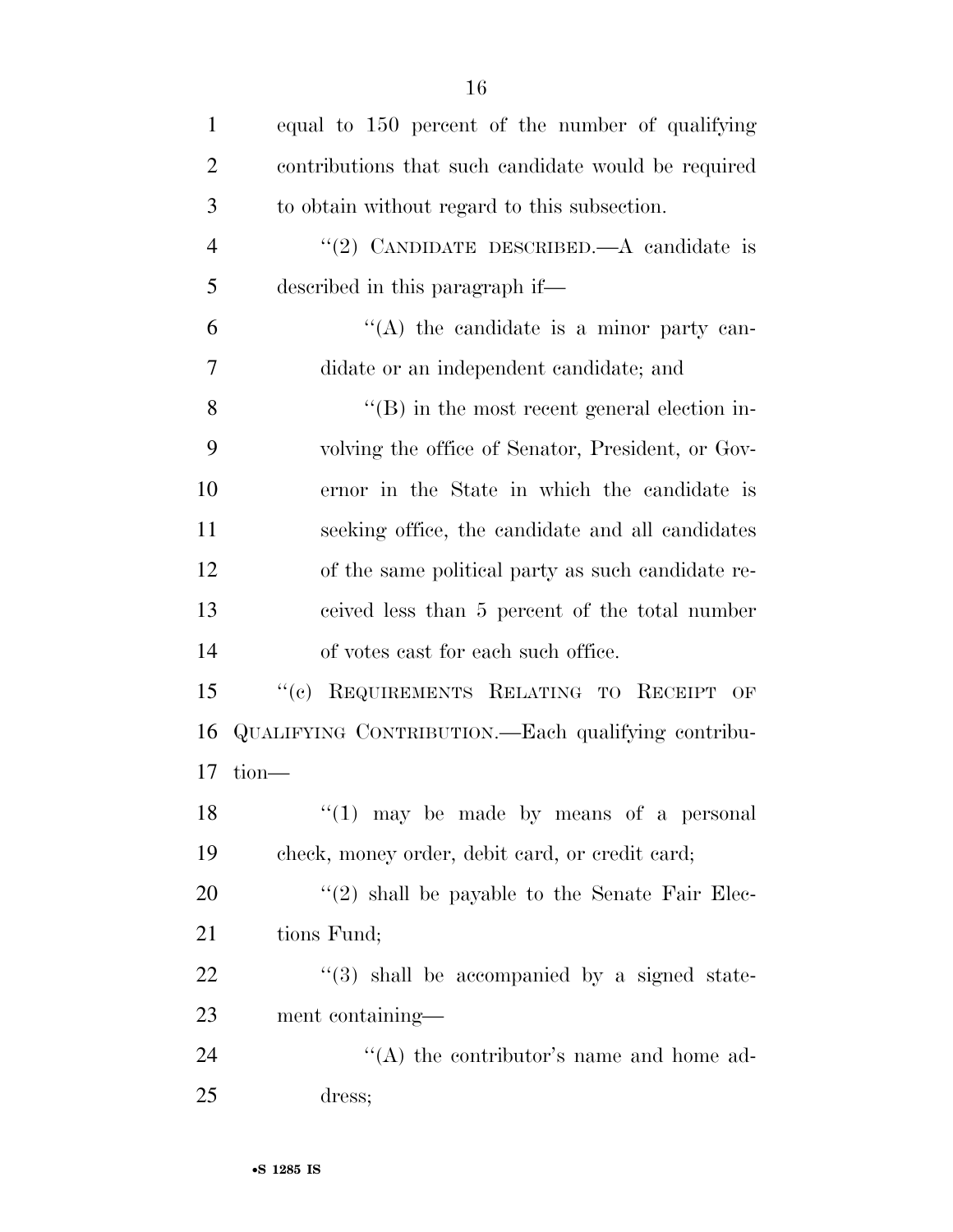| $\mathbf{1}$   | "(B) an oath declaring that the contrib-             |
|----------------|------------------------------------------------------|
| $\overline{2}$ | $utor$ —                                             |
| $\mathfrak{Z}$ | "(i) is a resident of the State in which             |
| $\overline{4}$ | the candidate with respect to whom the               |
| 5              | contribution is made is running for elec-            |
| 6              | tion;                                                |
| $\tau$         | "(ii) understands that the purpose of                |
| 8              | the qualifying contribution is to show sup-          |
| 9              | port for the candidate so that the can-              |
| 10             | didate may qualify for public financing;             |
| 11             | "(iii) is making the contribution in his             |
| 12             | or her own name and from his or her own              |
| 13             | funds;                                               |
| 14             | "(iv) has made the contribution will-                |
| 15             | ingly; and                                           |
| 16             | $f'(v)$ has not received any thing of                |
| 17             | value in return for the contribution; and            |
| 18             | $(4)$ shall be acknowledged by a receipt that is     |
| 19             | sent to the contributor with a copy kept by the can- |
| 20             | didate for the Commission and a copy kept by the     |
| 21             | candidate for the election authorities in the State  |
| 22             | with respect to which the candidate is seeking elec- |
| 23             | tion.                                                |
| 24             | "(d) DEPOSIT OF QUALIFYING CONTRIBUTIONS.—           |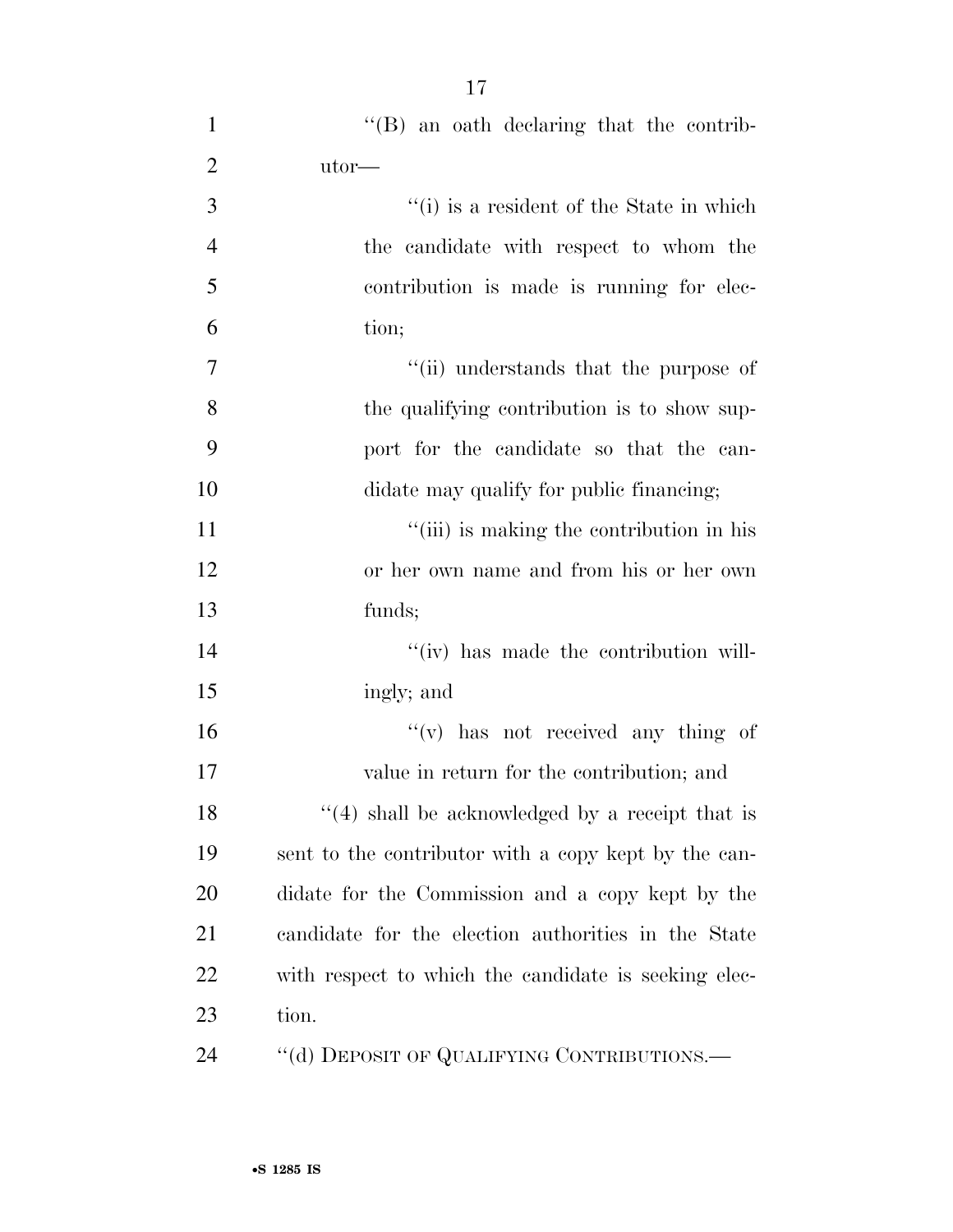| $\mathbf{1}$   | "(1) IN GENERAL.—Not later than 21 days                      |
|----------------|--------------------------------------------------------------|
| $\overline{2}$ | after obtaining a qualifying contribution, a candidate       |
| 3              | shall—                                                       |
| $\overline{4}$ | $\lq\lq$ deposit such contribution into the                  |
| 5              | Senate Fair Elections Fund, and                              |
| 6              | "(B) remit to the Commission a copy of                       |
| 7              | the receipt for such contribution.                           |
| 8              | "(2) DEPOSIT OF CONTRIBUTIONS AFTER CER-                     |
| 9              | TIFICATION.—Notwithstanding paragraph (1), all               |
| 10             | qualifying contributions obtained by a candidate             |
| 11             | shall be deposited into the Senate Fair Elections            |
| 12             | Fund and all copies of receipts for such contribu-           |
| 13             | tions shall be remitted to the Commission not later          |
| 14             | $than-$                                                      |
| 15             | "(A) in the case of a candidate who is de-                   |
| 16             | nied certification under section 508, 3 days                 |
| 17             | after receiving a notice of denial of certification          |
| 18             | under section $508(a)(2)$ ; and                              |
| 19             | $\lq\lq (B)$ in any other case, not later than the           |
| 20             | last day of the fair elections qualifying period.            |
| 21             | "(e) VERIFICATION OF QUALIFYING CONTRIBU-                    |
| 22             | TIONS.—The Commission shall establish procedures for         |
| 23             | the auditing and verification of qualifying contributions to |
| 24             | ensure that such contributions meet the requirements of      |
| 25             | this section. Such procedures may provide for verification   |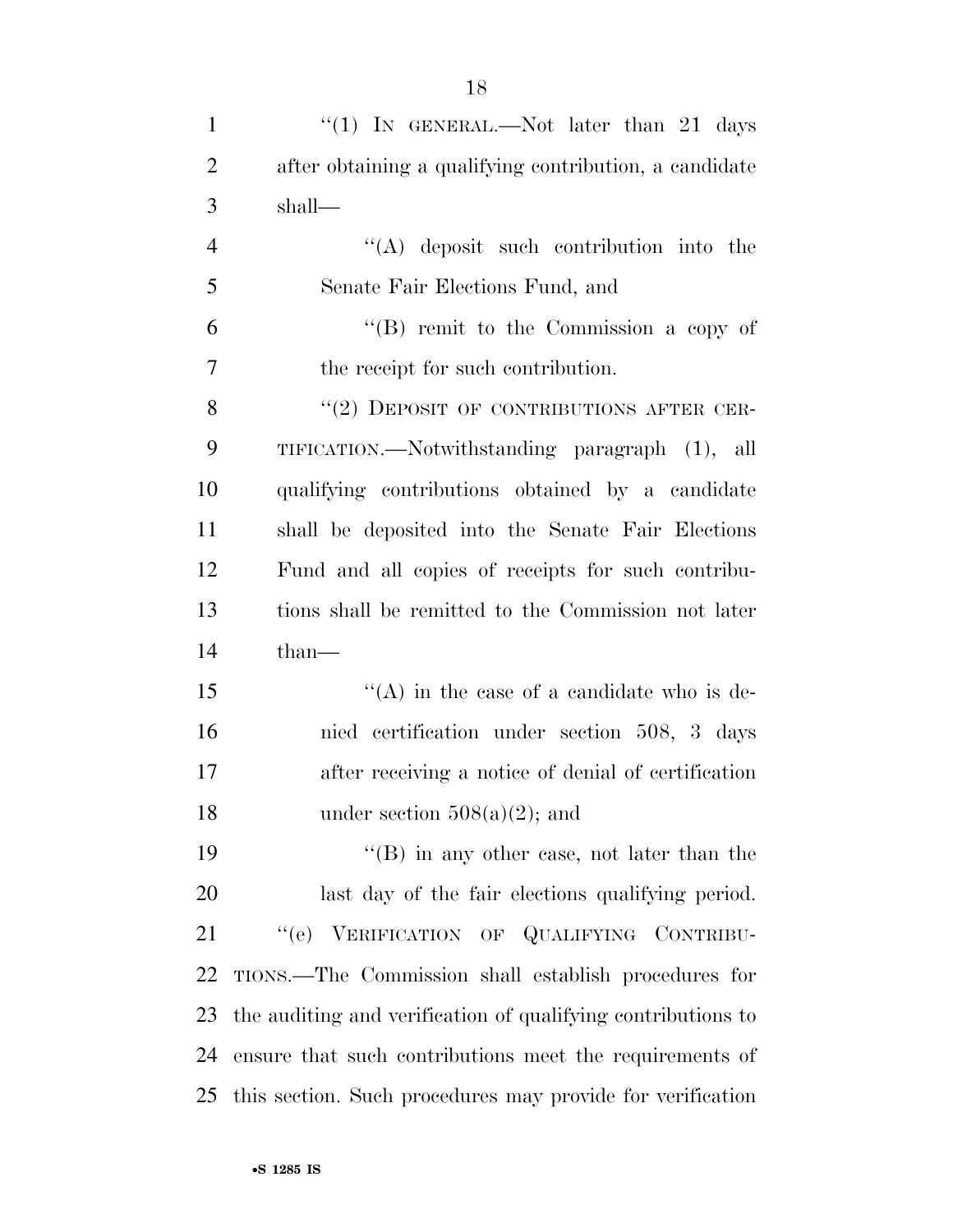| $\mathbf{1}$   | through the means of a postcard or other method, as de-     |
|----------------|-------------------------------------------------------------|
| $\overline{2}$ | termined by the Commission.                                 |
| 3              | "SEC. 506. CONTRIBUTION AND EXPENDITURE REQUIRE-            |
| $\overline{4}$ | <b>MENTS.</b>                                               |
| 5              | "(a) GENERAL RULE.—A candidate for Senator                  |
| 6              | meets the requirements of this section if, during the elec- |
| 7              | tion cycle of the candidate, the candidate—                 |
| 8              | $(1)$ except as provided in subsection (b), ac-             |
| 9              | cepts no contributions other than—                          |
| 10             | $\lq\lq$ seed money contributions;                          |
| 11             | "(B) qualifying contributions made payable                  |
| 12             | to the Senate Fair Elections Fund;                          |
| 13             | $\lq\lq$ (C) allocations from the Senate<br>Fair            |
| 14             | Elections Fund under sections 510 and 511;                  |
| 15             | and                                                         |
| 16             | "(D) vouchers provided to the candidate                     |
| 17             | under section 315A of the Communications Act                |
| 18             | of 1934;                                                    |
| 19             | $\lq(2)$ makes no expenditures from any amounts             |
| 20             | other than from—                                            |
| 21             | $\lq\lq$ amounts received from seed money                   |
| 22             | contributions;                                              |
| 23             | "(B) amounts received from the Senate                       |
| 24             | Fair Elections Fund; and                                    |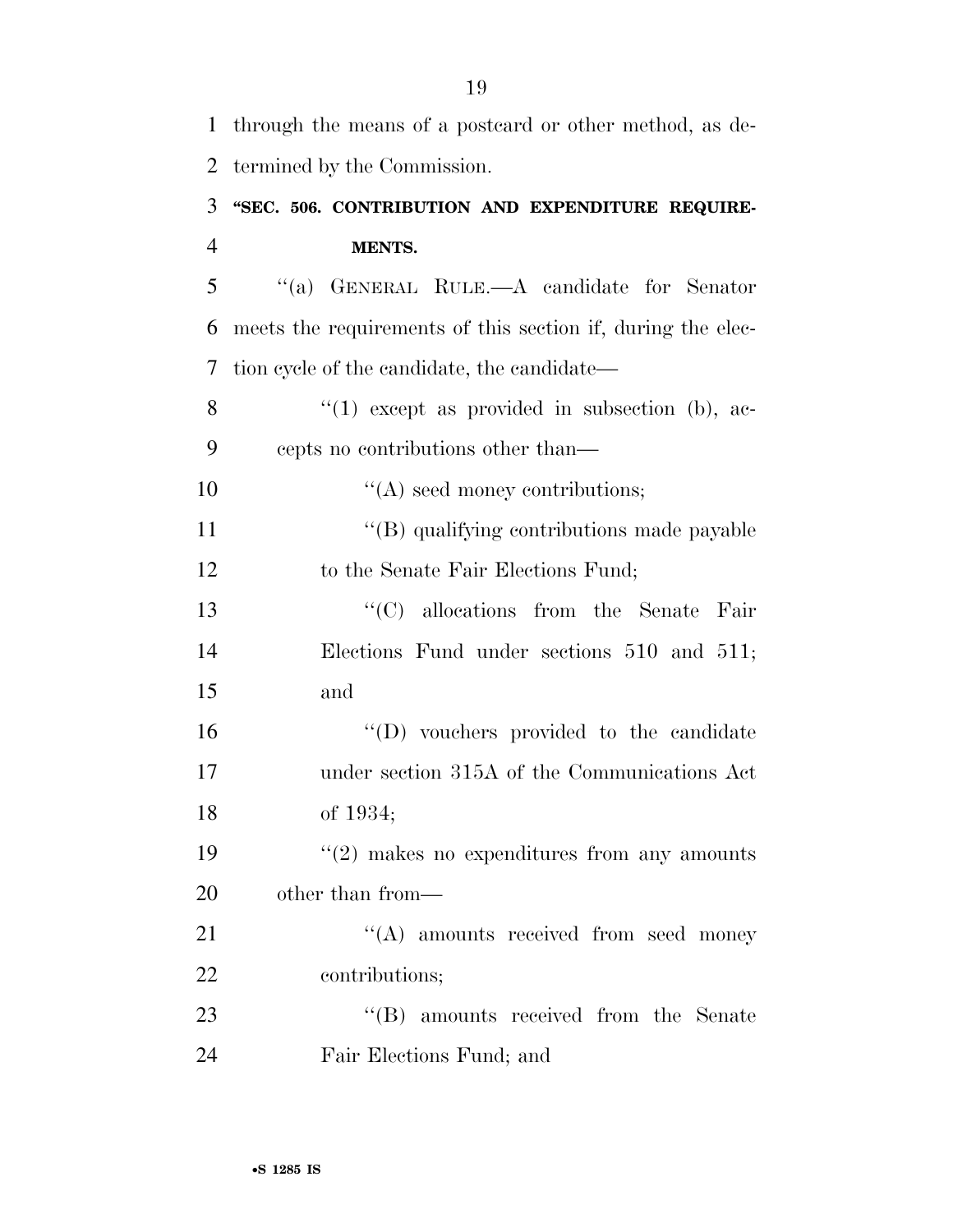1  $\lq(0)$  vouchers provided to the candidate under section 315A of the Communications Act of 1934; and

 ''(3) makes no expenditures from personal funds or the funds of any immediate family member (other than funds received through seed money con-tributions).

 For purposes of this subsection, a payment made by a po- litical party in coordination with a participating candidate shall not be treated as a contribution to or as an expendi-ture made by the participating candidate.

 ''(b) CONTRIBUTIONS FOR LEADERSHIP PACS, ETC.—A political committee of a participating candidate which is not an authorized committee of such candidate may accept contributions other than contributions de-16 seribed in subsection  $(a)(1)$  from any person if—

17  $\frac{1}{2}$  the aggregate contributions from such per- son for any for a calendar year do not exceed \$100; and

 ''(2) no portion of such contributions is dis- bursed in connection with the campaign of the par-ticipating candidate.

23  $\frac{1}{2}$   $\frac{1}{2}$   $\frac{1}{2}$  EXCEPTION.

24 "(1) IN GENERAL.—Notwithstanding subsection (a), a candidate shall not be treated as having failed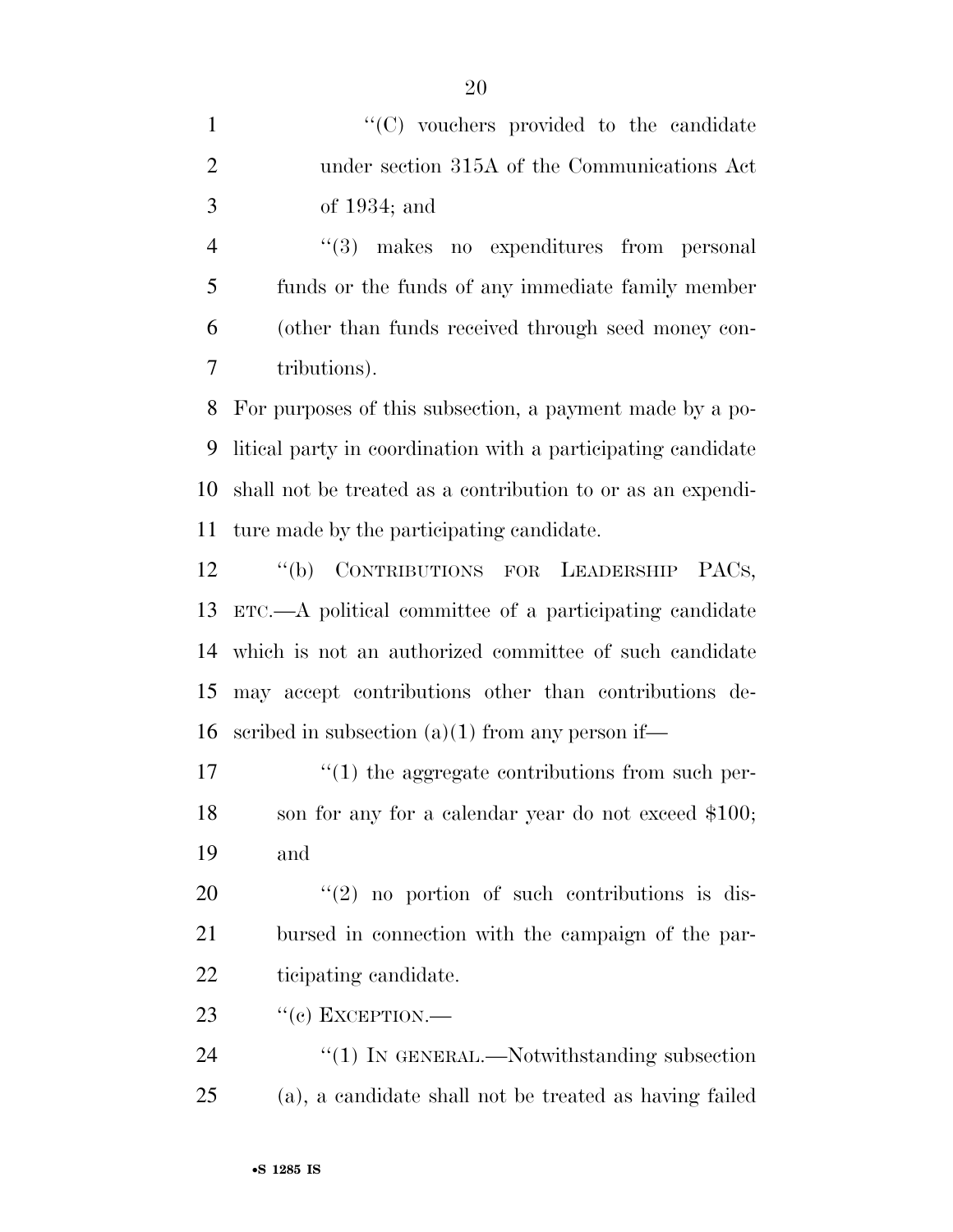| $\mathbf{1}$   | to meet the requirements of this section if any con-   |
|----------------|--------------------------------------------------------|
| $\overline{2}$ | tributions accepted before the date the candidate      |
| 3              | files a statement of intent under section $503(a)(1)$  |
| $\overline{4}$ | are not expended and are—                              |
| 5              | $\lq\lq$ returned to the contributor; or               |
| 6              | $\lq\lq$ submitted to the Federal Election             |
| 7              | Commission for deposit in the Senate Fair              |
| 8              | Elections Fund.                                        |
| 9              | "(2) SPECIAL RULE FOR SEED MONEY CON-                  |
| 10             | TRIBUTIONS AND CONTRIBUTIONS FOR LEADERSHIP            |
| 11             | $PACS$ . For purposes of paragraph $(1)$ , a candidate |
| 12             | shall not be required to return, donate, or submit     |
| 13             | any portion of the aggregate amount of contribu-       |
| 14             | tions from any person which is \$100 or less to the    |
| 15             | extent that such contribution—                         |
| 16             | "(A) otherwise qualifies as a seed money               |
| 17             | contribution; or                                       |
| 18             | $\lq\lq$ (B) otherwise meets the requirements of       |
| 19             | subsection (b).                                        |
| 20             | "(3) SPECIAL RULE FOR CONTRIBUTIONS BE-                |
| 21             | FORE THE DATE OF ENACTMENT OF THIS TITLE.-             |
| 22             | Notwithstanding subsection (a), a candidate shall      |
| 23             | not be treated as having failed to meet the require-   |
| 24             | ments of this section if any contributions accepted    |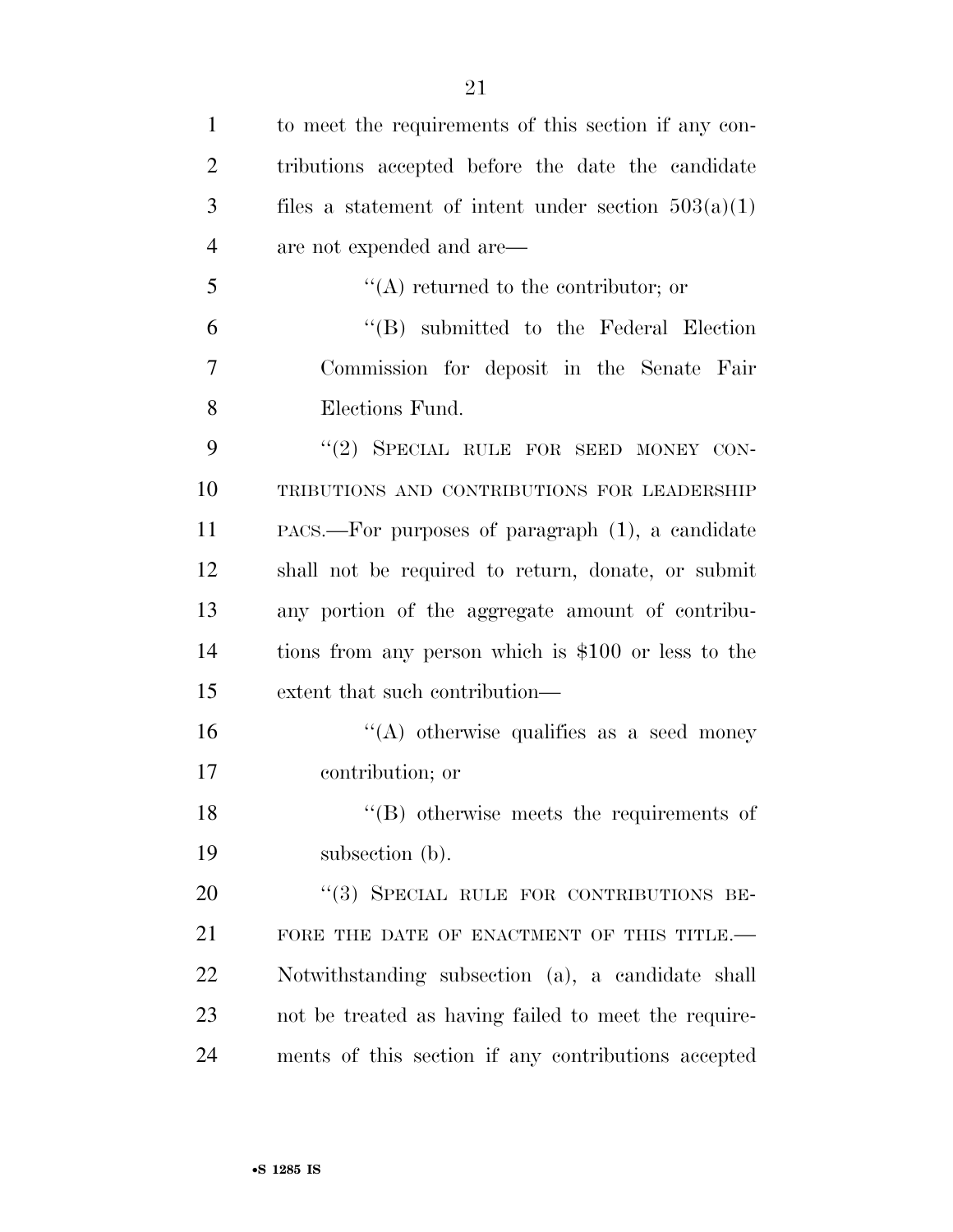| $\mathbf{1}$   | before the date of the enactment of this title are not  |
|----------------|---------------------------------------------------------|
| $\overline{2}$ | expended and are—                                       |
| 3              | $\lq\lq$ returned to the contributor;                   |
| $\overline{4}$ | "(B) donated to an organization described               |
| 5              | in section $170(c)$ of the Internal Revenue Code        |
| 6              | of 1986;                                                |
| 7              | $\lq\lq$ (C) donated to a political party;              |
| 8              | $\lq\lq$ (D) used to retire campaign debt; or           |
| 9              | $\lq\lq$ submitted to the Federal Election              |
| 10             | Commission for deposit in the Senate Fair               |
| 11             | Elections Fund.                                         |
| 12             | "SEC. 507. DEBATE REQUIREMENT.                          |
| 13             | "A candidate for Senator meets the requirements of      |
| 14             | this section if the candidate participates in at least— |
| 15             | $\lq(1)$ 1 public debate before the primary election    |
| 16             | with other participating candidates and other willing   |
| 17             | candidates from the same party and seeking the          |
| 18             | same nomination as such candidate; and                  |
| 19             | "(2) 2 public debates before the general election       |
| 20             | with other participating candidates and other willing   |
|                |                                                         |
| 21             | candidates seeking the same office as such can-         |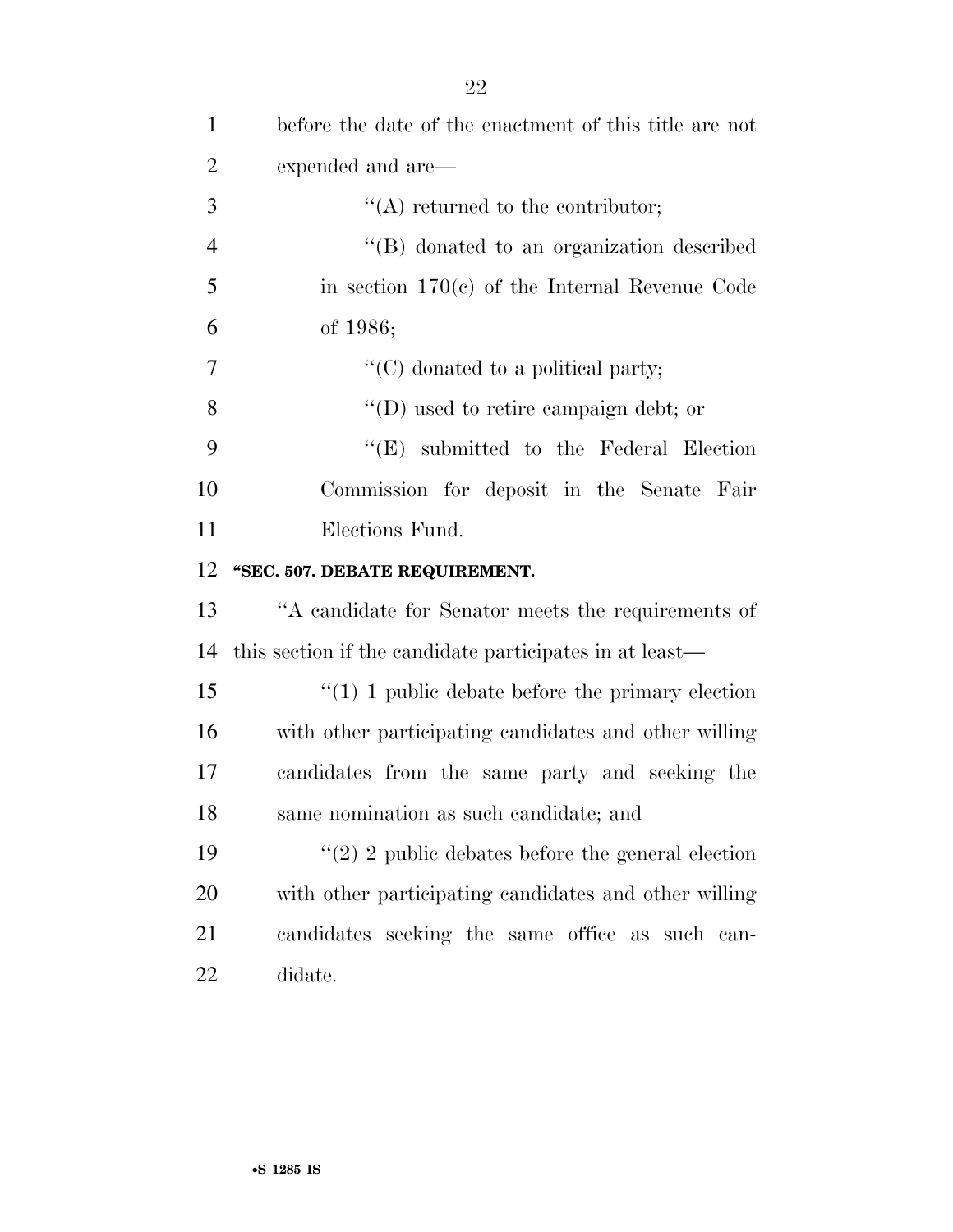| 1              | "SEC. 508. CERTIFICATION BY COMMISSION.                       |
|----------------|---------------------------------------------------------------|
| $\overline{2}$ | "(a) IN GENERAL.—Not later than 5 days after a                |
| 3              | candidate for Senator files an affidavit under section        |
| $\overline{4}$ | $503(a)(4)$ , the Commission shall—                           |
| 5              | $\lq(1)$ certify whether or not the candidate is a            |
| 6              | participating candidate; and                                  |
| 7              | $\cdot\cdot\cdot(2)$ notify the candidate of the Commission's |
| 8              | determination.                                                |
| 9              | "(b) REVOCATION OF CERTIFICATION.—                            |
| 10             | "(1) IN GENERAL.—The Commission may re-                       |
| 11             | voke a certification under subsection (a) if—                 |
| 12             | "(A) a candidate fails to qualify to appear                   |
| 13             | on the ballot at any time after the date of cer-              |
| 14             | tification; or                                                |
| 15             | $\lq\lq (B)$ a candidate otherwise fails to comply            |
| 16             | with the requirements of this title.                          |
| 17             | (2)<br>REPAYMENT OF BENEFITS.-If certifi-                     |
| 18             | cation is revoked under paragraph (1), the candidate          |
| 19             | shall repay—                                                  |
| 20             | "(A) to the Senate Fair Elections Fund an                     |
| 21             | amount equal to the value of benefits received                |
| 22             | under this title plus interest (at a rate deter-              |
| 23             | mined by the Commission) on any such amount                   |
| 24             | received; and                                                 |
| 25             | "(B) to Federal Communications Commis-                        |
| 26             | sion an amount equal to the amount of the dol-                |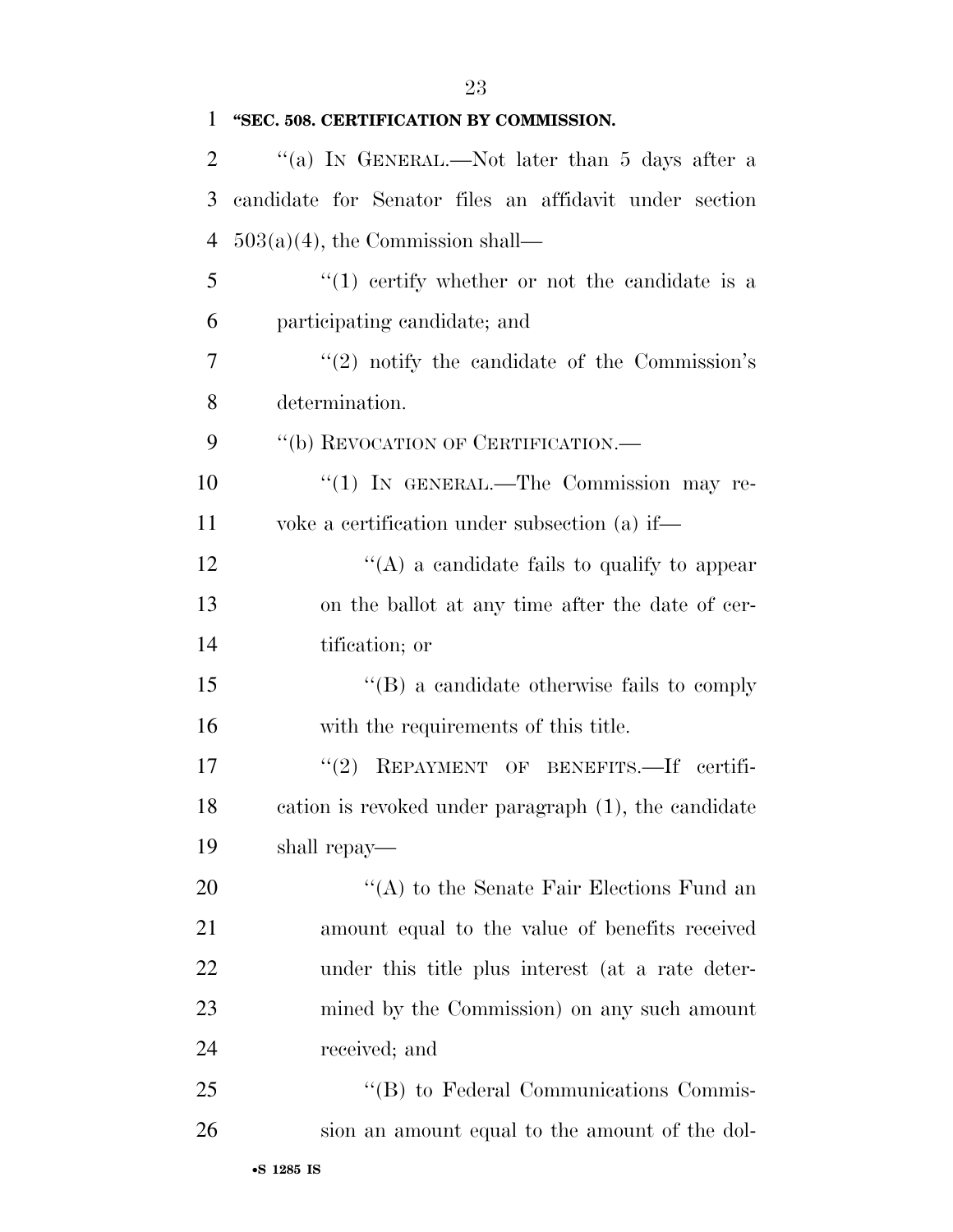| $\mathbf{1}$   | lar value of vouchers which were received from             |
|----------------|------------------------------------------------------------|
| $\overline{2}$ | the Federal Communications Commission under                |
| 3              | section 315A of the Communications Act of                  |
| $\overline{4}$ | 1934 and used by the candidate.                            |
| 5              | "SEC. 509. BENEFITS FOR PARTICIPATING CANDIDATES.          |
| 6              | "(a) IN GENERAL.—A participating candidate shall           |
| 7              | be entitled to-                                            |
| 8              | $(1)$ for each election with respect to which a            |
| 9              | candidate is certified as a participating candidate—       |
| 10             | $\lq\lq$ an allocation from the Fund to make               |
| 11             | or obligate to make expenditures with respect to           |
| 12             | such election, as provided in section 510;                 |
| 13             | "(B) fair fight funds, as provided in sec-                 |
| 14             | tion $511$ ; and                                           |
| 15             | $(2)$ for the general election, vouchers for               |
| 16             | broadcasts of political advertisements, as provided in     |
| 17             | section 315A of the Communications Act of 1934             |
| 18             | $(47 \text{ U.S.C. } 315 \text{A}).$                       |
| 19             | "(b) RESTRICTION ON USES OF ALLOCATIONS FROM               |
| 20             | THE FUND.—Allocations from the Fund received by a par-     |
| 21             | ticipating candidate under sections 510 and 511 may only   |
| 22             | be used for campaign-related costs.                        |
| 23             | "(c) REMITTING ALLOCATIONS FROM THE FUND.-                 |
| 24             | Not later than the date that is 45 days after the date of  |
| 25             | the election, a participating candidate shall remit to the |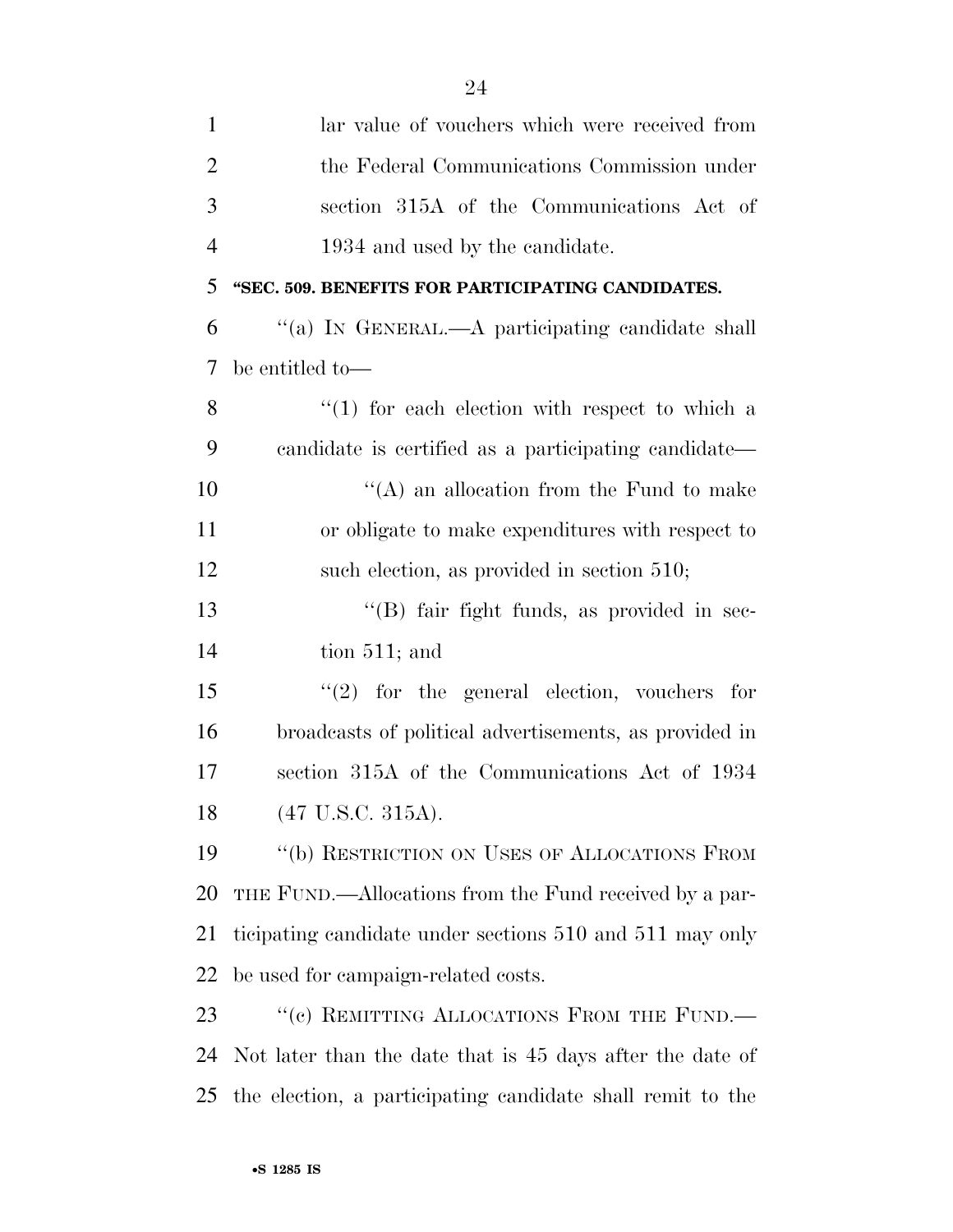Commission for deposit in the Senate Fair Elections Fund any unspent amounts paid to such candidate under this title for such election.

### **''SEC. 510. ALLOCATIONS FROM THE FUND.**

 ''(a) IN GENERAL.—The Commission shall make allo-6 cations from the Fund under section  $509(a)(1)(A)$  to a participating candidate—

8 "(1) in the case of amounts provided under subsection (c)(1), not later than 48 hours after the date on which such candidate is certified as a par-ticipating candidate under section 508;

 $\frac{12}{2}$  ''(2) in the case of a general election, not later than 48 hours after—

14  $\langle (A)$  the date the certification of the re- sults of the primary election or the primary runoff election; or

17 ''(B) in any case in which there is no pri- mary election, the date the candidate qualifies to be placed on the ballot; and

 $\frac{u(3)}{2}$  in the case of a primary runoff election or a general runoff election, not later than 48 hours after the certification of the results of the primary election or the general election, as the case may be. ''(b) METHOD OF PAYMENT.—The Commission shall distribute funds available to participating candidates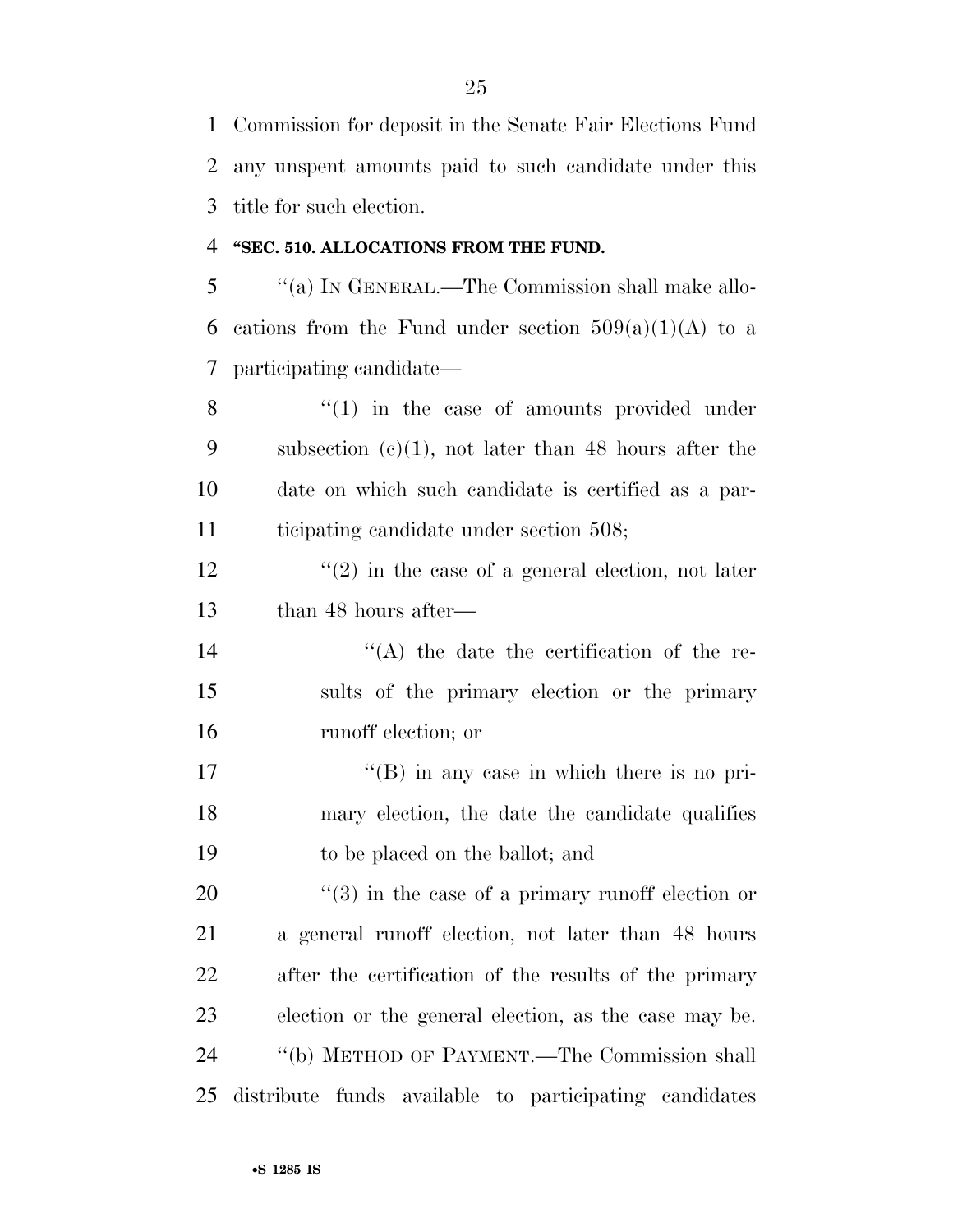| $\mathbf{1}$   | under this section through the use of an electronic funds |
|----------------|-----------------------------------------------------------|
| $\overline{2}$ | exchange or a debit card.                                 |
| 3              | $``(c)$ AMOUNTS.—                                         |
| $\overline{4}$ | "(1) PRIMARY ELECTION ALLOCATION; INITIAL                 |
| 5              | ALLOCATION.                                               |
| 6              | "(A) IN GENERAL.—Except as provided in                    |
| 7              | subparagraphs (B), the Commission shall make              |
| 8              | an allocation from the Fund for a primary elec-           |
| 9              | tion to a participating candidate in an amount            |
| 10             | equal to 67 percent of the base amount with re-           |
| 11             | spect to such participating candidate.                    |
| 12             | "(B) INDEPENDENT CANDIDATES.—In the                       |
| 13             | case of a participating candidate who is an               |
| 14             | independent candidate, the Commission shall               |
| 15             | make an initial allocation from the Fund in an            |
| 16             | amount equal to 25 percent of the base amount             |
| 17             | with respect to such candidate.                           |
| 18             | REDUCTION FOR EXCESS<br>``(C)<br>SEED                     |
| 19             | MONEY.—An allocation from the Fund for any                |
| 20             | candidate under this paragraph shall be re-               |
| 21             | duced by an amount equal to the aggregate                 |
| 22             | amount of seed money contributions received by            |
| 23             | the candidate in excess of the sum of—                    |
|                |                                                           |

24 ''(i) \$75,000; plus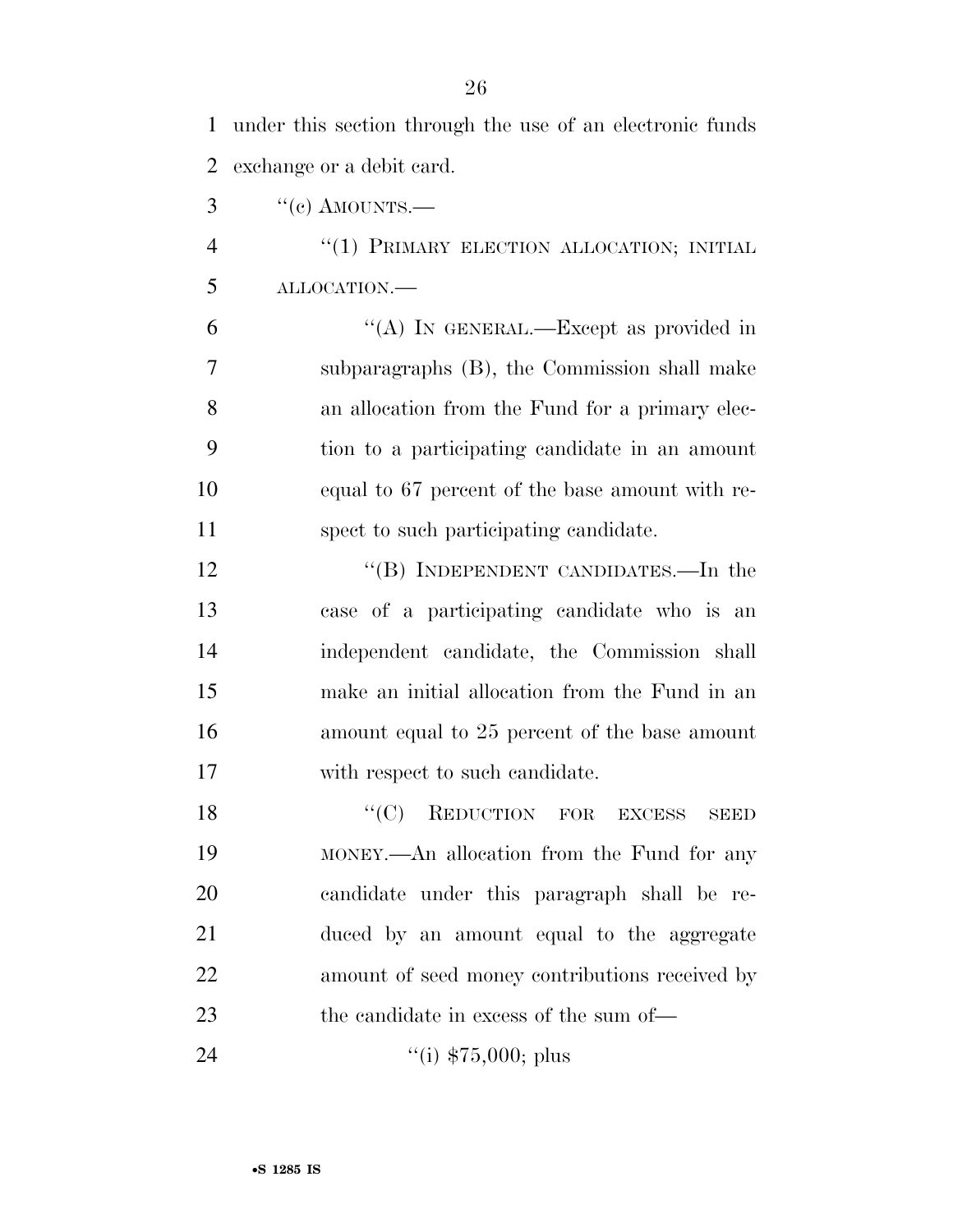- 1 ''(ii)  $$7,500$  for each congressional district in excess of 1 in the State with re- spect to which the candidate is seeking election. 5 "(2) PRIMARY RUNOFF ELECTION ALLOCA- TION.—The Commission shall make an allocation from the Fund for a primary runoff election to a participating candidate in an amount equal to 25 percent of the amount the participating candidate was eligible to receive under this section for the pri- mary election. 12 "(3) GENERAL ELECTION ALLOCATION.— 13 "(A) IN GENERAL.—Except as provided in subparagraph (B), the Commission shall make an allocation from the Fund for a general elec- tion to a participating candidate in an amount equal to the base amount with respect to such candidate. 19 "(B) UNCONTESTED ELECTIONS.— 20 "'(i) IN GENERAL.—The Commission shall make an allocation from the Fund to a participating candidate for a general election that is uncontested in an amount equal to 25 percent of the base amount
- 25 with respect to such candidate.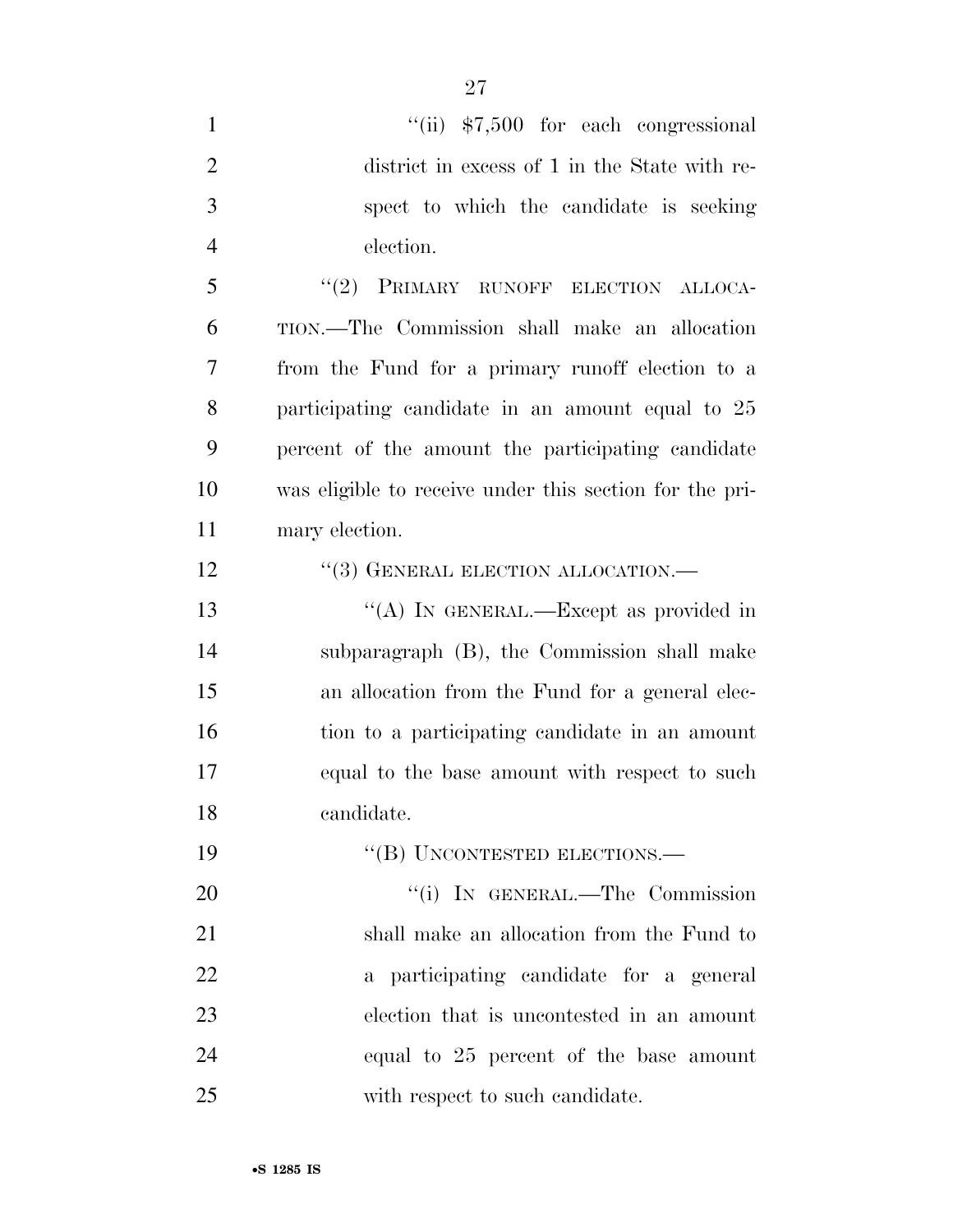| $\mathbf{1}$   | "(ii) UNCONTESTED ELECTIONS.-                    |
|----------------|--------------------------------------------------|
| $\overline{2}$ | For purposes of this subparagraph, an            |
| 3              | election is uncontested if not more than 1       |
| $\overline{4}$ | candidate has received contributions (in-        |
| 5              | cluding payments from the Senate Fair            |
| 6              | Elections Fund) in an amount equal to or         |
| $\overline{7}$ | greater than the lesser of—                      |
| 8              | $\lq\lq$ the amount in effect for a              |
| 9              | candidate in such election under para-           |
| 10             | graph $(1)(C)$ , or                              |
| 11             | "(II) an amount equal to 50 per-                 |
| 12             | cent of the base amount with respect             |
| 13             | to such candidate.                               |
| 14             | "(C) REDUCTION FOR EXCESS<br><b>SEED</b>         |
| 15             | MONEY.—The allocation from the Fund for the      |
| 16             | general election for any participating candidate |
| 17             | in a State that does not hold a primary election |
| 18             | shall be reduced by an amount equal to the ag-   |
| 19             | gregate amount of seed money contributions re-   |
| 20             | ceived by the candidate in excess of the sum     |
| 21             | $of$ —                                           |
| 22             | "(i) $$75,000;$ plus                             |
| 23             | $``(ii)$ \$7,500 for each congressional          |
| 24             | district in excess of 1 in the State with re-    |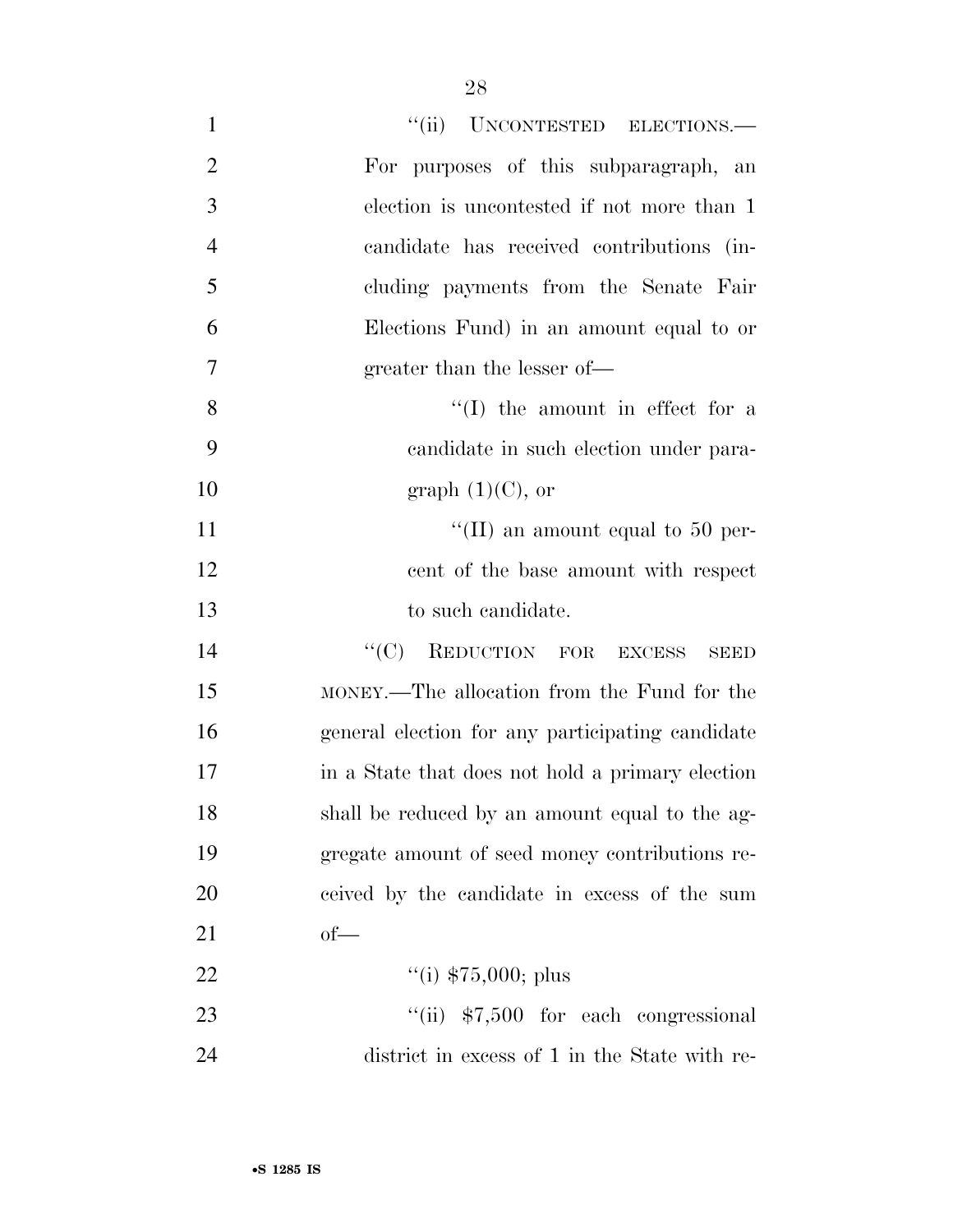| $\mathbf{1}$   | spect to which the candidate is seeking               |
|----------------|-------------------------------------------------------|
| $\overline{2}$ | election.                                             |
| 3              | "(4) GENERAL RUNOFF ELECTION ALLOCA-                  |
| $\overline{4}$ | TION.—The Commission shall make an allocation         |
| 5              | from the Fund for a general runoff election to a par- |
| 6              | ticipating candidate in an amount equal to 25 per-    |
| 7              | cent of the base amount with respect to such can-     |
| 8              | didate.                                               |
| 9              | "(d) BASE AMOUNT.—                                    |
| 10             | "(1) IN GENERAL.—Except as otherwise pro-             |
| 11             | vided in this subsection, the base amount for any     |
| 12             | candidate is an amount equal to the sum of—           |
| 13             | "(A) $$750,000;$ plus                                 |
| 14             | $\cdot$ (B) \$150,000 for each congressional dis-     |
| 15             | trict in excess of 1 in the State with respect to     |
| 16             | which the candidate is seeking election.              |
| 17             | "(2) MINOR PARTY AND INDEPENDENT CAN-                 |
| 18             | DIDATES.-                                             |
| 19             | "(A) REDUCED AMOUNT FOR CERTAIN                       |
| 20             | CANDIDATES.-                                          |
| 21             | "(i) IN GENERAL.—In the case of a                     |
| 22             | minor party candidate or independent can-             |
| 23             | described clause (ii), the<br>didate<br>base          |
| 24             | amount is an amount equal to the product              |
| 25             | $of$ —                                                |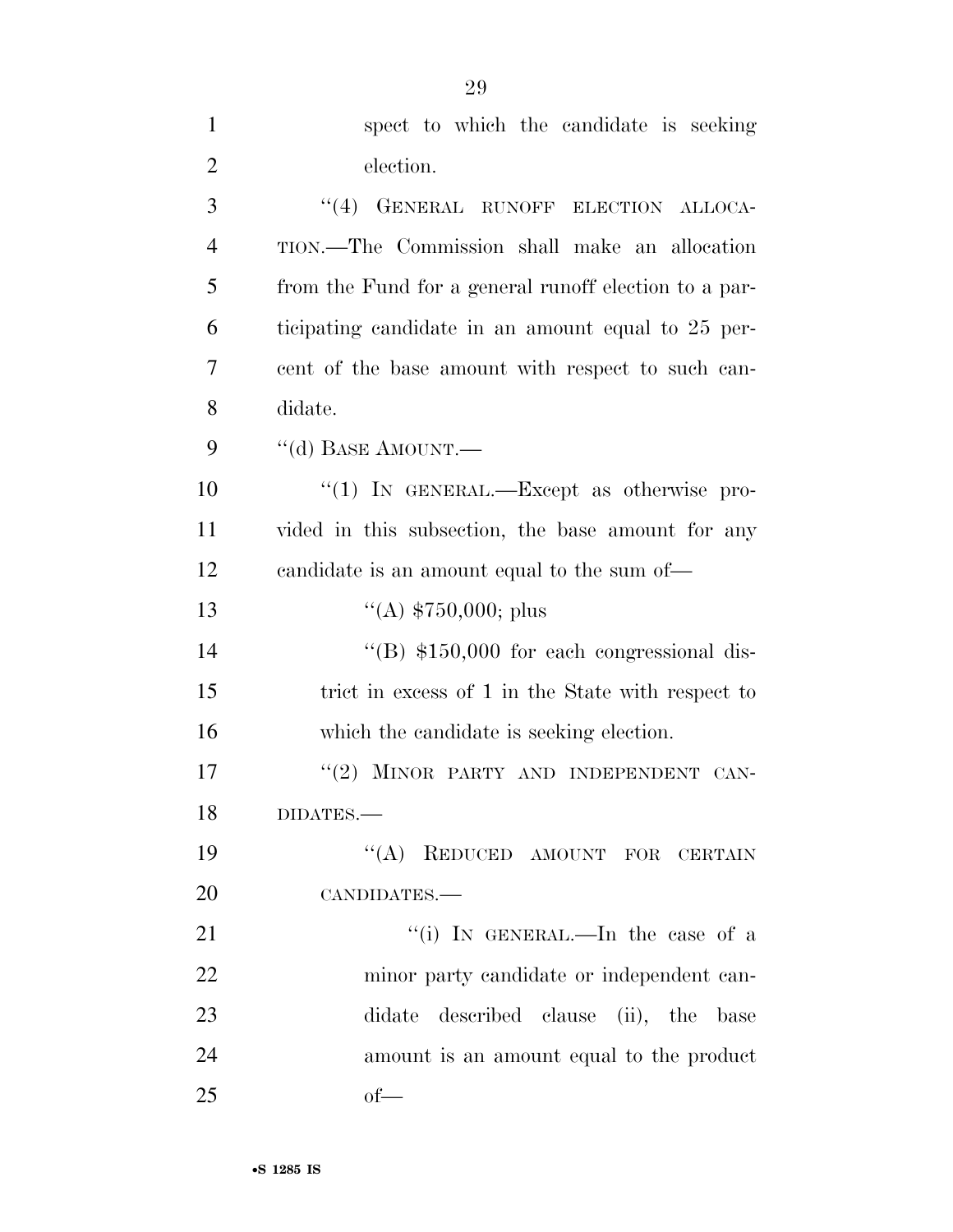| $\mathbf{1}$   | $``(I)$ a fraction the numerator of           |
|----------------|-----------------------------------------------|
| $\overline{2}$ | which is the highest percentage of the        |
| 3              | vote received by the candidate or a           |
| $\overline{4}$ | candidate of the same political party         |
| 5              | as such candidate in the election de-         |
| 6              | scribed in clause (ii) and the denomi-        |
| $\tau$         | nator of which is 25 percent; and             |
| 8              | $\lq$ (II) the amount that would (but)        |
| 9              | for<br>this paragraph) be the<br>base         |
| 10             | amount for the candidate under para-          |
| 11             | $graph(1)$ .                                  |
| 12             | "(ii) CANDIDATE DESCRIBED.—A can-             |
| 13             | didate is described in this clause if, in the |
| 14             | most recent general election involving the    |
| 15             | office of Senator, President, or Governor in  |
| 16             | the State in which the candidate is seeking   |
| 17             | office—                                       |
| 18             | "(I) such candidate, or any can-              |
| 19             | didate of the same political party as         |
| 20             | such candidate, received 5 percent or         |
| 21             | more of the total number of votes cast        |
| 22             | for any such office; and                      |
| 23             | $\lq\lq$ (II) such candidate and all can-     |
| 24             | didates of the same political party as        |
| 25             | such candidate received less than 25          |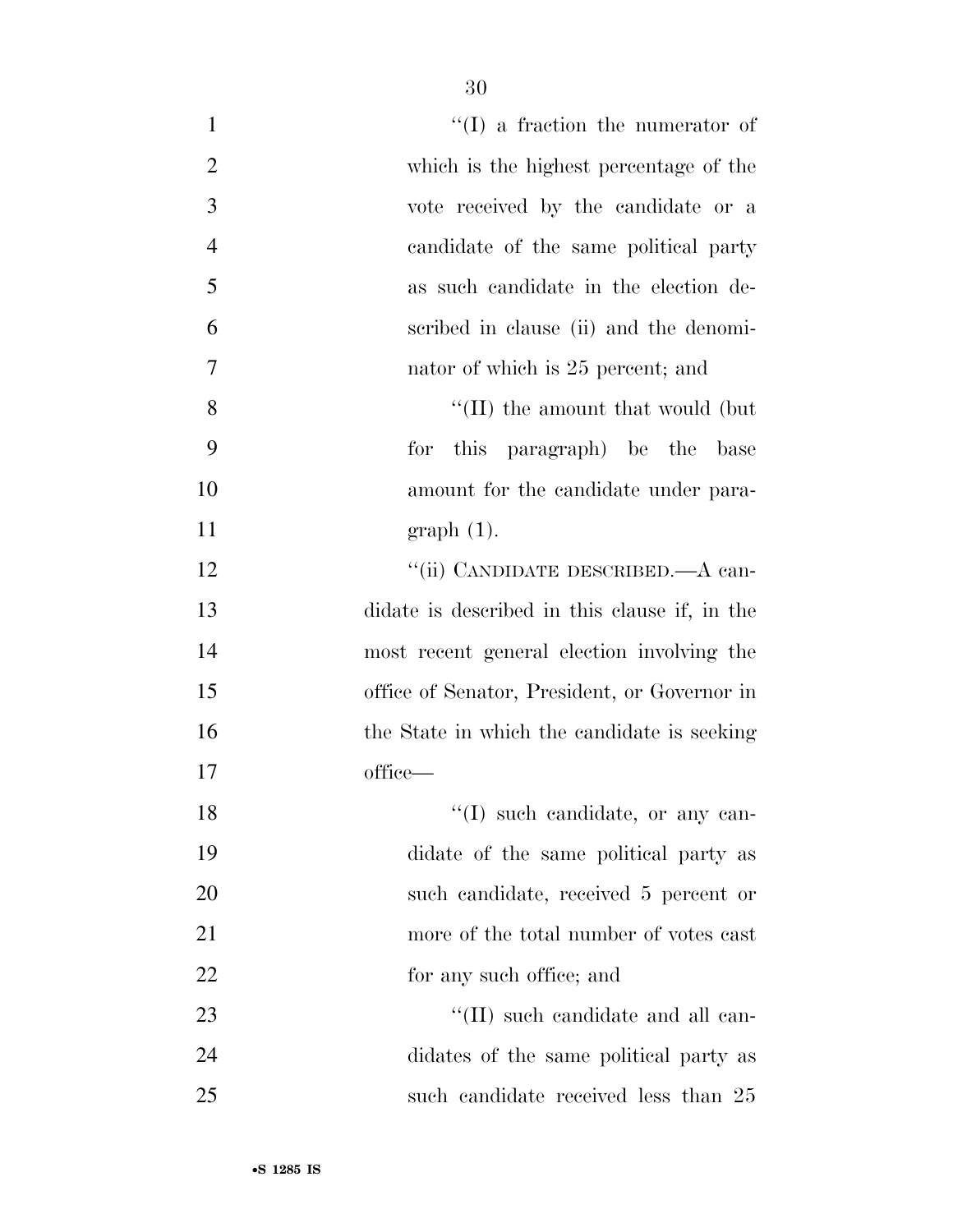| $\mathbf{1}$   | percent of the total number of votes             |
|----------------|--------------------------------------------------|
| $\overline{2}$ | cast for each such office.                       |
| 3              | "(B) EXCEPTION.—Subparagraph<br>(A)              |
| $\overline{4}$ | shall not apply to any candidate if such can-    |
| 5              | didate receives a number of qualifying contribu- |
| 6              | tions which is greater than 150 percent of the   |
| 7              | number of qualifying contributions such can-     |
| 8              | didate is required to receive in order to meet   |
| 9              | the requirements of section $505(a)$ .           |
| 10             | "(3) INDEXING.—In each odd-numbered year         |
| 11             | after $2010-$                                    |
| 12             | "(A) each dollar amount under paragraph          |
| 13             | (1) shall be increased by the percent difference |
| 14             | between the price index (as defined in section   |
| 15             | $315(c)(2)(A)$ for the 12 months preceding the   |
| 16             | beginning of such calendar year and the price    |
| 17             | index for calendar year 2008;                    |
| 18             | "(B) each dollar amount so increased shall       |
| 19             | remain in effect for the 2-year period beginning |
| 20             | on the first day following the date of the last  |
| 21             | general election in the year preceding the year  |
| <u>22</u>      | in which the amount is increased and ending on   |
| 23             | the date of the next general election; and       |
| 24             | $\cdot$ (C) if any amount after adjustment under |
| 25             | subparagraph $(A)$ is not a multiple of \$100,   |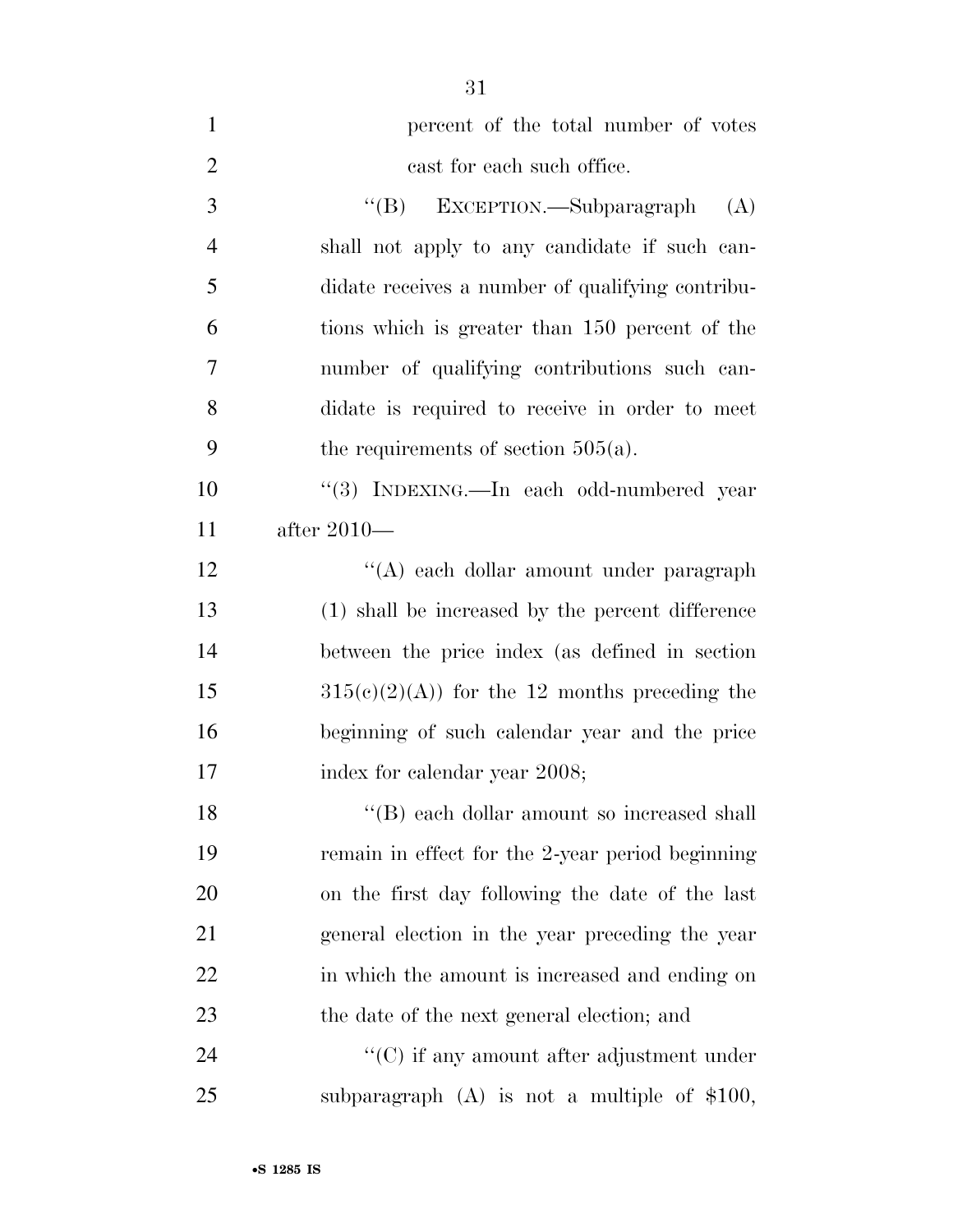| $\mathbf{1}$   | such amount shall be rounded to the nearest       |
|----------------|---------------------------------------------------|
| $\overline{2}$ | multiple of \$100.                                |
| 3              | $``(4)$ ADJUSTMENT BY MEDIA MARKET.—              |
| $\overline{4}$ | "(A) IN GENERAL.—The Commission, in               |
| 5              | consultation with the Federal Communications      |
| 6              | Commission, shall establish an index reflecting   |
| $\overline{7}$ | the costs of the media markets in each State.     |
| 8              | "(B) ADJUSTMENT.—At the beginning of              |
| 9              | each year, the Commission shall increase the      |
| 10             | amount under paragraph (1) (after application     |
| 11             | of paragraph $(3)$ ) based on the index estab-    |
| 12             | lished under subparagraph (A).                    |
| 13             | "SEC. 511. PAYMENT OF FAIR FIGHT FUNDS.           |
| 14             | "(a) DETERMINATION OF RIGHT TO PAYMENT.-          |
| 15             | " $(1)$ IN GENERAL.—The Commission shall, on      |
| 16             | a regular basis, make a determination on—         |
| 17             | $\lq\lq$ the amount of opposing funds with        |
| 18             | respect to each participating candidate, and      |
| 19             | $\lq\lq$ the applicable amount with respect to    |
| 20             | each participating candidate.                     |
| 21             | "(2) BASIS OF DETERMINATIONS.—The Com-            |
| 22             | mission shall make determinations under paragraph |
| 23             | $(1)$ based on—                                   |
| 24             | "(A) reports filed by the relevant opposing       |
| 25             | candidate under section $304(a)$ with respect to  |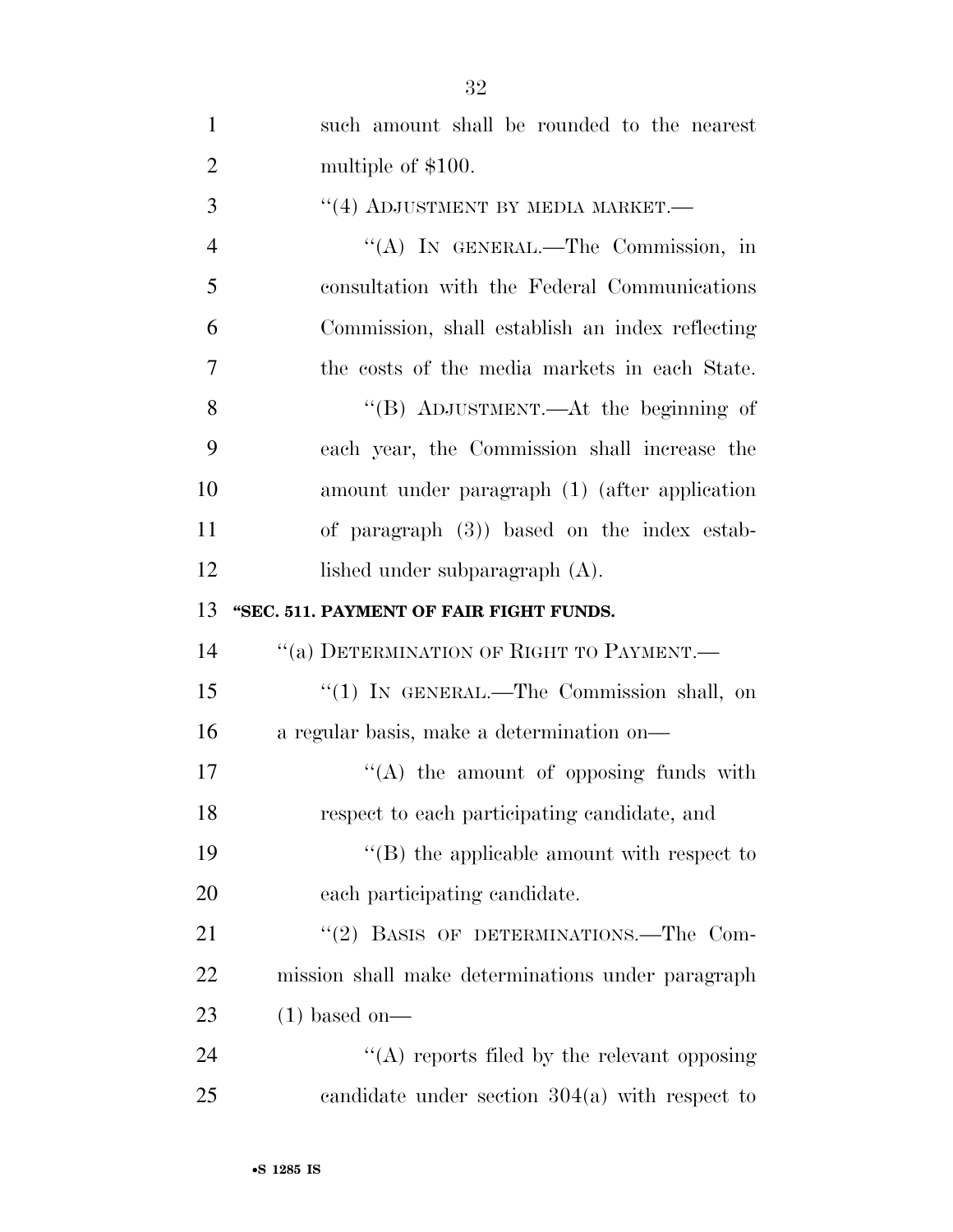| $\mathbf{1}$   | amounts described in subsection $(c)(1)(A)(i)(I);$    |
|----------------|-------------------------------------------------------|
| $\overline{2}$ | and                                                   |
| 3              | "(B) reports filed by political committees            |
| $\overline{4}$ | under section $304(a)$ and by other persons           |
| 5              | under section $304(c)$ with respect to-               |
| 6              | "(i) opposing funds described in                      |
| 7              | clauses $(ii)(I)$ and $(iii)(I)$ of subsection        |
| 8              | $(e)(1)(A);$ and                                      |
| 9              | "(ii) applicable amounts described in                 |
| 10             | subparagraphs $(B)(i)$ and $(C)(i)$ of sub-           |
| 11             | section $(b)(2)$ .                                    |
| 12             | "(3) REQUESTS FOR DETERMINATION RELAT-                |
| 13             | TO<br>CERTAIN ELECTIONEERING COMMUNICA-<br><b>ING</b> |
| 14             | TIONS.                                                |
| 15             | "(A) IN GENERAL.—A participating can-                 |
| 16             | didate may request to the Commission to make          |
| 17             | a determination under paragraph (1) with re-          |
| 18             | spect to any relevant opposing candidate with         |
| 19             | respect to-                                           |
| 20             | "(i) opposing funds described in                      |
| 21             | clauses $(ii)(II)$ and $(iii)(II)$ of subsection      |
| 22             | $(e)(1)(A);$ and                                      |
| 23             | "(ii) applicable amounts described in                 |
| 24             | subparagraphs $(B)(ii)$ and $(C)(ii)$ of sub-         |
| 25             | section $(b)(2)$ .                                    |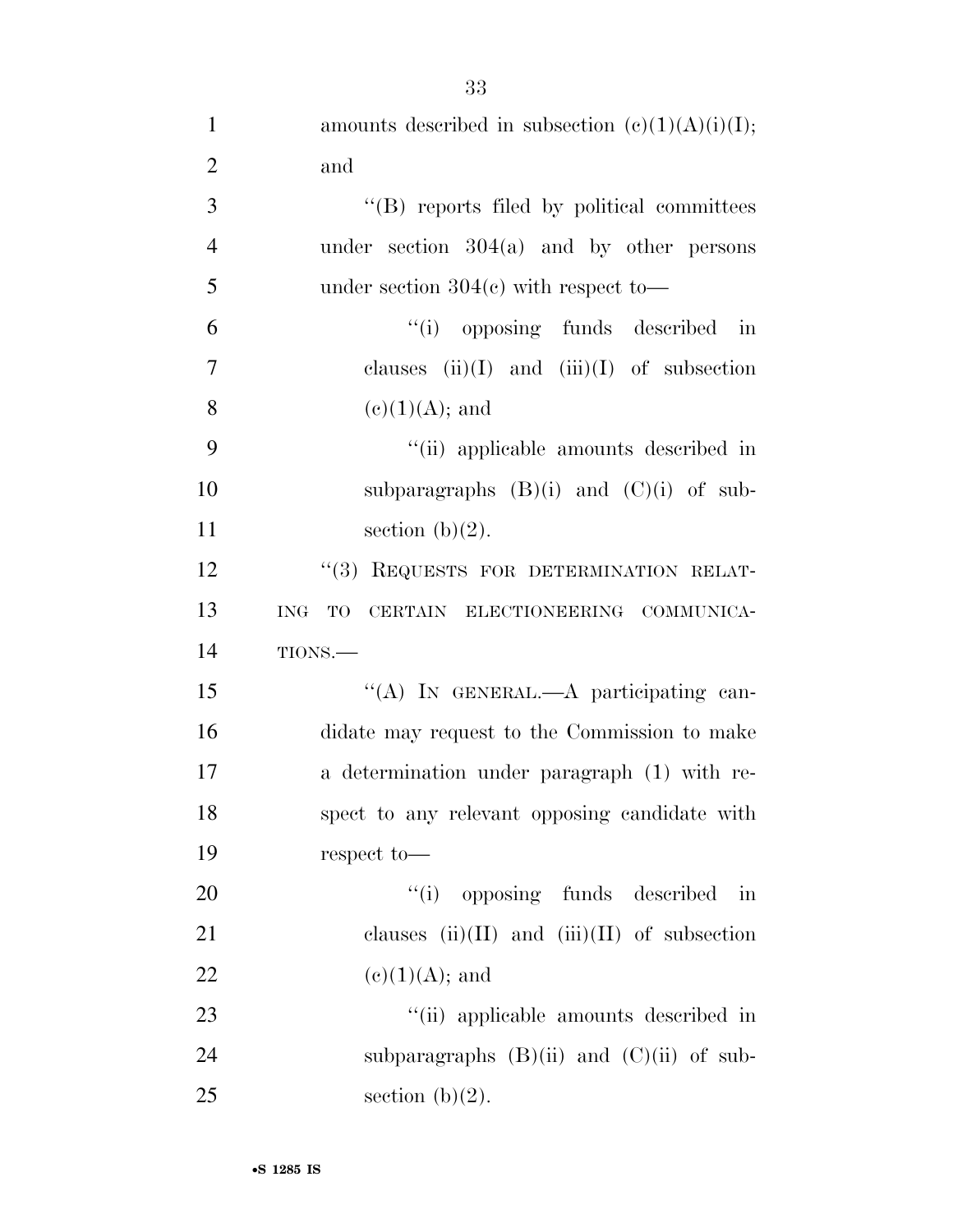| $\mathbf{1}$   | "(B) TIME FOR MAKING DETERMINA-                     |
|----------------|-----------------------------------------------------|
| $\overline{2}$ | TION.—In the case of any such request, the          |
| 3              | Commission shall make such determination and        |
| $\overline{4}$ | notify the participating candidate of such deter-   |
| 5              | mination not later than—                            |
| 6              | "(i) 24 hours after receiving such re-              |
| 7              | quest during the 3-week period ending on            |
| 8              | the date of the election, and                       |
| 9              | "(ii) 48 hours after receiving such re-             |
| 10             | quest at any other time.                            |
| 11             | $``$ (b) PAYMENTS.—                                 |
| 12             | "(1) IN GENERAL.—The Commission shall               |
| 13             | make available to the participating candidate fair  |
| 14             | fight funds in an amount equal to the amount of op- |
| 15             | posing funds that is in excess of the applicable    |
| 16             | amount-                                             |
| 17             | $\lq\lq$ immediately after making any deter-        |
| 18             | mination under subsection (a) with respect to       |
| 19             | any participating candidate during the 3-week       |
| 20             | period ending on the date of the election, and      |
| 21             | "(B) not later than 24 hours after making           |
| 22             | such determination at any other time.               |
| 23             | "(2) APPLICABLE AMOUNT.—For purposes of             |
| 24             | this section, the applicable amount is an amount    |
| 25             | equal to the sum of—                                |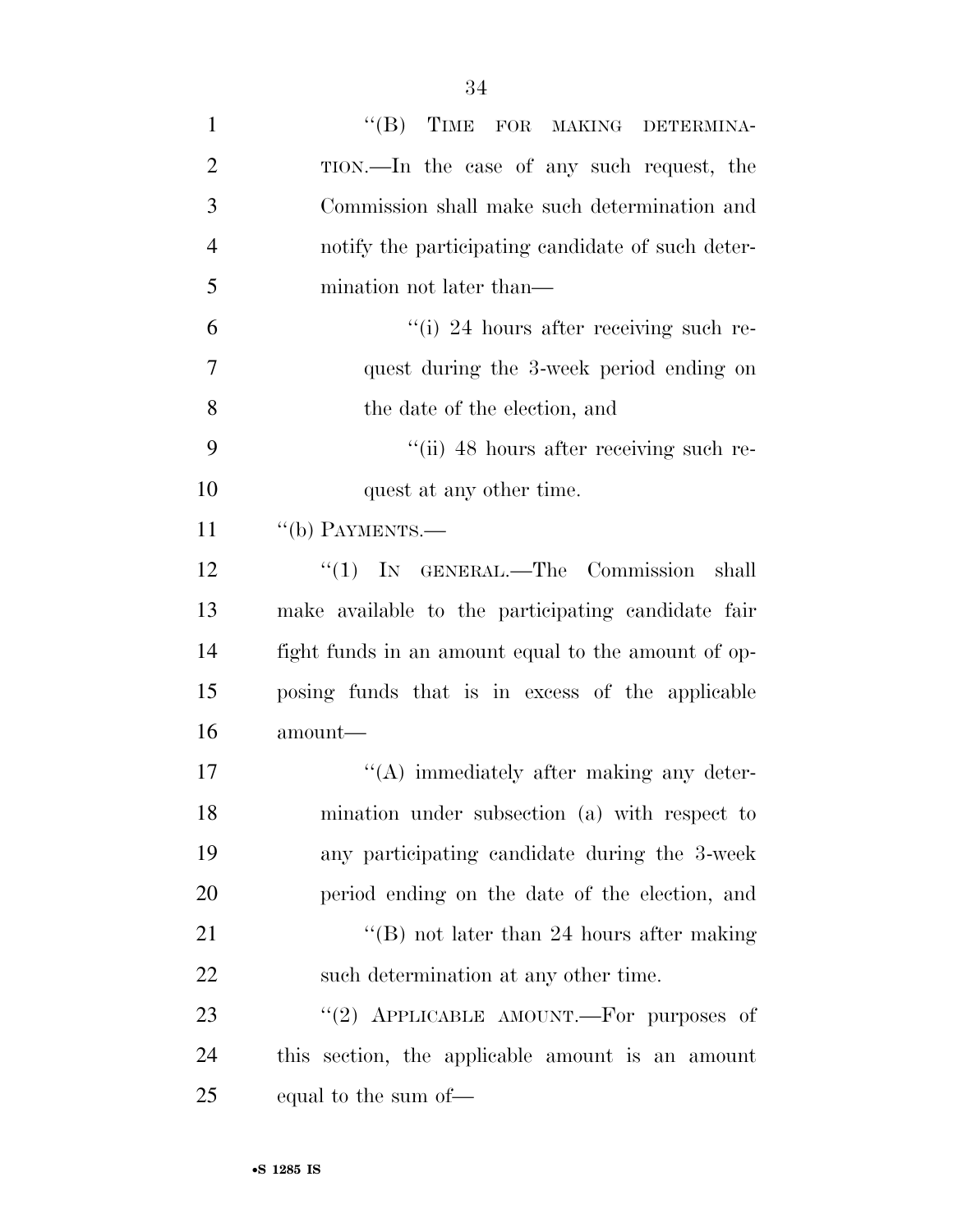| $\mathbf{1}$   | "(A) the sum of $-$                              |
|----------------|--------------------------------------------------|
| $\overline{2}$ | "(i) the amount of seed money con-               |
| 3              | tribution received by the participating can-     |
| $\overline{4}$ | didate;                                          |
| 5              | "(ii) in the case of a general election,         |
| 6              | the value of any vouchers received by the        |
| 7              | candidate under section 315A of the Com-         |
| 8              | munications Act of 1934; plus                    |
| 9              | $\lq\lq$ (iii)(I) in the case of a participating |
| 10             | candidate who is a minor party candidate         |
| 11             | running in a general election or an inde-        |
| 12             | pendent candidate, the allocation from the       |
| 13             | Fund which would have been provided to           |
| 14             | such candidate for such election if such         |
| 15             | candidate were a major party candidate; or       |
| 16             | $\lq$ (II) in the case of any other partici-     |
| 17             | pating candidate, an amount equal to the         |
| 18             | allocation from the Fund to such candidate       |
| 19             | for such election under section $510(c)$ ;       |
| 20             | "(B) the sum of $-$                              |
| 21             | "(i) the amount of independent ex-               |
| 22             | penditures made advocating the election of       |
| 23             | the participating candidate; plus                |
| 24             | "(ii) the amount of disbursements for            |
| 25             | electioneering communications which pro-         |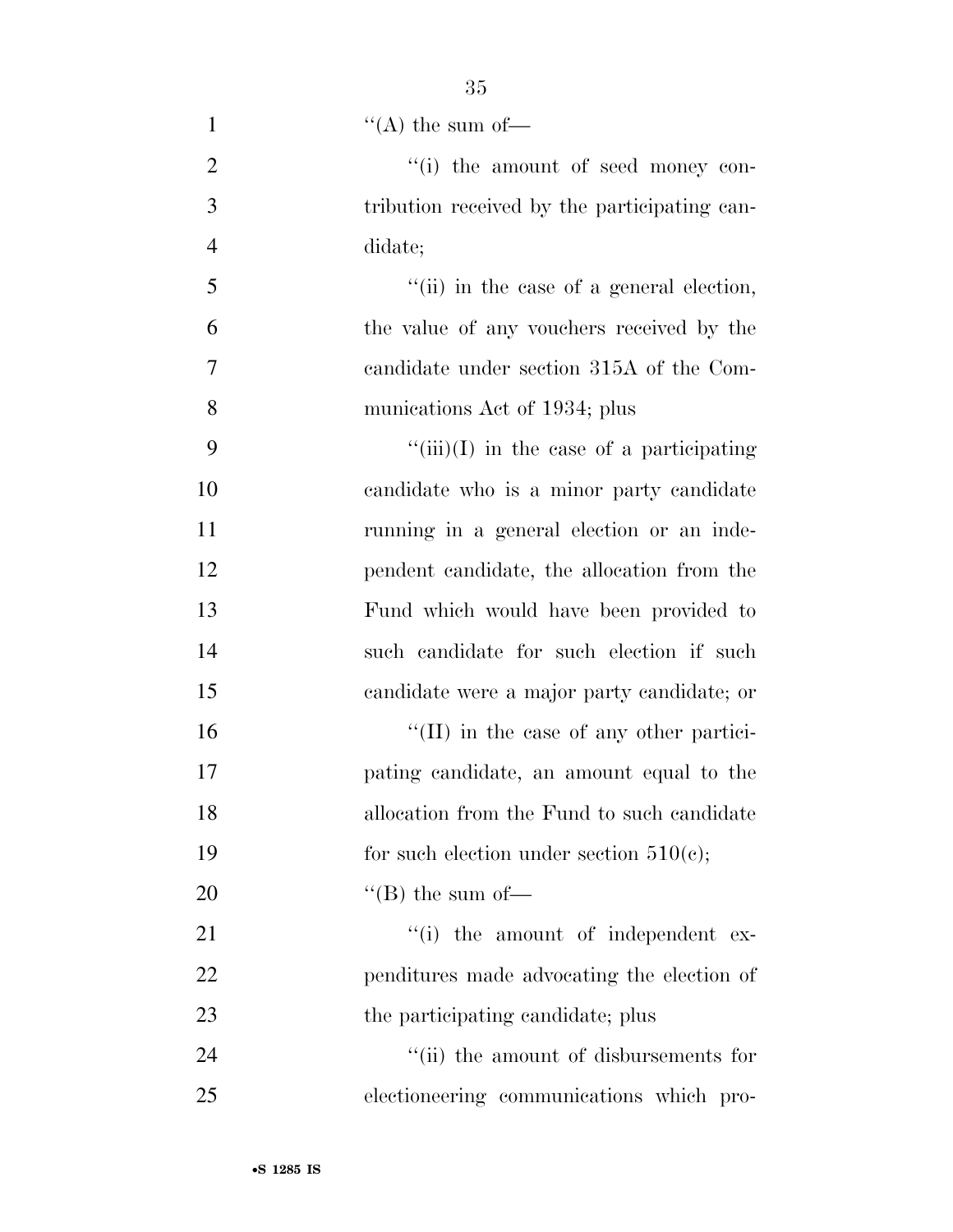| $\mathbf{1}$   | mote or support such participating can-                |
|----------------|--------------------------------------------------------|
| $\overline{2}$ | didate;                                                |
| 3              | "(C) the sum of-                                       |
| $\overline{4}$ | "(i) the amount of independent ex-                     |
| 5              | penditures made advocating the defeat of               |
| 6              | the relevant opposing candidate; plus                  |
| $\overline{7}$ | "(ii) the amount of disbursements for                  |
| 8              | electioneering communications which at-                |
| 9              | tack or oppose the relevant opposing can-              |
| 10             | didate; plus                                           |
| 11             | "(D) the amount of fair fight funds pre-               |
| 12             | viously provided to the participating candidate        |
| 13             | under this subsection for the election.                |
|                |                                                        |
| 14             | "(3) LIMITS ON AMOUNT OF PAYMENT.—The                  |
| 15             | aggregate of fair fight funds that a participating     |
| 16             | candidate receives under this subsection for any elec- |
| 17             | tion shall not exceed 200 percent of the allocation    |
| 18             | from the Fund that the participating candidate re-     |
| 19             | ceives for such election under section $510(c)$ .      |
| 20             | "(c) DEFINITIONS.—For purposes of this section—        |
| 21             | $``(1)$ OPPOSING FUNDS.—                               |
| 22             | "(A) IN GENERAL.—The term 'opposing                    |
| 23             | funds' means, with respect to any participating        |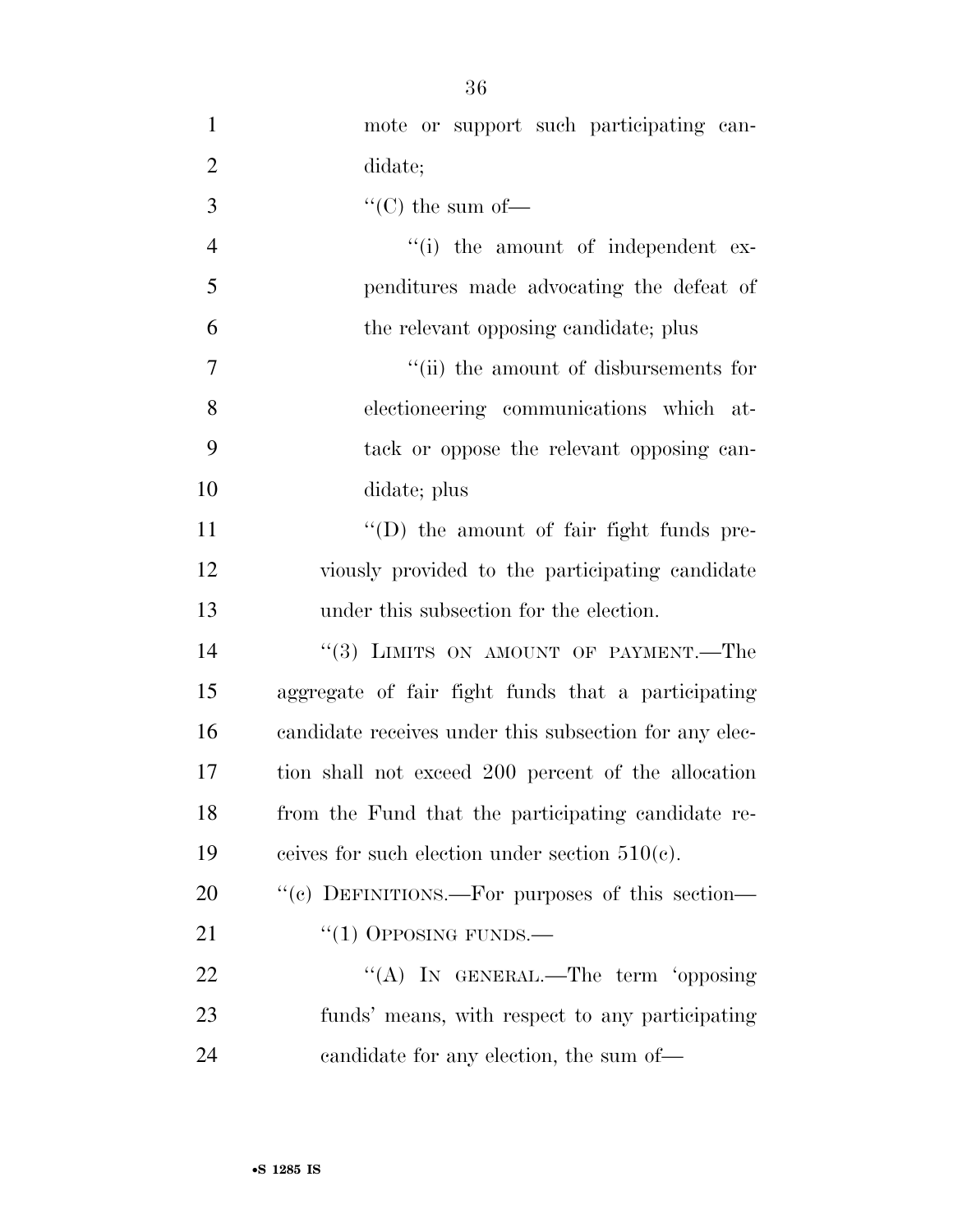| $\mathbf{1}$   | $``(i)(I)$ the greater of the total con-    |
|----------------|---------------------------------------------|
| $\overline{2}$ | tributions received by the relevant oppos-  |
| 3              | ing candidate or the total expenditures     |
| $\overline{4}$ | made by such relevant opposing candidate;   |
| 5              | or                                          |
| 6              | "(II) in the case of a relevant oppos-      |
| 7              | ing candidate who is a participating can-   |
| 8              | didate, an amount equal to the sum of the   |
| 9              | amount of seed money contributions re-      |
| 10             | ceived by the relevant opposing candidate,  |
| 11             | the value of any vouchers received by the   |
| 12             | relevant opposing candidate for the general |
| 13             | election under section 315A of the Commu-   |
| 14             | nications Act of 1934, and the allocation   |
| 15             | from the Fund under section $510(c)$ for    |
| 16             | the relevant opposing candidate for such    |
| 17             | election;                                   |
| 18             | $``$ (ii) the sum of $-$                    |
| 19             | $\lq\lq$ (I) the amount of independent      |
| 20             | expenditures made advocating the            |
| 21             | election of such relevant opposing can-     |
| 22             | didate; plus                                |
| 23             | $\lq\lq$ (II) the amount of disburse-       |
| 24             | ments for electioneering communica-         |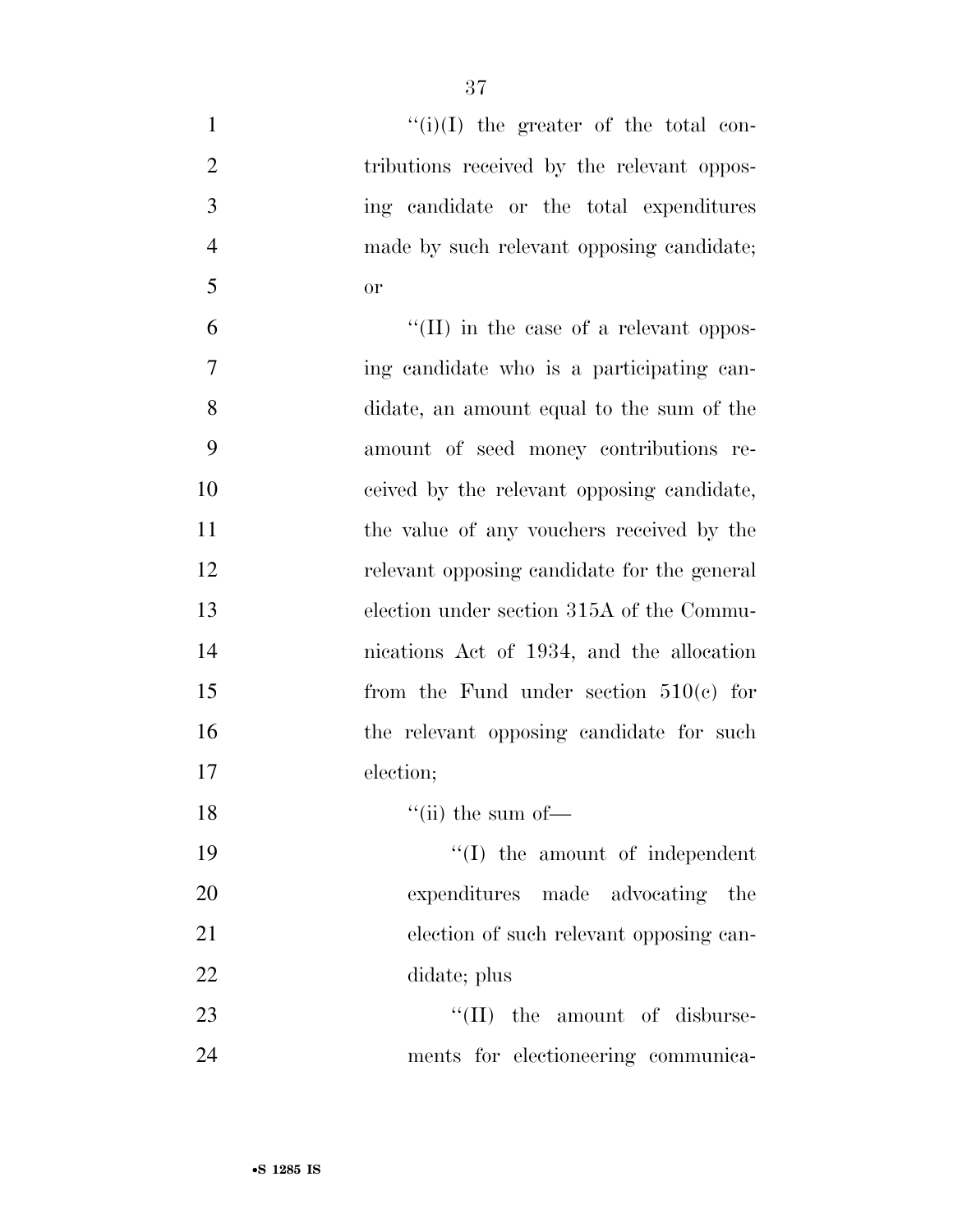1 tions which promote or support such 2 relevant opposing candidate; plus  $3$  ''(iii) the sum of 4 ''(I) the amount of independent 5 expenditures made advocating the de-6 feat of such participating candidate; 7 plus 8 ''(II) the amount of disburse-9 ments for electioneering communica-10 tions which attack or oppose such par-11 ticipating candidate. 12 "(2) RELEVANT OPPOSING CANDIDATE.—The 13 term 'relevant opposing candidate' means, with re-14 spect to any participating candidate, the opposing

15 candidate of such participating candidate with re-16 spect to whom the amount under paragraph (1) is 17 the greatest.

18 "(3) ELECTIONEERING COMMUNICATION.—The 19 term 'electioneering communication' has the mean-20 ing given such term under section  $304(f)(3)$ , except 21 that subparagraph  $(A)(i)(II)(aa)$  thereof shall be ap-22 plied by substituting '30' for '60'.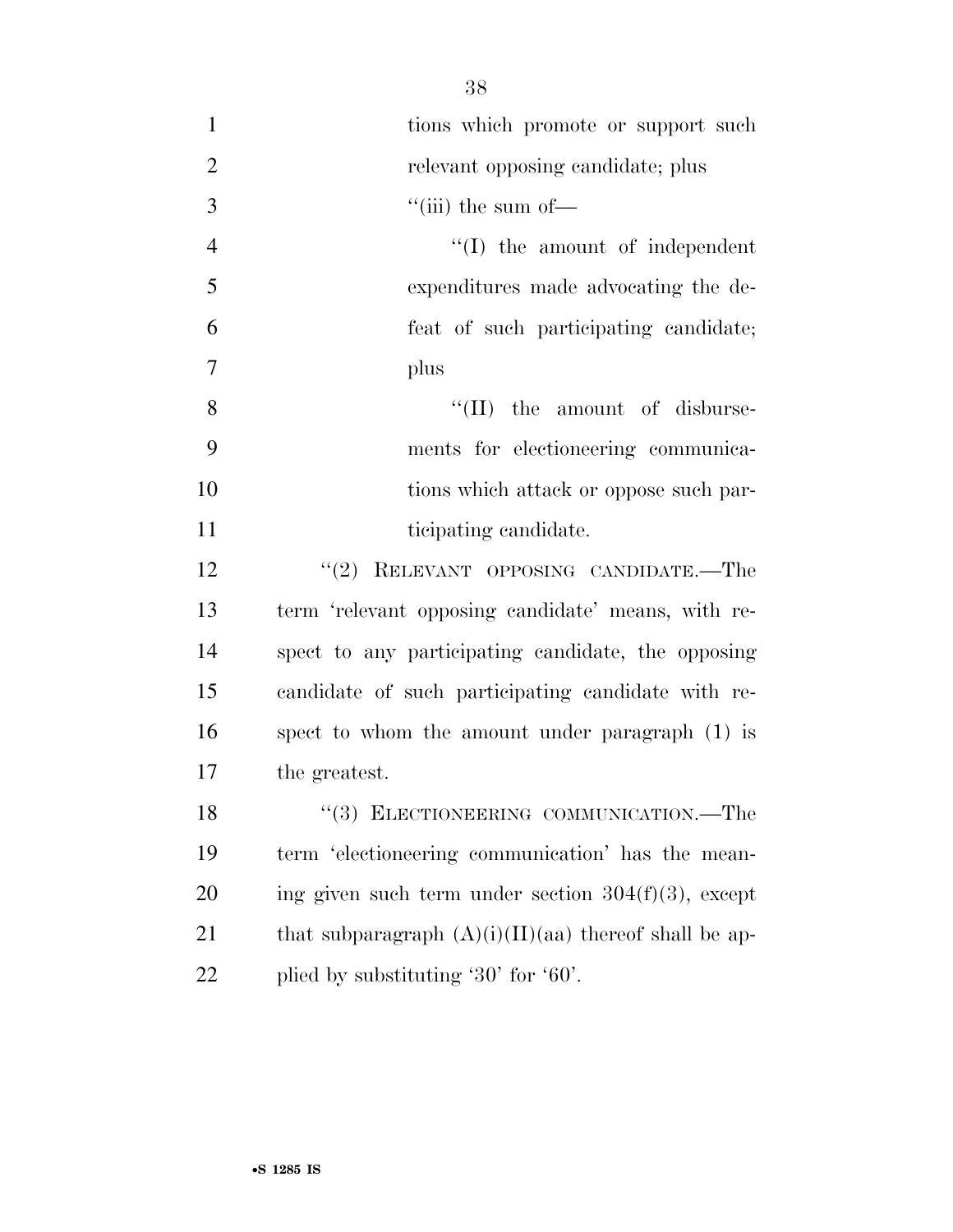| "SEC. 512. ADMINISTRATION OF THE SENATE FAIR ELEC-          |
|-------------------------------------------------------------|
| TIONS SYSTEM.                                               |
| "(a) REGULATIONS.—The Commission shall pre-                 |
| scribe regulations to carry out the purposes of this title, |
| including regulations—                                      |
| $\lq(1)$ to establish procedures for-                       |
| "(A) verifying the amount of valid quali-                   |
| fying contributions with respect to a candidate;            |
| "(B) effectively and efficiently monitoring                 |
| and enforcing the limits on the use of personal             |
| funds by participating candidates;                          |
| "(C) the expedited payment of fair fight                    |
| funds during the 3-week period ending on the                |
| date of the election;                                       |
| $\lq\lq$ (D) monitoring the use of allocations              |
| from the Fund under this title through audits               |
| or other mechanisms; and                                    |
| $\lq\lq$ returning unspent disbursements and                |
| disposing of assets purchased with allocations              |
| from the Fund;                                              |
| $(2)$ providing for the administration of the               |
| provisions of this title with respect to special elec-      |
| tions;                                                      |
| "(3) pertaining to the replacement of can-                  |
|                                                             |

25 didates;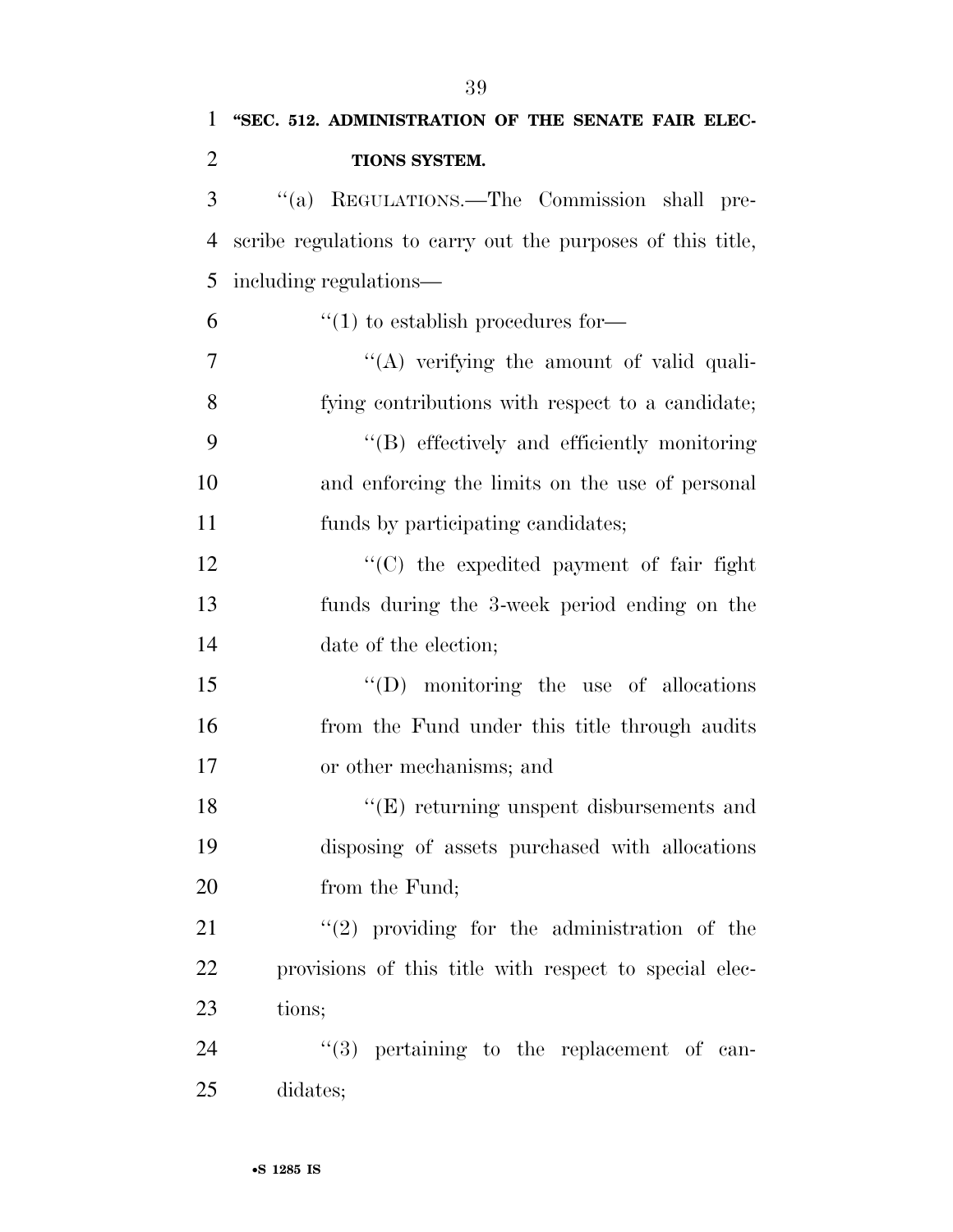1 ''(4) regarding the conduct of debates in a man- ner consistent with the best practices of States that provide public financing for elections; and

4  $\frac{4}{5}$  for attributing expenditures to specific elections for the purposes of calculating opposing funds.

 ''(b) OPERATION OF COMMISSION.—The Commission shall maintain normal business hours during the weekend immediately before any general election for the purposes of administering the provisions of this title, including the distribution of fair fight funds under section 511.

 ''(c) REPORTS.—Not later than April 1, 2009, and every 2 years thereafter, the Commission shall submit to the Senate Committee on Rules and Administration a re- port documenting, evaluating, and making recommenda- tions relating to the administrative implementation and enforcement of the provisions of this title.

## **''SEC. 513. VIOLATIONS AND PENALTIES.**

19 "(a) CIVIL PENALTY FOR VIOLATION OF CONTRIBU- TION AND EXPENDITURE REQUIREMENTS.—If a can- didate who has been certified as a participating candidate under section 508(a) accepts a contribution or makes an expenditure that is prohibited under section 506, the Com- mission shall assess a civil penalty against the candidate in an amount that is not more than 3 times the amount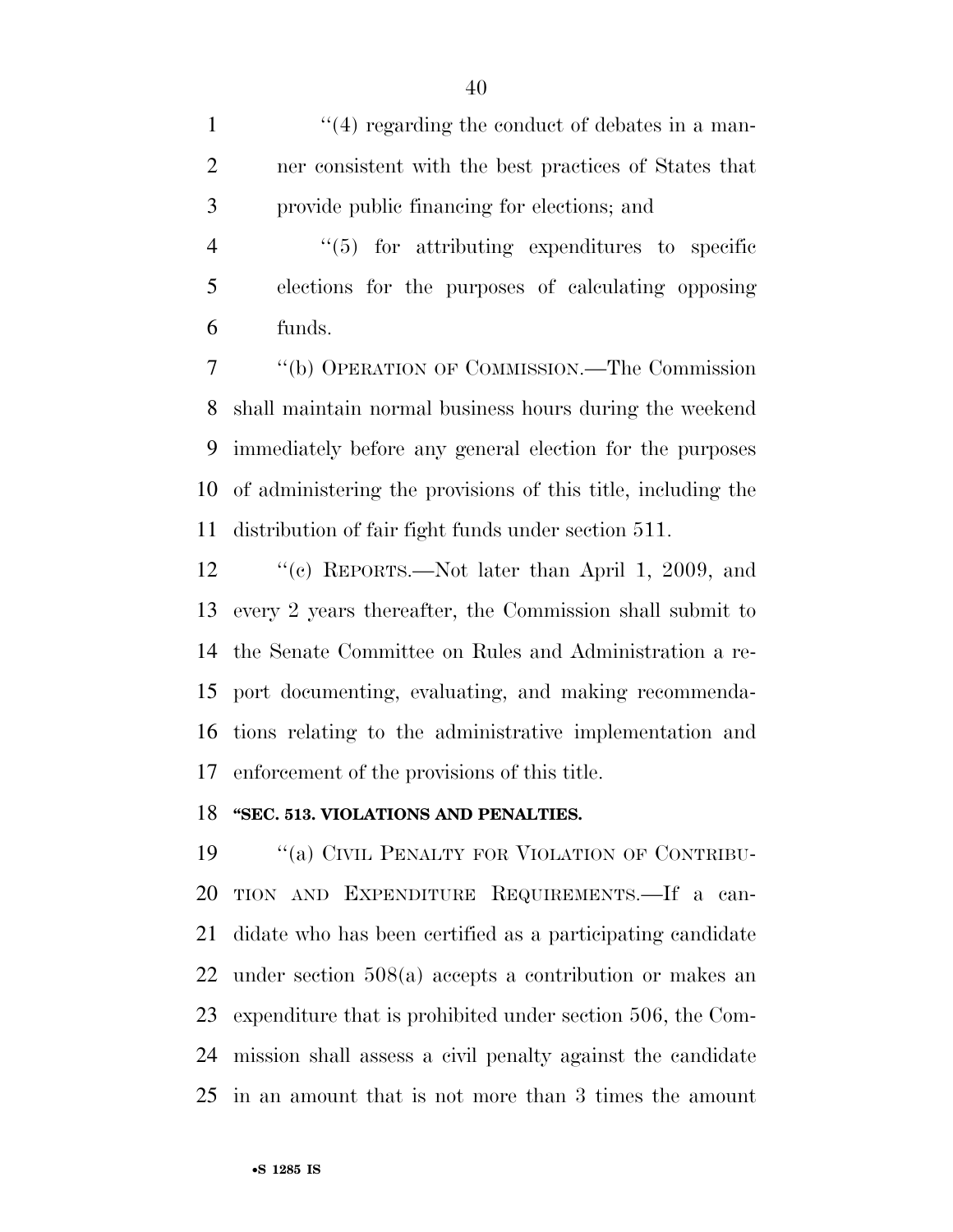of the contribution or expenditure. Any amounts collected under this subsection shall be deposited into the Senate Fair Elections Fund.

 ''(b) REPAYMENT FOR IMPROPER USE OF FAIR ELECTIONS FUND.—

 ''(1) IN GENERAL.—If the Commission deter- mines that any benefit made available to a partici- pating candidate under this title was not used as provided for in this title or that a participating can- didate has violated any of the dates for remission of funds contained in this title, the Commission shall so notify the candidate and the candidate shall pay to the Senate Fair Elections Fund an amount equal to—

15  $\langle (A)$  the amount of benefits so used or not remitted, as appropriate, and

17 ''(B) interest on any such amounts (at a rate determined by the Commission).

19 "(2) OTHER ACTION NOT PRECLUDED. Any action by the Commission in accordance with this subsection shall not preclude enforcement pro- ceedings by the Commission in accordance with sec- tion 309(a), including a referral by the Commission to the Attorney General in the case of an apparent knowing and willful violation of this title.''.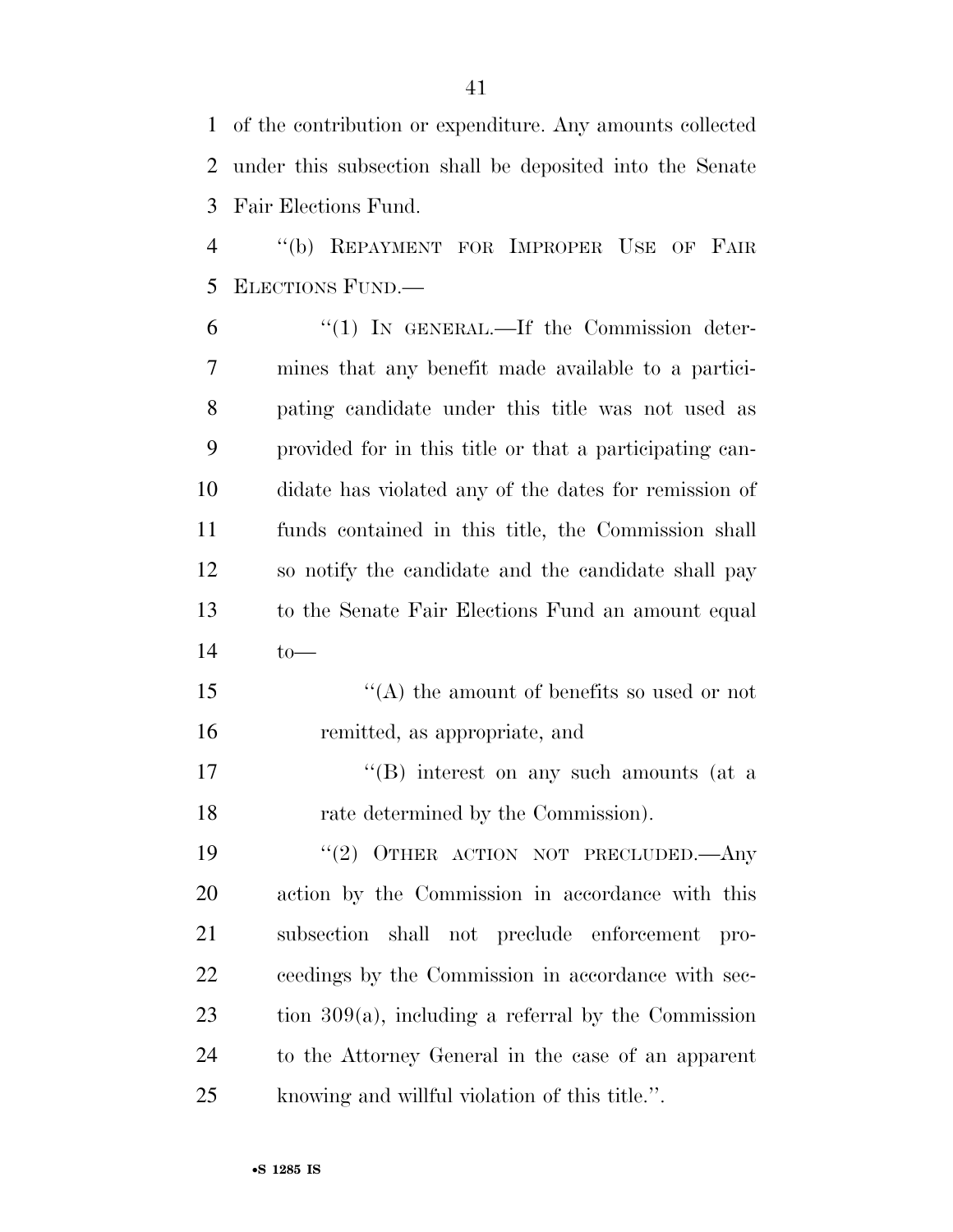(a) IN GENERAL.—Section 304 of the Federal Elec- tion Campaign Act of 1971 (2 U.S.C. 434) is amended by adding at the end the following:

''(i) NONPARTICIPATING CANDIDATES.—

 $\frac{1}{1}$   $\frac{1}{1}$  INITIAL REPORT.

8 "(A) IN GENERAL.—Each nonparticipating candidate who is opposed to a participating candidate and who receives contributions or makes expenditures aggregating more than the threshold amount shall, within 48 hours of the date such aggregate contributions or expendi- tures exceed the threshold amount, file with the Commission a report stating the total amount of contributions received and expenditures made or obligated by such candidate.

18 "(B) THRESHOLD AMOUNT.—For purposes of this paragraph, the term 'threshold amount' means 75 percent of the allocation from the Fund that a participating candidate would be entitled to receive in such election under section 510 if the participating candidate were a major party candidate.

25 "(2) PERIODIC REPORTS.—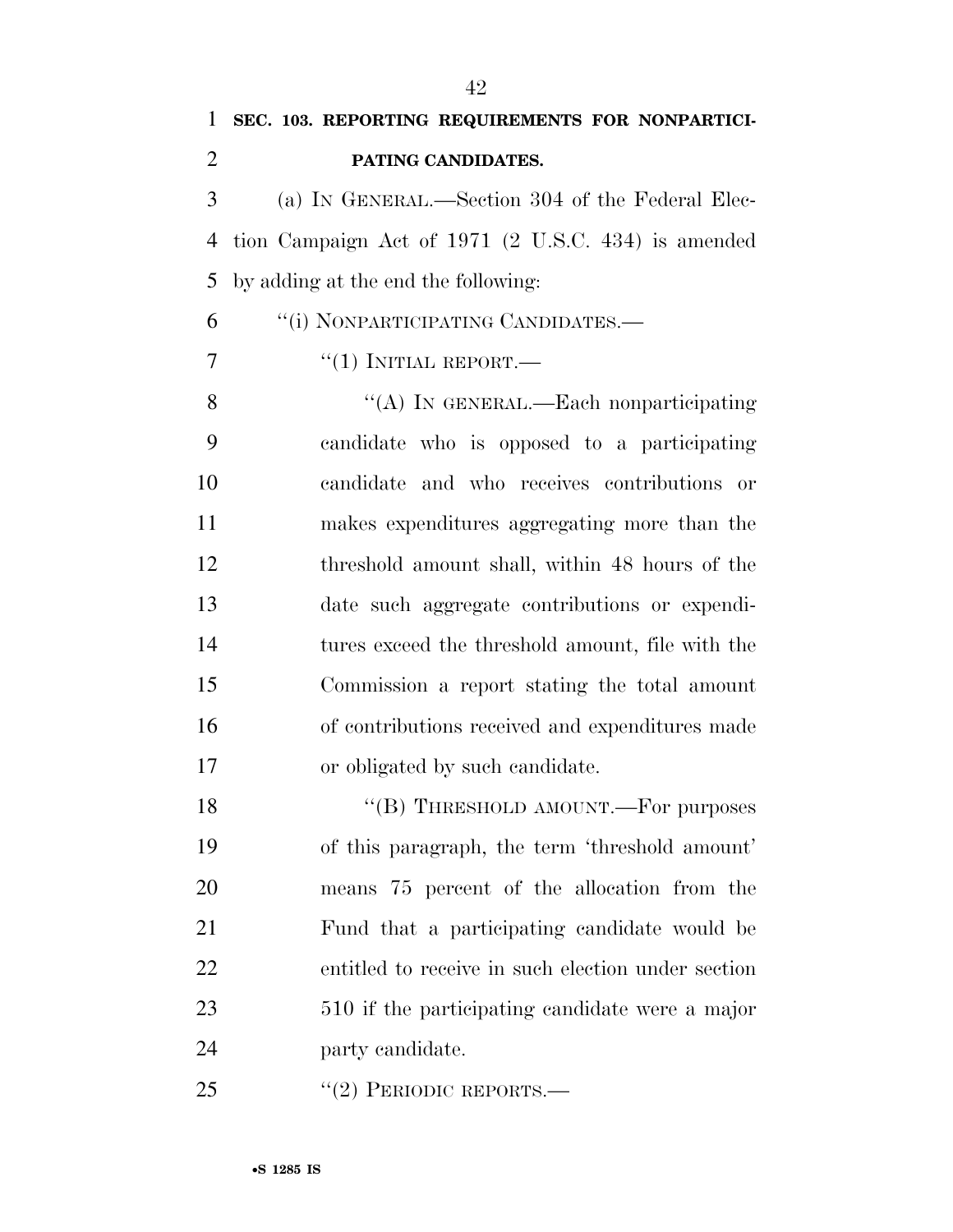| $\mathbf{1}$   | "(A) IN GENERAL.—In addition to any re-         |
|----------------|-------------------------------------------------|
| $\overline{2}$ | ports required under subsection (a), each non-  |
| 3              | participating candidate who is required to make |
| $\overline{4}$ | a report under paragraph (1) shall make the     |
| 5              | following reports:                              |
| 6              | "(i) A report which shall be filed not          |
| 7              | later than 5 p.m. on the forty-second day       |
| 8              | before the date on which the election in-       |
| 9              | volving such candidate is held and which        |
| 10             | shall be complete through the forty-fourth      |
| 11             | day before such date.                           |
| 12             | "(ii) A report which shall be filed not         |
| 13             | later than 5 p.m. on the twenty-first day       |
| 14             | before the date on which the election in-       |
| 15             | volving such candidate is held and which        |
| 16             | shall be complete through the twenty-third      |
| 17             | day before such date.                           |
| 18             | "(iii) A report which shall be filed not        |
| 19             | later than 5 p.m. on the twelfth day before     |
| 20             | the date on which the election involving        |
| 21             | such candidate is held and which shall be       |
| 22             | complete through the fourteenth day before      |
| 23             | such date.                                      |
| 24             | "(B) ADDITIONAL REPORTING WITHIN 2              |
| 25             | WEEKS OF ELECTION.—Each nonparticipating        |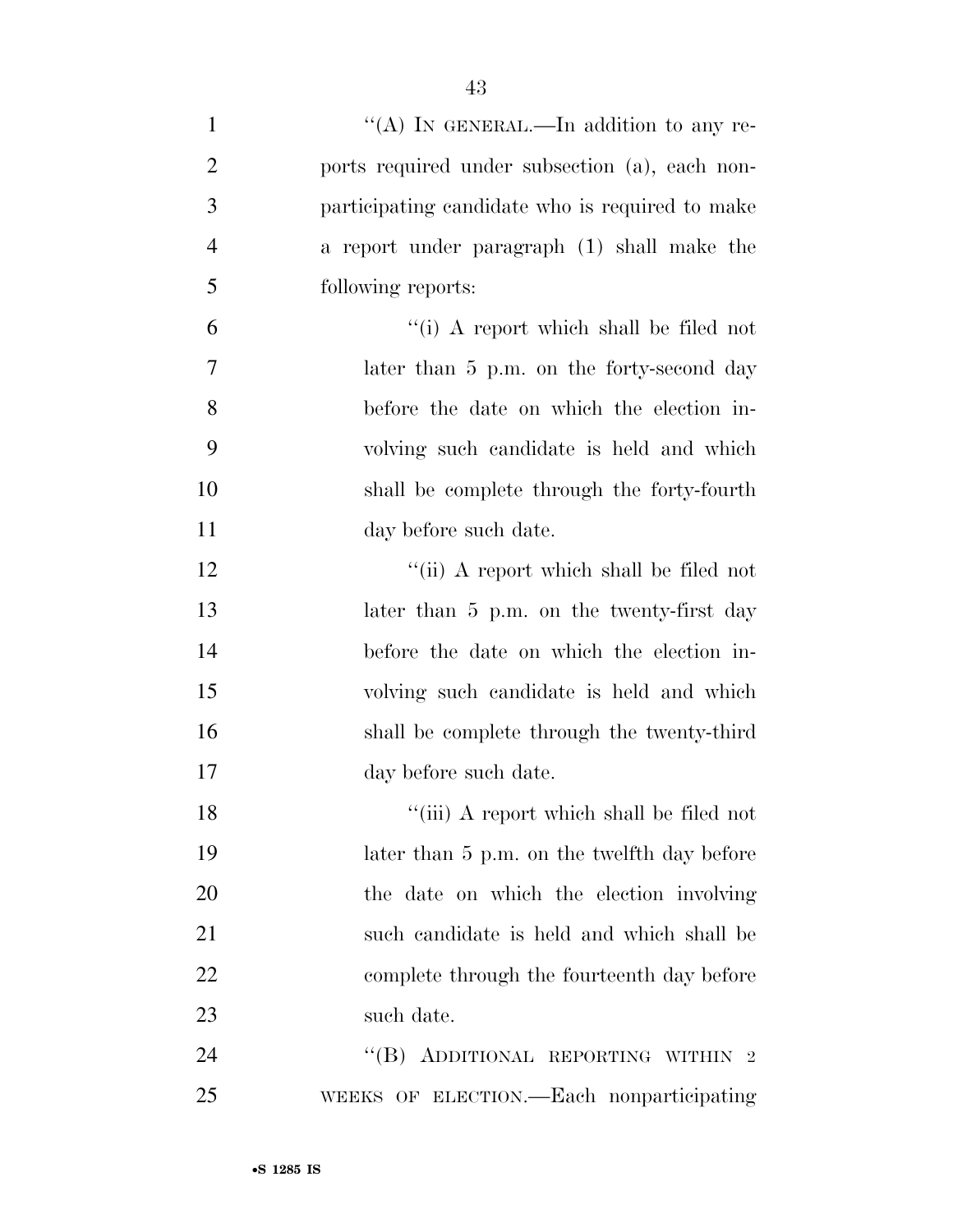candidate who is required to make a report under paragraph (1) and who receives contribu- tions or makes expenditures aggregating more than \$1,000 at any time after the fourteenth day before the date of the election involving such candidate shall make a report to the Com- mission not later than 24 hours after such con- tributions are received or such expenditures are made.

 $C(C)$  CONTENTS OF REPORT. Each report required under this paragraph shall state the total amount of contributions received and ex- penditures made or obligated to be made during 14 the period covered by the report.

 ''(3) DEFINITIONS.—For purposes of this sub-16 section and section  $309(a)(13)$ , the terms 'non- participating candidate', 'participating candidate', and 'allocation from the Fund' have the respective meanings given to such terms under section 501.''. 20 (b) INCREASED PENALTY FOR FAILURE TO FILE.— Section 309(a) of the Federal Election Campaign Act of 22 1971 (2 U.S.C.  $437(g)$ ) is amended by adding at the end the following new paragraph:

24 "(13) INCREASED CIVIL PENALTIES WITH RE-SPECT TO REPORTING BY NONPARTICIPATING CAN-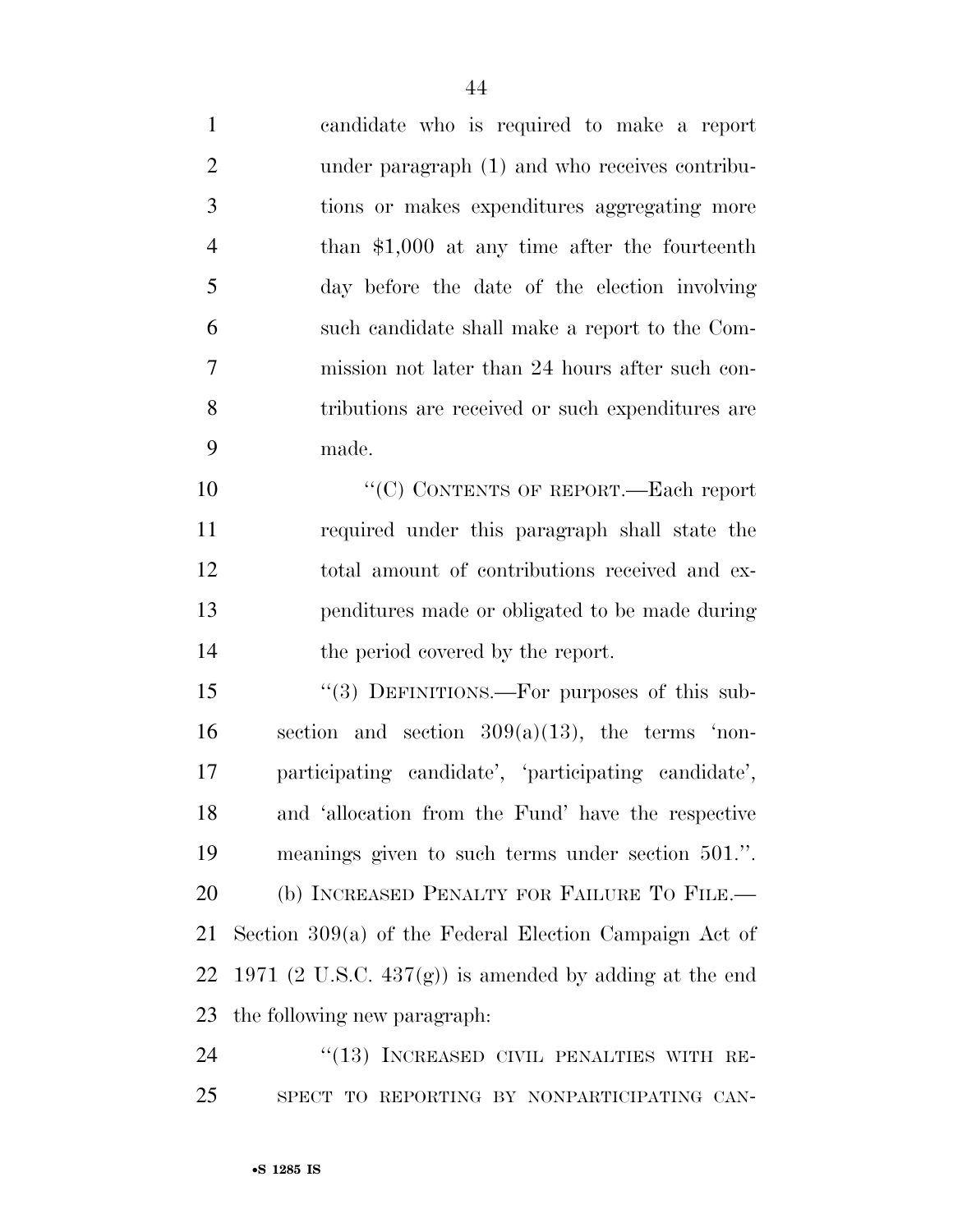| $\mathbf{1}$   | DIDATES.—For purposes of paragraphs $(5)$ and $(6)$ ,       |
|----------------|-------------------------------------------------------------|
| $\overline{2}$ | any civil penalty with respect to a violation of sec-       |
| 3              | tion $304(i)$ shall not exceed the greater of-              |
| $\overline{4}$ | $\lq\lq$ the amount otherwise applicable with-              |
| 5              | out regard to this paragraph; or                            |
| 6              | "(B) for each day of the violation, $3 \times$              |
| 7              | the amount of the fair fight funds under section            |
| 8              | 511 that otherwise would have been allocated to             |
| 9              | the participating candidate but for such viola-             |
| 10             | tion.".                                                     |
| 11             | SEC. 104. MODIFICATION OF ELECTIONEERING COMMU-             |
|                |                                                             |
| 12             | NICATION REPORTING REQUIREMENTS.                            |
| 13             | Paragraph $(2)$ of section $304(f)$ of the Federal Elec-    |
| 14             | tion Campaign Act of 1971 (2 U.S.C. $434(f)(2)$ ) is amend- |
| 15             | ed by redesignating subparagraphs $(E)$ and $(F)$ as sub-   |
| 16             | paragraphs $(F)$ and $(G)$ , respectively, and by inserting |
| 17             | after subparagraph (D) the following new subparagraph.      |
| 18             | $\lq\lq$ (E) in the case of a communication refer-          |
| 19             | ring to any candidate in an election involving a            |
| 20             | participating candidate (as defined under sec-              |
| 21             | tion $501(9)$ , a transcript of the electioneering          |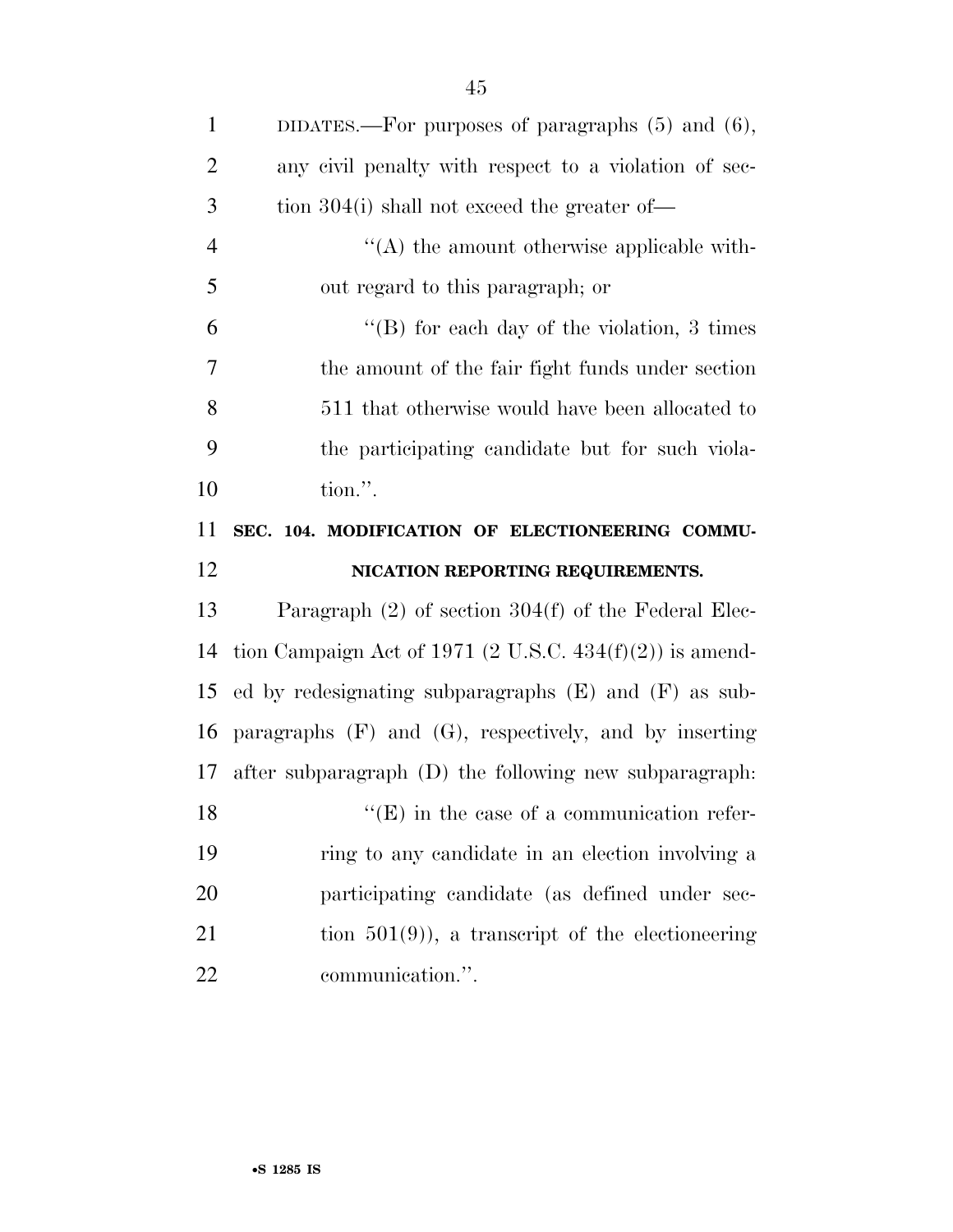| 1              | SEC. 105. LIMITATION ON COORDINATED EXPENDITURES               |
|----------------|----------------------------------------------------------------|
| $\overline{2}$ | BY POLITICAL PARTY COMMITTEES WITH                             |
| 3              | PARTICIPATING CANDIDATES.                                      |
| $\overline{4}$ | (a) IN GENERAL.—Section $315(d)(3)$ of the Federal             |
| 5              | Election Campaign Act of 1971 $(2 \text{ U.S.C. } 441a(d))$ is |
| 6              | amended-                                                       |
| 7              | $(1)$ by redesignating subparagraphs $(A)$ and                 |
| 8              | (B) as subparagraphs (B) and (C), respectively; and            |
| 9              | $(2)$ by inserting before subparagraph $(B)$ , as re-          |
| 10             | designated by paragraph (1), the following new sub-            |
| 11             | paragraph:                                                     |
| 12             | $\lq\lq$ in the case of a candidate for election               |
| 13             | to the office of Senator who is a participating                |
| 14             | candidate (as defined in section 501), the lesser              |
| 15             | $of$ —                                                         |
| 16             | $\lq\lq$ (i) 10 percent of the allocation from                 |
| 17             | the Senate Elections Fund that the partici-                    |
| 18             | pating candidate is eligible to receive for                    |
| 19             | election<br>under<br>section<br>the<br>general                 |
| 20             | $510(c)(3)$ ; or                                               |
| 21             | "(ii) the amount which would (but for                          |
| 22             | this subparagraph) apply with respect to                       |
| 23             | such candidate under subparagraph $(B)$ ;".                    |
| 24             | (b) CONFORMING AMENDMENT.—Subparagraph (B)                     |
| 25             | of section $315(d)(3)$ of such Act, as redesignated by sub-    |
| 26             | section (a), is amended by inserting "who is not a partici-    |
|                |                                                                |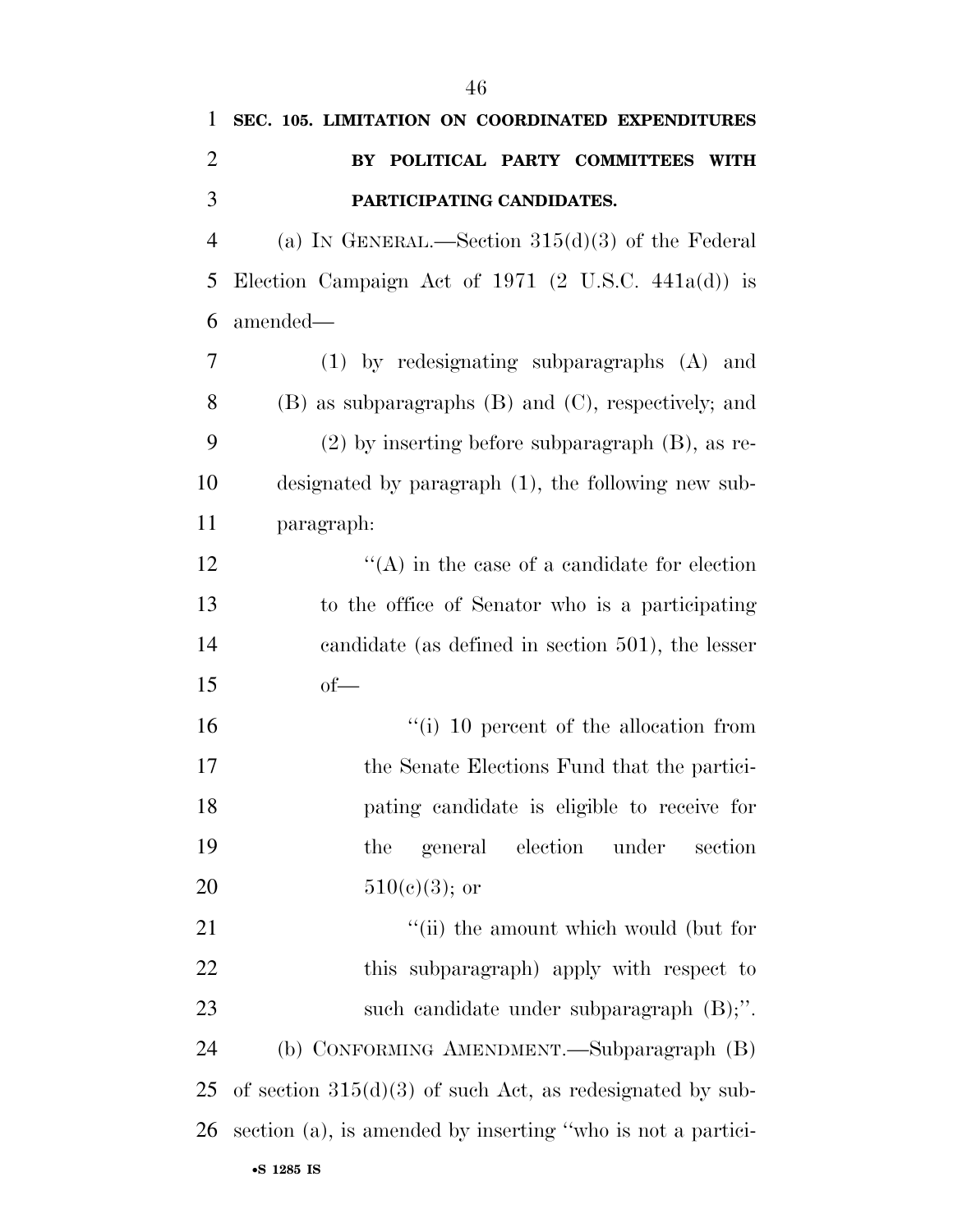ator''. **SEC. 106. AUDITS.**  Section 311(b) of the Federal Election Campaign Act of 1971 (2 U.S.C. 438(b)) is amended— 6 (1) by inserting  $(1)$  before "The Commis- sion''; and (2) by adding at the end the following: 9 "(2) AUDITS OF PARTICIPATING CAN- DIDATES.— 11 "(A) IN GENERAL.—Notwithstanding para- graph (1), after every primary, general, and runoff election, the Commission shall conduct random audits and investigations of not less 15 than 30 percent of the authorized committees of candidates who are participating candidates (as defined in section 501). 18 "(B) SELECTION OF SUBJECTS.—The sub- jects of audits and investigations under this paragraph shall be selected on the basis of im-partial criteria established by a vote of at least

pating candidate (as so defined)'' after ''office of Sen-

22 4 members of the Commission.".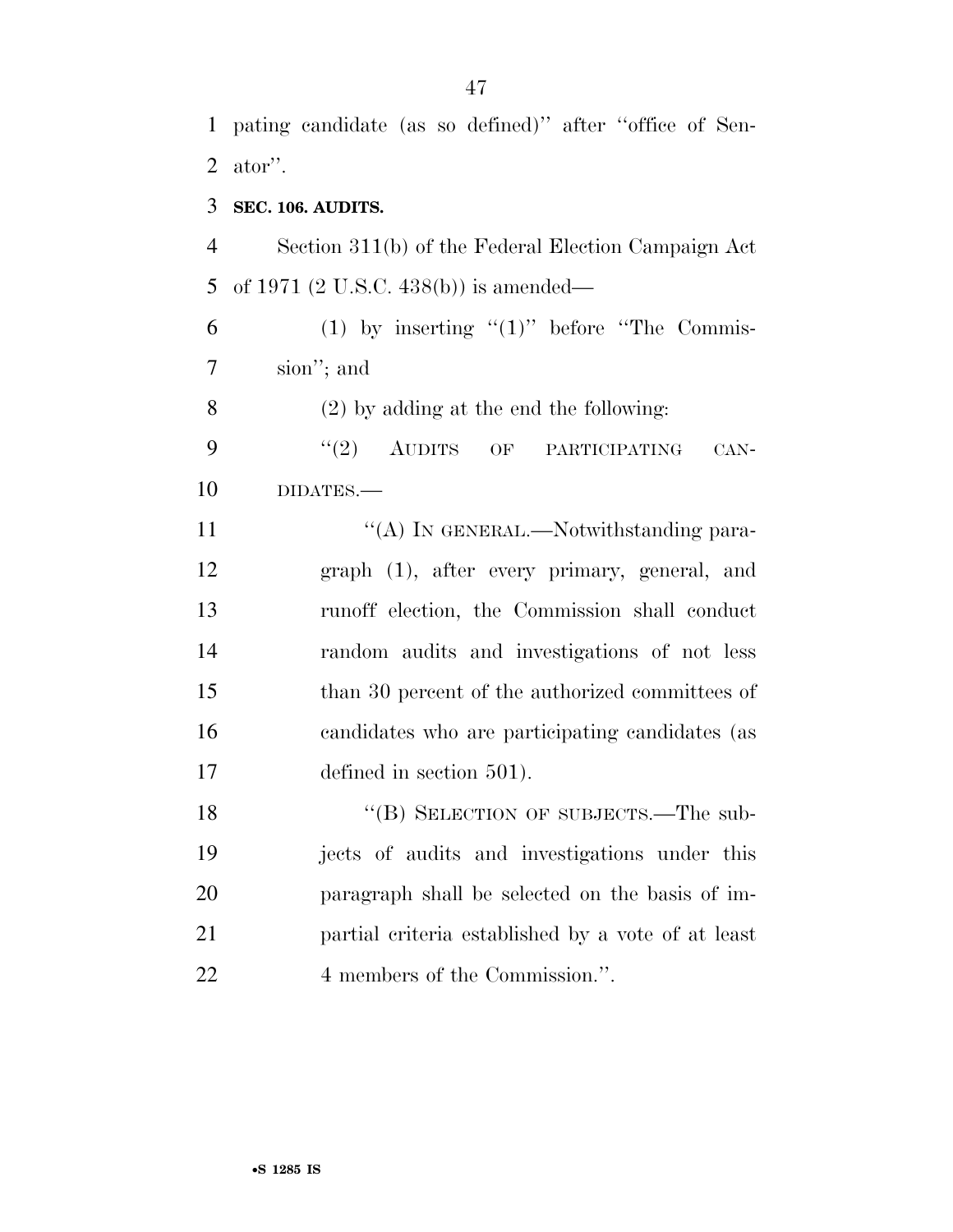| $\mathbf{1}$   | <b>Subtitle B-Senate Fair Elections</b>                 |
|----------------|---------------------------------------------------------|
| $\overline{2}$ | <b>Fund Revenues</b>                                    |
| 3              | SEC. 111. DEPOSIT OF PROCEEDS FROM RECOVERED SPEC-      |
| $\overline{4}$ | TRUM AUCTIONS.                                          |
| 5              | Section $309(j)(8)(E)(ii)$ of the Communications Act    |
| 6              | of 1934 (47 U.S.C. 309(j)(8)(E)(ii)) is amended—        |
| 7              | (1) by striking "deposited in" and inserting the        |
| 8              | following: "deposited as follows:                       |
| 9              | $\lq (I)$ 90 percent of such proceeds                   |
| 10             | deposited in"; and                                      |
| 11             | $(2)$ by adding at the end the following:               |
| 12             | $\lq\lq$ (II) 10 percent of such proceeds               |
| 13             | deposited in the Senate Fair Elections                  |
| 14             | Fund established under section 502 of                   |
| 15             | the Federal Election Campaign Act of                    |
| 16             | 1972."                                                  |
| 17             | <b>Subtitle C-Fair Elections Review</b>                 |
| 18             | Commission                                              |
| 19             | SEC. 121. ESTABLISHMENT OF COMMISSION.                  |
| 20             | (a) ESTABLISHMENT.—There is established a com-          |
| 21             | mission to be known as the "Fair Elections Review Com-  |
| 22             | mission" (hereafter in this subtitle referred to as the |
| 23             | "Commission").                                          |
| 24             | $(b)$ DUTIES.—                                          |

(1) REVIEW OF FAIR ELECTIONS FINANCING.—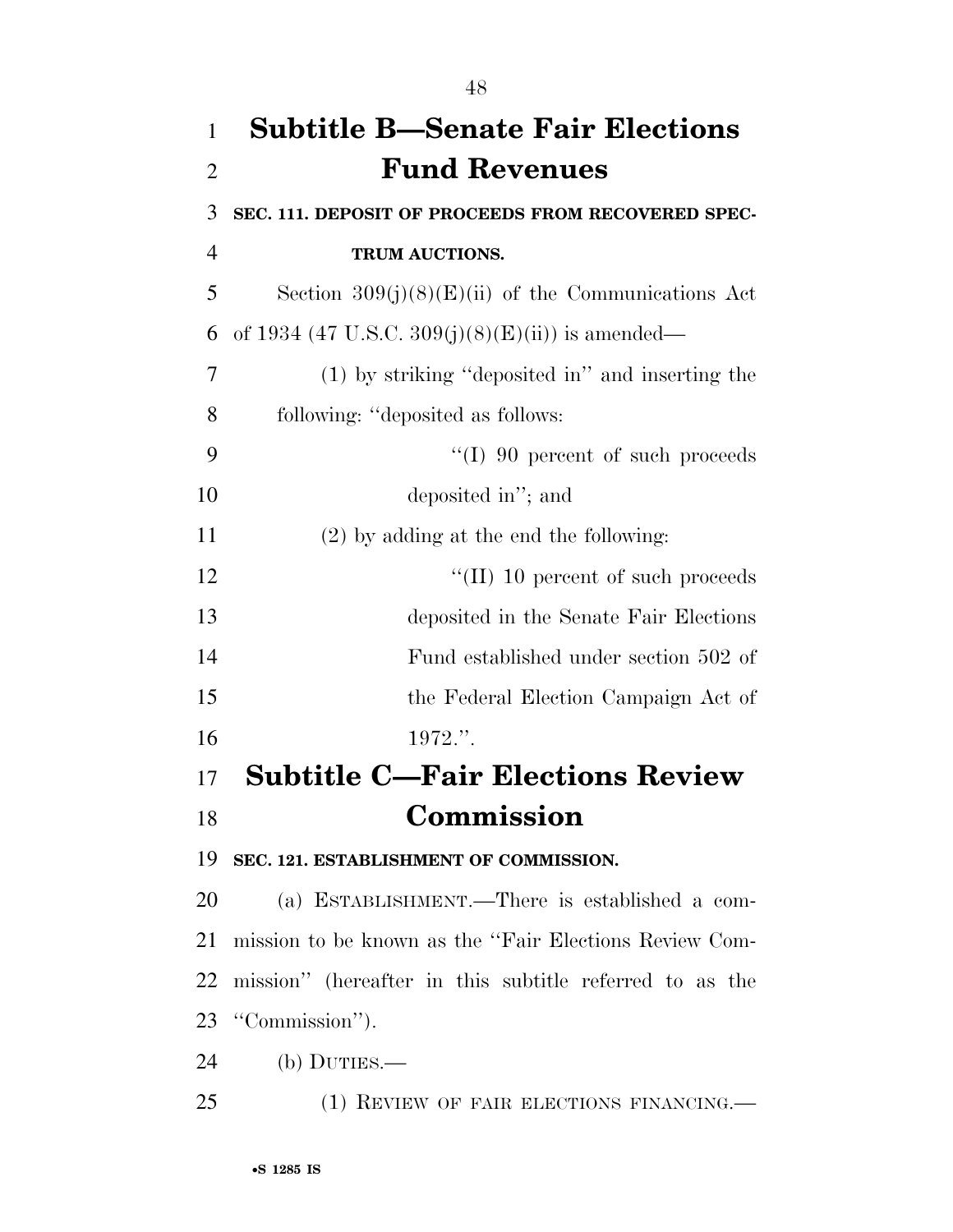| $\mathbf{1}$   | (A) IN GENERAL.—After each general elec-          |
|----------------|---------------------------------------------------|
| $\overline{2}$ | tion for Federal office, the Commission shall     |
| 3              | conduct a comprehensive review of the Senate      |
| 4              | fair elections financing program under title V of |
| 5              | the Federal Election Campaign Act of 1974, in-    |
| 6              | $cluding$ —                                       |
| 7              | (i) the number and value of qualifying            |
| 8              | contributions a candidate is required to ob-      |
| 9              | tain under section 505 of such Act to qual-       |
| 10             | ify for allocations from the Fund;                |
| 11             | (ii) the amount of allocations from the           |
| 12             | Senate Fair Elections Fund that<br>can-           |
| 13             | didates may receive under sections 510            |
| 14             | and 511 of such Act;                              |
| 15             | (iii) the overall satisfaction of partici-        |
| 16             | pating candidates with the program; and           |
| 17             | (iv) such other matters relating to fi-           |
| 18             | nancing of Senate campaigns as the Com-           |
| 19             | mission determines are appropriate.               |
| 20             | CRITERIA FOR REVIEW.—In<br>(B)<br>con-            |
| 21             | ducting the review under subparagraph $(A)$ , the |
| 22             | Commission shall consider the following:          |
| 23             | (i)<br>REVIEW OF QUALIFYING<br>$CON-$             |
| 24             | REQUIREMENTS.—The<br>$Com-$<br>TRIBUTION          |
| 25             | mission shall consider whether the number         |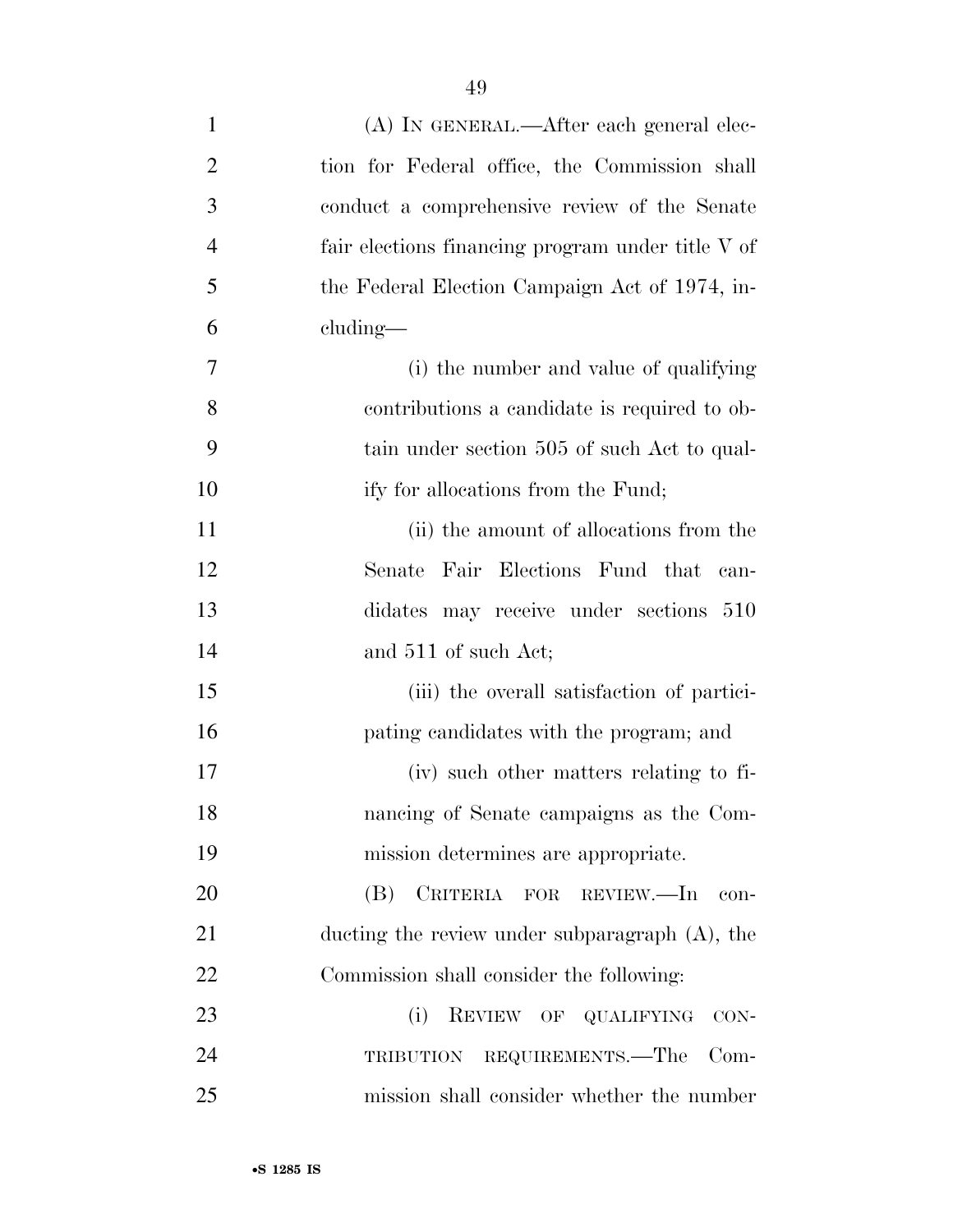| $\mathbf{1}$   | and value of qualifying contributions re-          |
|----------------|----------------------------------------------------|
| $\overline{2}$ | quired strikes a balance between the im-           |
| 3              | portance of voter choice and fiscal respon-        |
| $\overline{4}$ | sibility, taking into consideration the num-       |
| 5              | ber of primary and general election partici-       |
| 6              | pating candidates, the electoral perform-          |
| 7              | ance of those candidates, program cost,            |
| 8              | and any other information the Commission           |
| 9              | determines is appropriate.                         |
| 10             | (ii) REVIEW OF PROGRAM ALLOCA-                     |
| 11             | TIONS.—The Commission shall consider               |
| 12             | whether allocations from the Senate Elec-          |
| 13             | tions Fund under sections 510 ad 511 of            |
| 14             | the Federal Election Campaign Act of               |
| 15             | 1974 are sufficient for voters in each State       |
| 16             | to learn about the candidates to cast an in-       |
| 17             | formed vote, taking into account the his-          |
| 18             | toric amount of spending by winning can-           |
| 19             | didates, media costs, primary election             |
| 20             | dates, and any other information the Com-          |
| 21             | mission determines is appropriate.                 |
| 22             | (2)<br>REPORT, RECOMMENDATIONS, AND PRO-           |
| 23             | POSED LEGISLATIVE LANGUAGE.-                       |
| 24             | (A) REPORT.—Not later than March 30                |
| 25             | following any general election for Federal office, |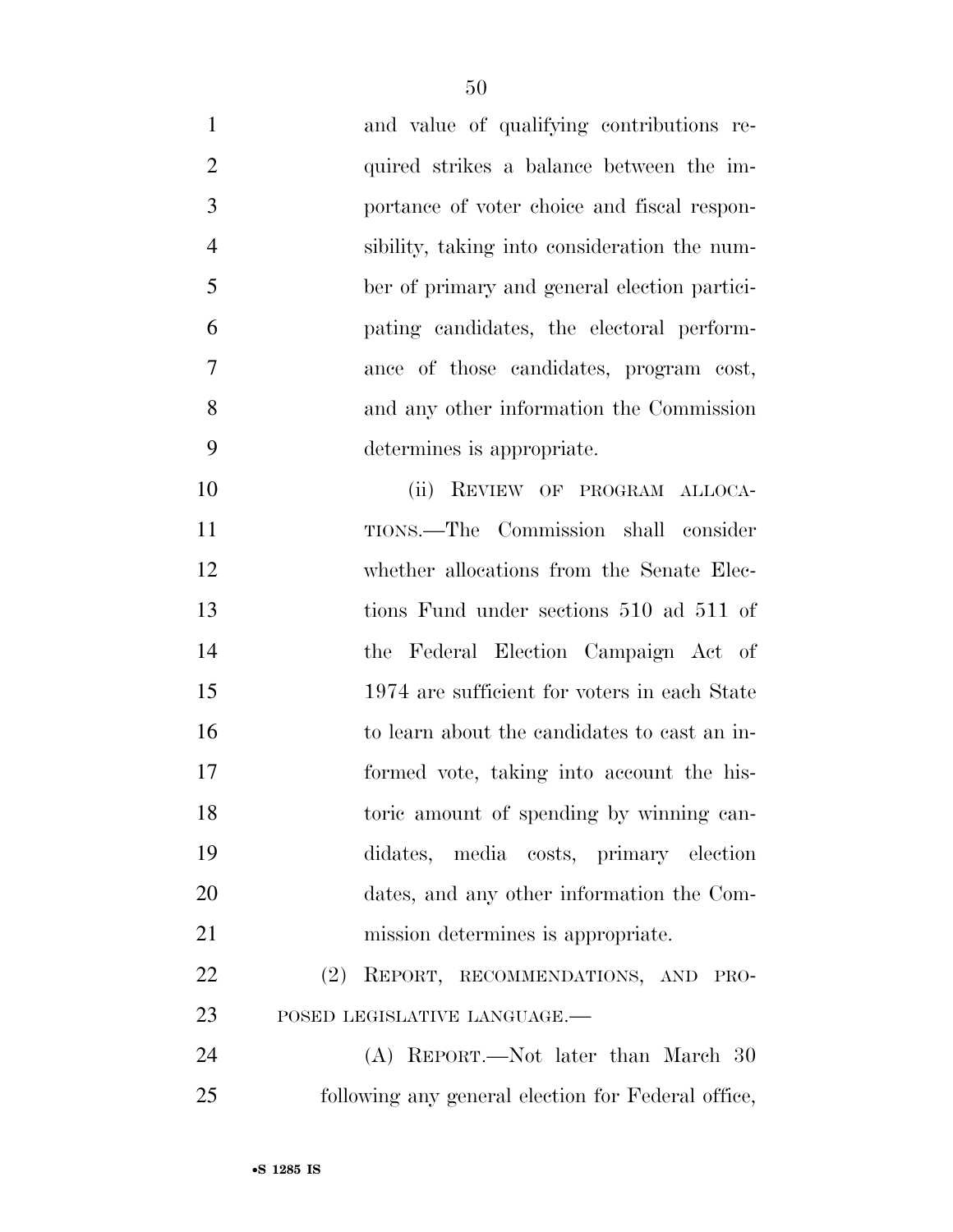| $\mathbf{1}$   | the Commission shall submit a report to Con-     |
|----------------|--------------------------------------------------|
| $\overline{2}$ | gress on the review conducted under paragraph    |
| 3              | (1). Such report shall contain a detailed state- |
| $\overline{4}$ | ment of the findings, conclusions, and rec-      |
| 5              | ommendations of the Commission based on          |
| 6              | such review, and shall contain any proposed leg- |
| 7              | islative language (as required under subpara-    |
| 8              | $graph (C)$ of the Commission.                   |
| 9              | (B) FINDINGS, CONCLUSIONS, AND REC-              |
| 10             | OMMENDATIONS.—A finding, conclusion, or rec-     |
| 11             | ommendation of the Commission shall be in-       |
| 12             | cluded in the report under subparagraph $(A)$    |
| 13             | only if not less than 3 members of the Commis-   |
| 14             | sion voted for such finding, conclusion, or rec- |
| 15             | ommendation.                                     |
| 16             | (C) LEGISLATIVE LANGUAGE.—                       |
| 17             | (i) IN GENERAL.—The report under                 |
| 18             | subparagraph (A) shall include legislative       |
| 19             | language with respect to any recommenda-         |
| 20             | tion involving—                                  |
| 21             | (I) an increase in the number or                 |
| 22             | value of qualifying contributions; or            |
| 23             | (II) an increase in the amount of                |
| 24             | allocations from the Senate Elections            |
| 25             | Fund.                                            |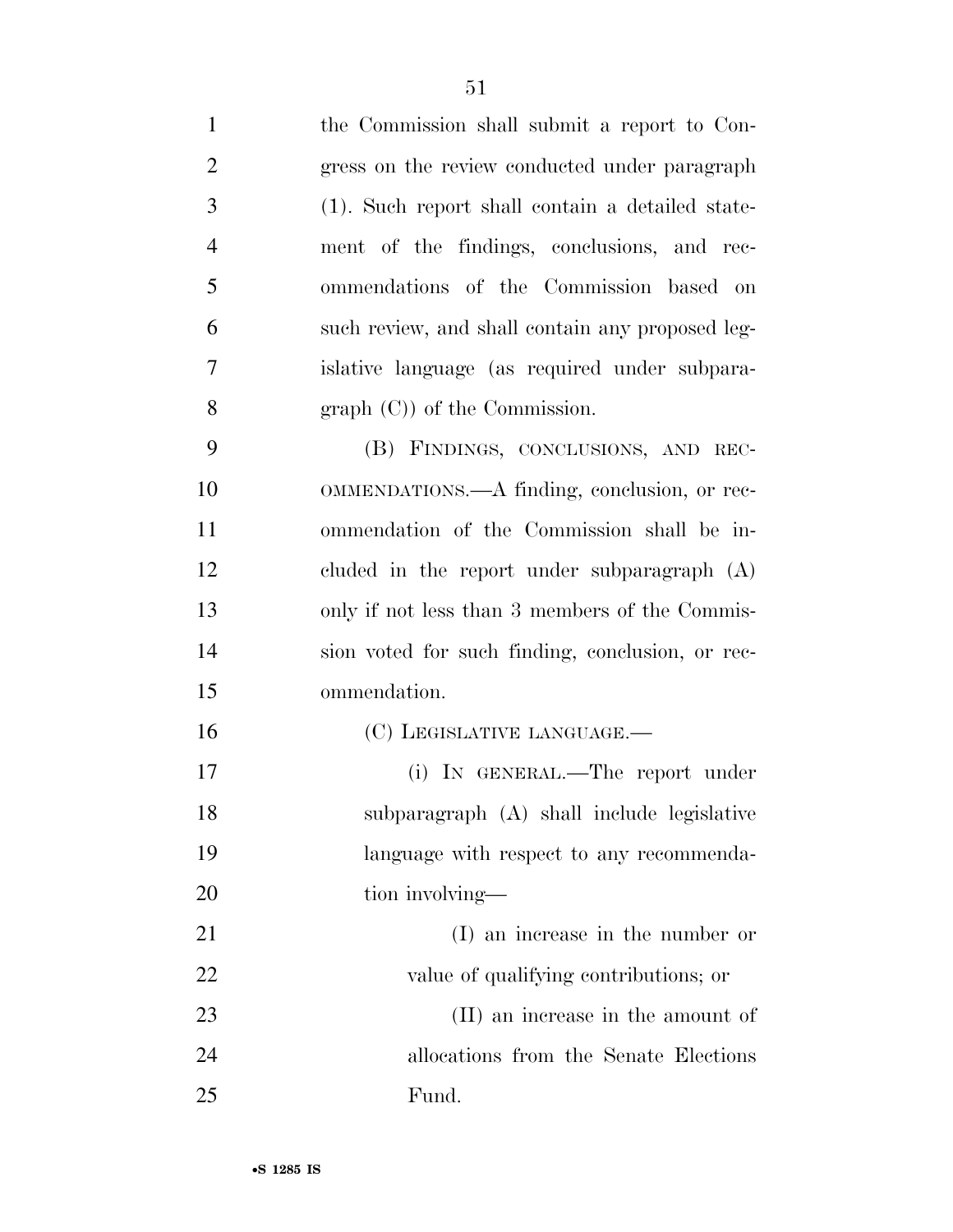| $\mathbf{1}$   | (ii) FORM.—The legislative language               |
|----------------|---------------------------------------------------|
| $\overline{2}$ | shall be in the form of a proposed bill for       |
| 3              | introduction in Congress and shall not in-        |
| $\overline{4}$ | clude any recommendation not related to           |
| 5              | matter described subclause (I) or (II) of         |
| 6              | clause (i)                                        |
| 7              | SEC. 122. STRUCTURE AND MEMBERSHIP OF THE COMMIS- |
| 8              | SION.                                             |
| 9              | $(a)$ APPOINTMENT.—                               |
| 10             | (1) IN GENERAL.—The Commission shall be           |
| 11             | composed of 5 members, of whom—                   |
| 12             | $(A)$ 1 shall be appointed by the Majority        |
| 13             | Leader of the Senate;                             |
| 14             | (B) 1 shall be appointed by the Minority          |
| 15             | Leader of the Senate; and                         |
| 16             | (C) 3 shall be appointed jointly by the           |
| 17             | members appointed under subparagraphs (A)         |
| 18             | and $(B)$ .                                       |
| 19             | (2) QUALIFICATIONS.—                              |
| 20             | (A) IN GENERAL.—The members shall be              |
| 21             | individuals who are nonpartisan and, by reason    |
| 22             | of their education, experience, and attainments,  |
| 23             | exceptionally qualified to perform the duties of  |
| 24             | members of the Commission.                        |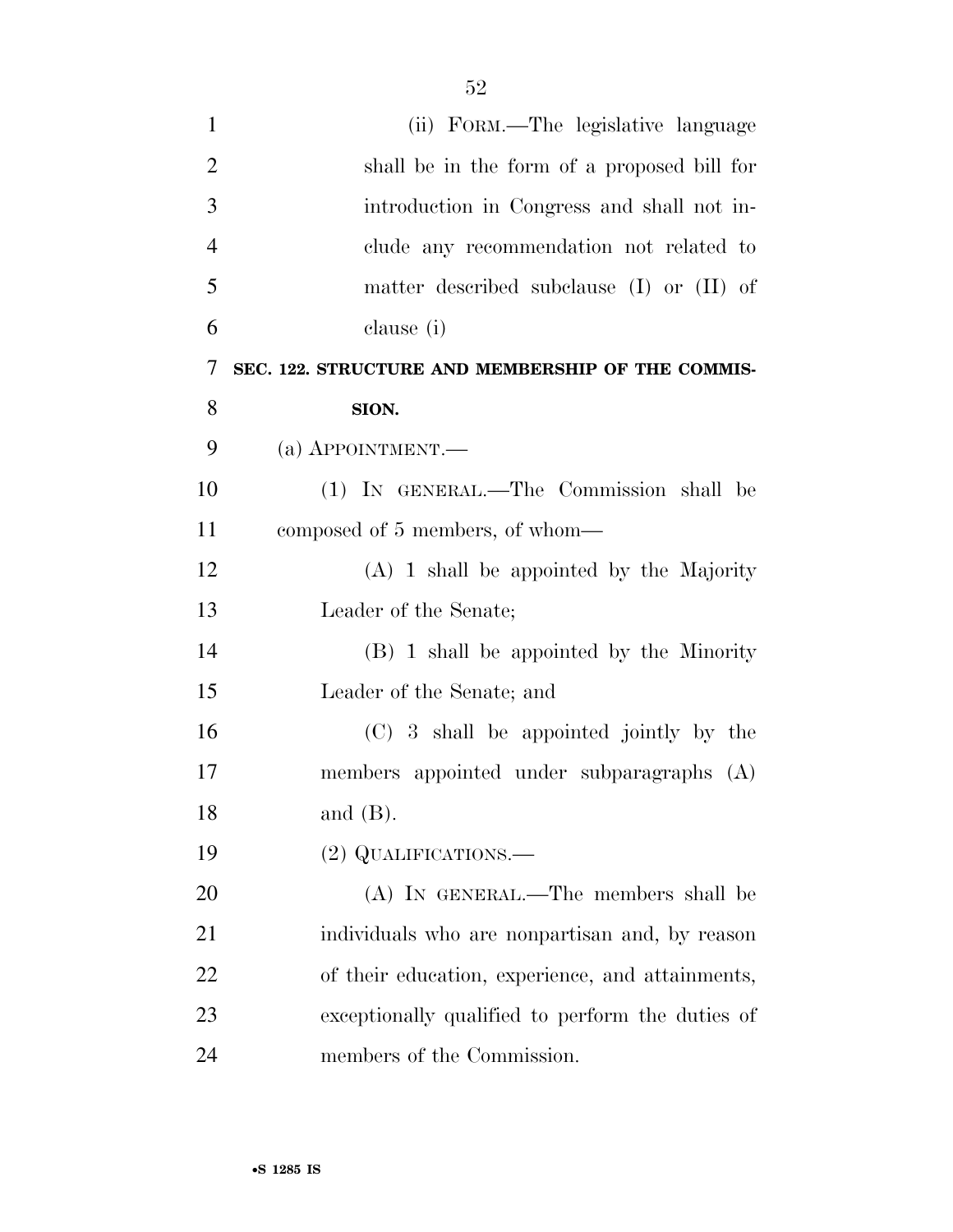| $\mathbf{1}$   | (B) PROHIBITION.—No member of the                            |
|----------------|--------------------------------------------------------------|
| $\overline{2}$ | Commission may be—                                           |
| 3              | (i) a member of Congress;                                    |
| $\overline{4}$ | (ii) an employee of the Federal gov-                         |
| 5              | ernment;                                                     |
| 6              | (iii) a registered lobbyist; or                              |
| 7              | (iv) an officer or employee of a polit-                      |
| 8              | ical party or political campaign.                            |
| 9              | (3) DATE.—Members of the Commission shall                    |
| 10             | be appointed not later than 60 days after the date           |
| 11             | of the enactment of this Act.                                |
| 12             | (4) TERMS.—A member of the Commission                        |
| 13             | shall be appointed for a term of 5 years.                    |
| 14             | (b) VACANCIES.—A vacancy on the Commission shall             |
| 15             | be filled not later than 30 calendar days after the date     |
| 16             | on which the Commission is given notice of the vacancy,      |
| 17             | in the same manner as the original appointment. The indi-    |
|                | 18 vidual appointed to fill the vacancy shall serve only for |
| 19             | the unexpired portion of the term for which the individ-     |
| 20             | ual's predecessor was appointed.                             |
| 21             | (c) CHAIRPERSON.—The Commission shall designate              |
| 22             | a Chairperson from among the members of the Commis-          |
| 23             | sion.                                                        |
| 24             | SEC. 123. POWERS OF THE COMMISSION.                          |
| 25             | (a) MEETINGS AND HEARINGS.—                                  |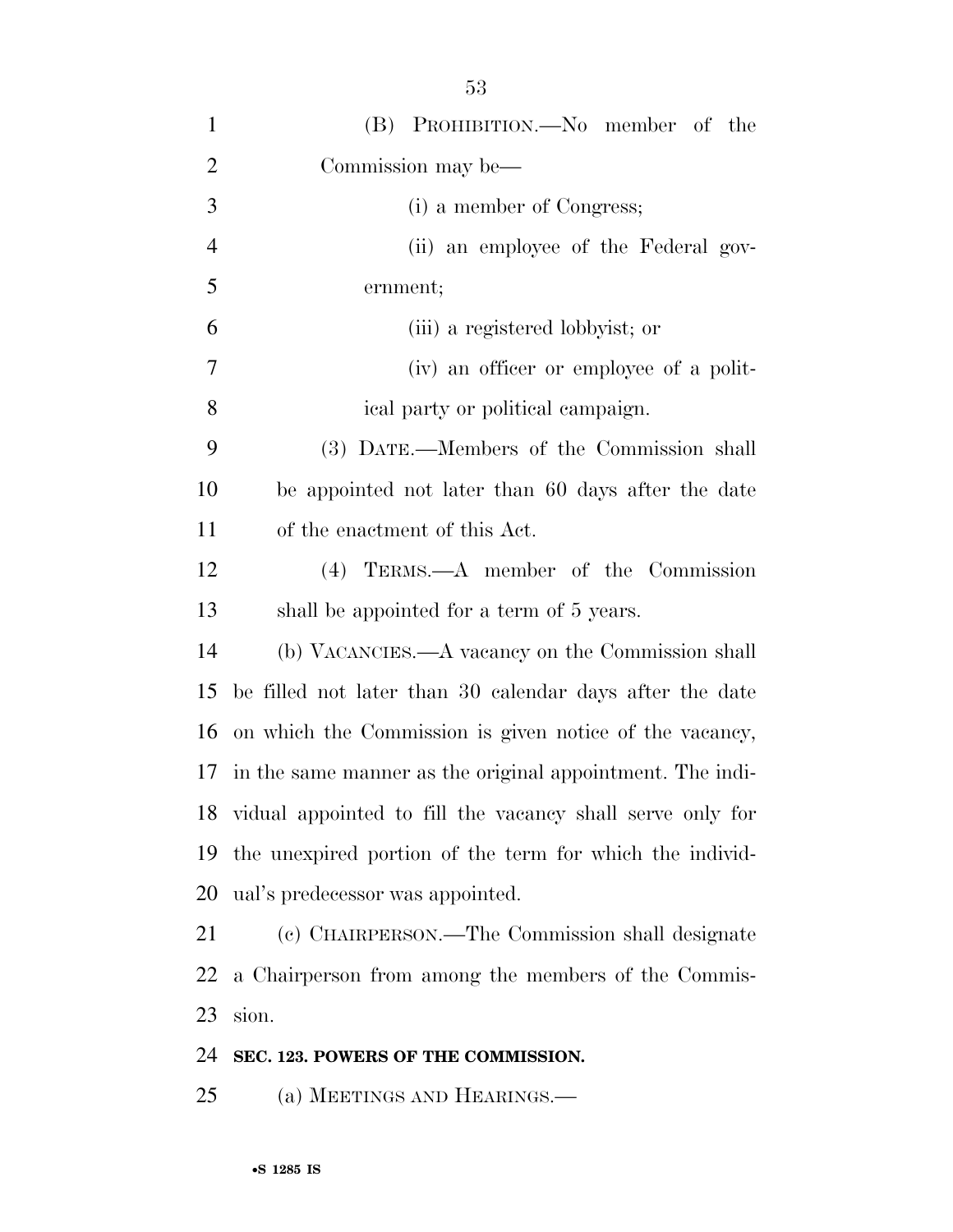(1) MEETINGS.—The Commission may hold such hearings, sit and act at such times and places, take such testimony, and receive such evidence as the Commission considers advisable to carry out the purposes of this Act.

 (2) QUORUM.—Four members of the Commis- sion shall constitute a quorum for purposes of vot- ing, but a quorum is not required for members to meet and hold hearings.

 (b) INFORMATION FROM FEDERAL AGENCIES.—The Commission may secure directly from any Federal depart- ment or agency such information as the Commission con- siders necessary to carry out the provisions of this Act. Upon request of the Chairperson of the Commission, the head of such department or agency shall furnish such in-formation to the Commission.

 (c) POSTAL SERVICES.—The Commission may use the United States mails in the same manner and under the same conditions as other departments and agencies of the Federal Government.

 (d) GIFTS.—The Commission may accept, use, and dispose of gifts or donations of services or property.

## **SEC. 124. ADMINISTRATION.**

24 (a) COMPENSATION OF MEMBERS.—

(1) IN GENERAL.—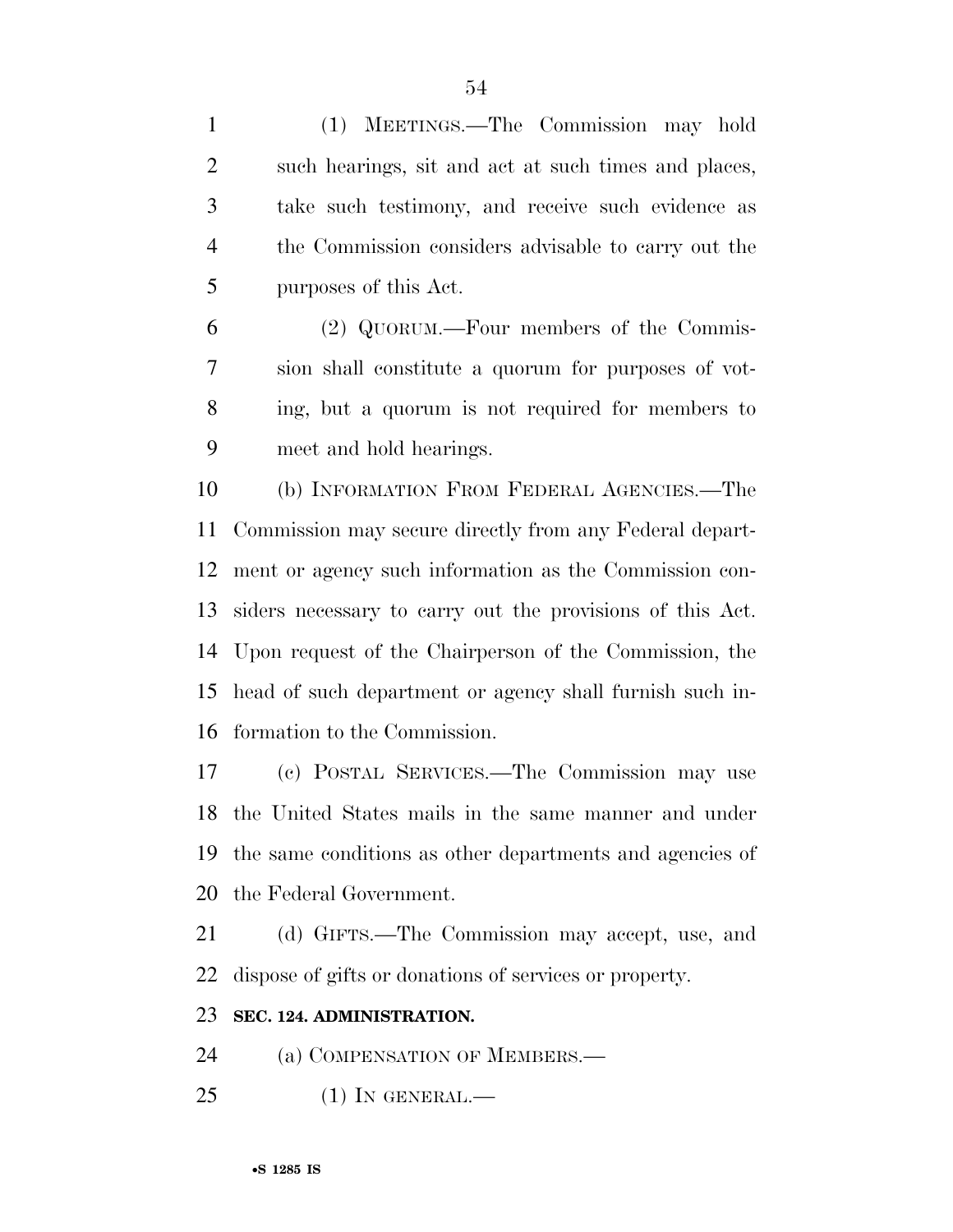| $\mathbf{1}$   | (A) IN GENERAL.—Each member, other                      |
|----------------|---------------------------------------------------------|
| $\overline{2}$ | than the Chairperson, shall be paid at a rate           |
| 3              | equal to the daily equivalent of the minimum            |
| $\overline{4}$ | annual rate of basic pay prescribed for level IV        |
| 5              | of the Executive Schedule under section 5315            |
| 6              | of title 5, United States Code, for each day (in-       |
| $\overline{7}$ | cluding travel time) during which such member           |
| 8              | is engaged in the performance of the duties of          |
| 9              | the Commission.                                         |
| 10             | CHAIRPERSON.—The Chairperson<br>(B)                     |
| 11             | shall be paid at a rate equal to the daily equiva-      |
| 12             | lent of the minimum annual rate of basic pay            |
| 13             | prescribed for level III of the Executive Sched-        |
| 14             | ule under section 5314 of title 5, United States        |
| 15             | Code, for each day (including travel time) dur-         |
| 16             | ing which such member is engaged in the per-            |
| 17             | formance of the duties of the Commission.               |
| 18             | (2) TRAVEL EXPENSES.—Members shall receive              |
| 19             | travel expenses, including per diem in lieu of subsist- |
| <b>20</b>      | ence, in accordance with sections 5702 and 5703 of      |
| 21             | title 5, United States Code, while away from their      |
| 22             | homes or regular places of business in performance      |
| 23             | of services for the Commission.                         |
| 24             | (b) PERSONNEL.—                                         |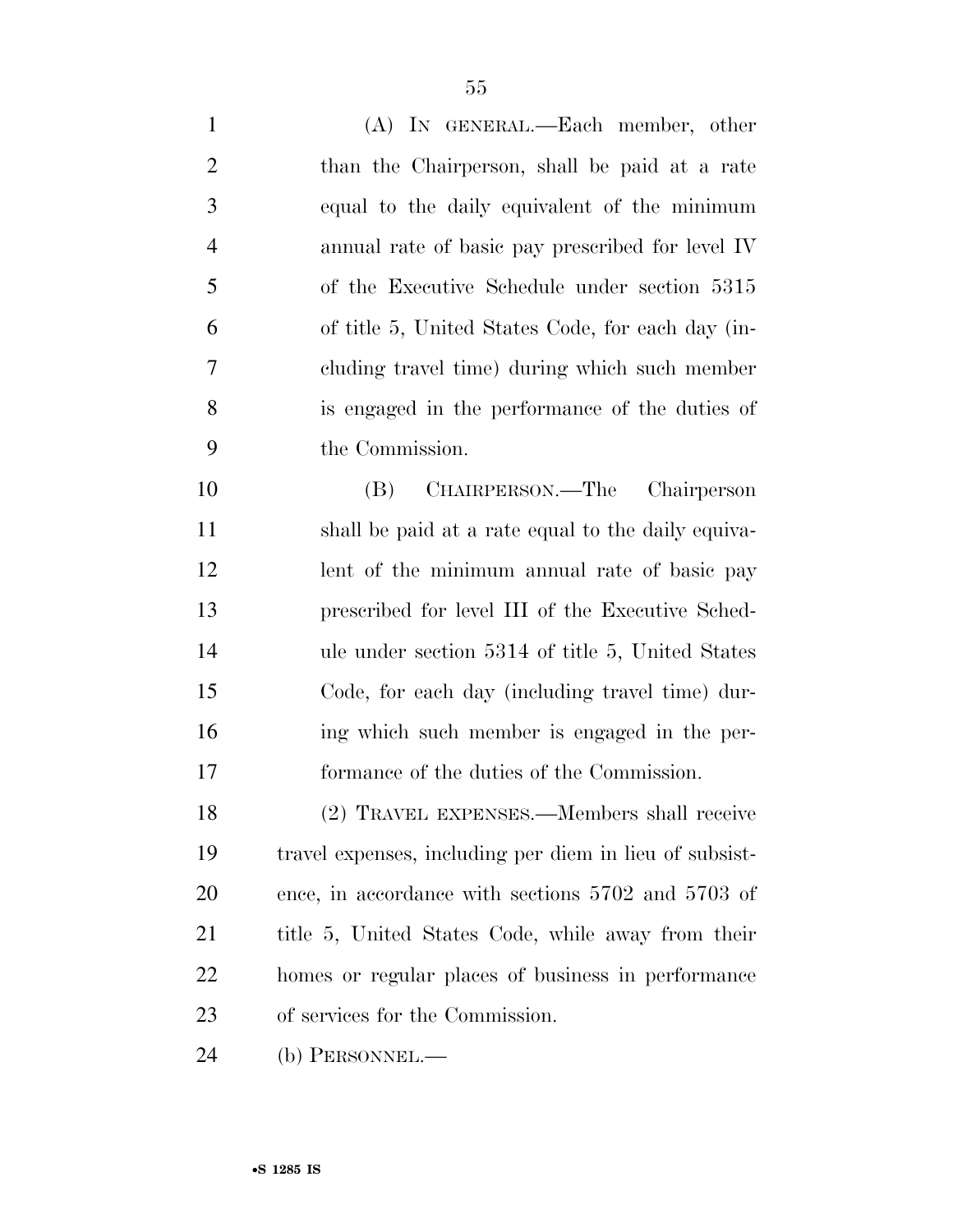| $\mathbf{1}$   | (1) DIRECTOR.—The Commission shall have a              |
|----------------|--------------------------------------------------------|
| $\overline{2}$ | staff headed by an Executive Director. The Execu-      |
| 3              | tive Director shall be paid at a rate equivalent to a  |
| $\overline{4}$ | rate established for the Senior Executive Service      |
| 5              | under section 5382 of title 5, United States Code.     |
| 6              | (2) STAFF APPOINTMENT.—With the approval               |
| 7              | of the Chairperson, the Executive Director may ap-     |
| 8              | point such personnel as the Executive Director and     |
| 9              | the Commission determines to be appropriate.           |
| 10             | (3) ACTUARIAL EXPERTS AND CONSULTANTS.—                |
| 11             | With the approval of the Chairperson, the Executive    |
| 12             | Director may procure temporary and intermittent        |
| 13             | services under section 3109(b) of title 5, United      |
| 14             | States Code.                                           |
| 15             | (4) DETAIL OF GOVERNMENT EMPLOYEES.—                   |
| 16             | Upon the request of the Chairperson, the head of       |
| 17             | any Federal agency may detail, without reimburse-      |
| 18             | ment, any of the personnel of such agency to the       |
| 19             | Commission to assist in carrying out the duties of     |
| 20             | the Commission. Any such detail shall not interrupt    |
| 21             | or otherwise affect the civil service status or privi- |
| 22             | leges of the Federal employee.                         |
| 23             | OTHER RESOURCES.—The Commission<br>(5)                 |
| 24             | shall have reasonable access to materials, resources,  |
| 25             | statistical data, and other information from the Li-   |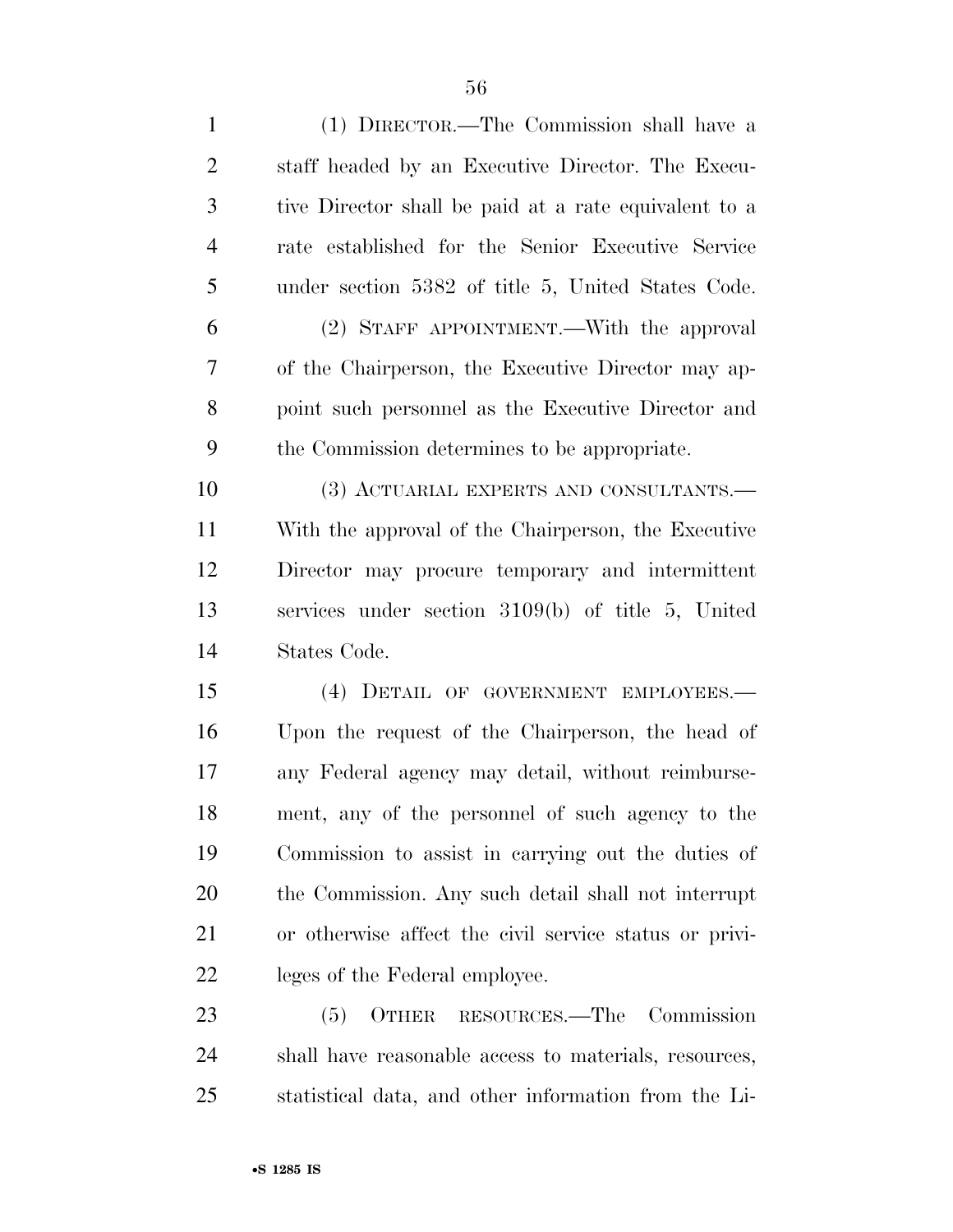brary of Congress and other agencies and elected representatives of the executive and legislative branches of the Federal Government. The Chair- person of the Commission shall make requests for such access in writing when necessary.

## **SEC. 125. AUTHORIZATION OF APPROPRIATIONS.**

 There are authorized to be appropriated such sums as are necessary to carry out the purposes of this subtitle. **SEC. 126. EXPEDITED CONSIDERATION OF COMMISSION RECOMMENDATIONS.** 

 (a) INTRODUCTION AND COMMITTEE CONSIDER-ATION.—

 (1) INTRODUCTION.—Not later than 60 days after the Commission files a report under section 121(b), the Majority Leader of the Senate, or the Majority Leader's designee, shall introduce any pro- posed legislative language submitted by the Commis-18 sion under section  $121(b)(2)(C)$  in the Senate (here- after in this section referred to as a ''Commission bill'').

21 (2) COMMITTEE CONSIDERATION.—

 (A) REFERRAL.—A Commission bill intro- duced in the Senate shall be referred to the Committee on Rules and Administration of the Senate.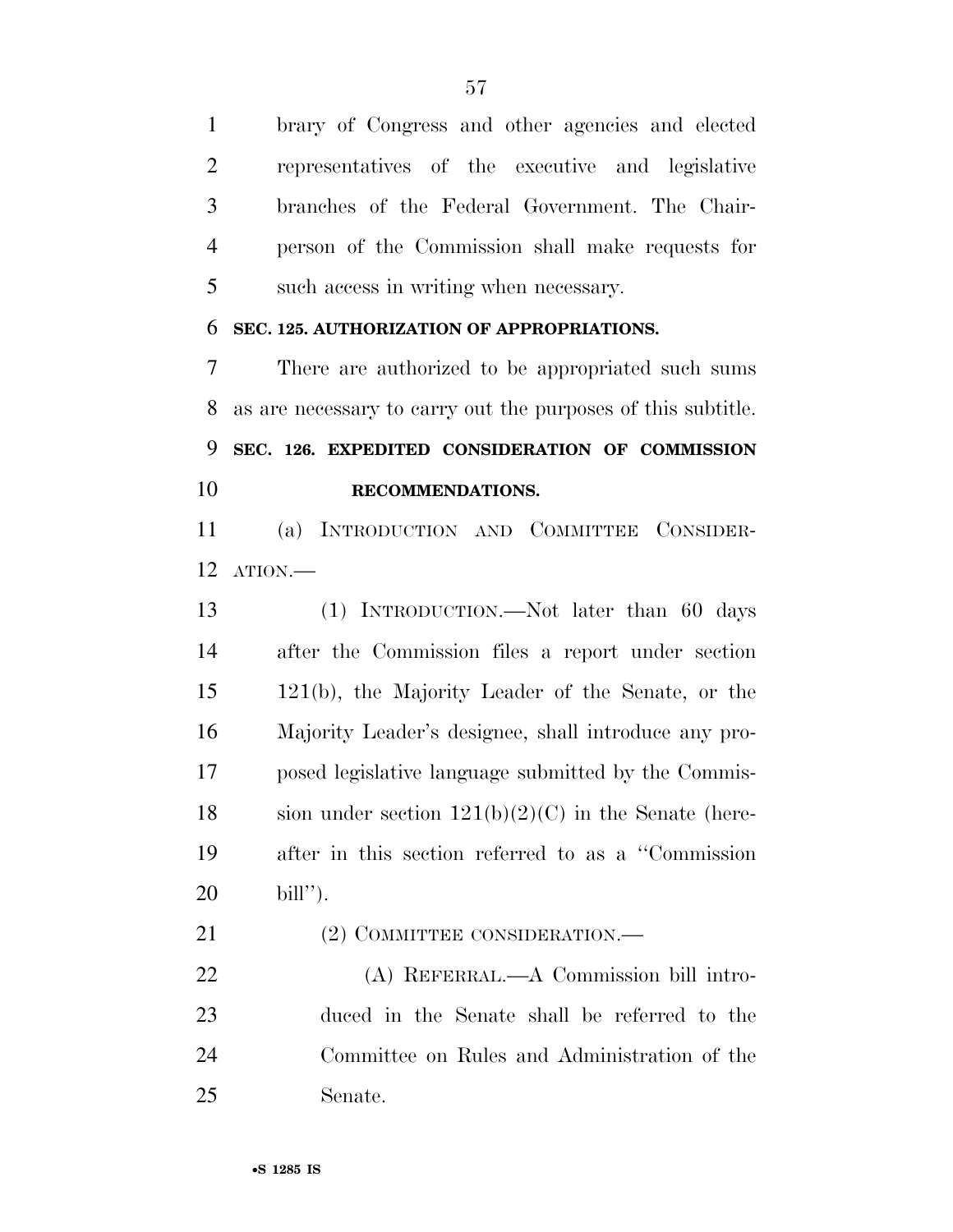| $\mathbf{1}$   | (B) REPORTING.—Not later than 60 cal-             |
|----------------|---------------------------------------------------|
| $\overline{2}$ | endar days after the introduction of the Com-     |
| 3              | mission bill, the Committee on Rules and Ad-      |
| $\overline{4}$ | ministration shall hold a hearing on the bill and |
| 5              | report the bill to the Senate. No amendment       |
| 6              | shall be in order to the bill in the Committee.   |
| 7              | (C) DISCHARGE OF COMMITTEE.—If the                |
| 8              | Committee on Rules and Administration has         |
| 9              | not reported a Commission bill at the end of 60   |
| 10             | calendar days after its introduction, such com-   |
| 11             | mittee shall be automatically discharged from     |
| 12             | further consideration of the Commission bill      |
| 13             | and it shall be placed on the appropriate cal-    |
| 14             | endar.                                            |
| 15             | (b) EXPEDITED PROCEDURE.—                         |
| 16             | (1) FLOOR CONSIDERATION IN THE SENATE.-           |
| 17             | $(A)$ In GENERAL.—Not later than 60 cal-          |
| 18             | endar days after the date on which a committee    |
| 19             | has reported or has been discharged from con-     |
| 20             | sideration of a Commission bill, the Majority     |
| 21             | Leader of the Senate, or the Majority Leader's    |
| 22             | designee shall move to proceed to the consider-   |
| 23             | ation of the Commission bill. It shall also be in |
| 24             | order for any member of the Senate to move to     |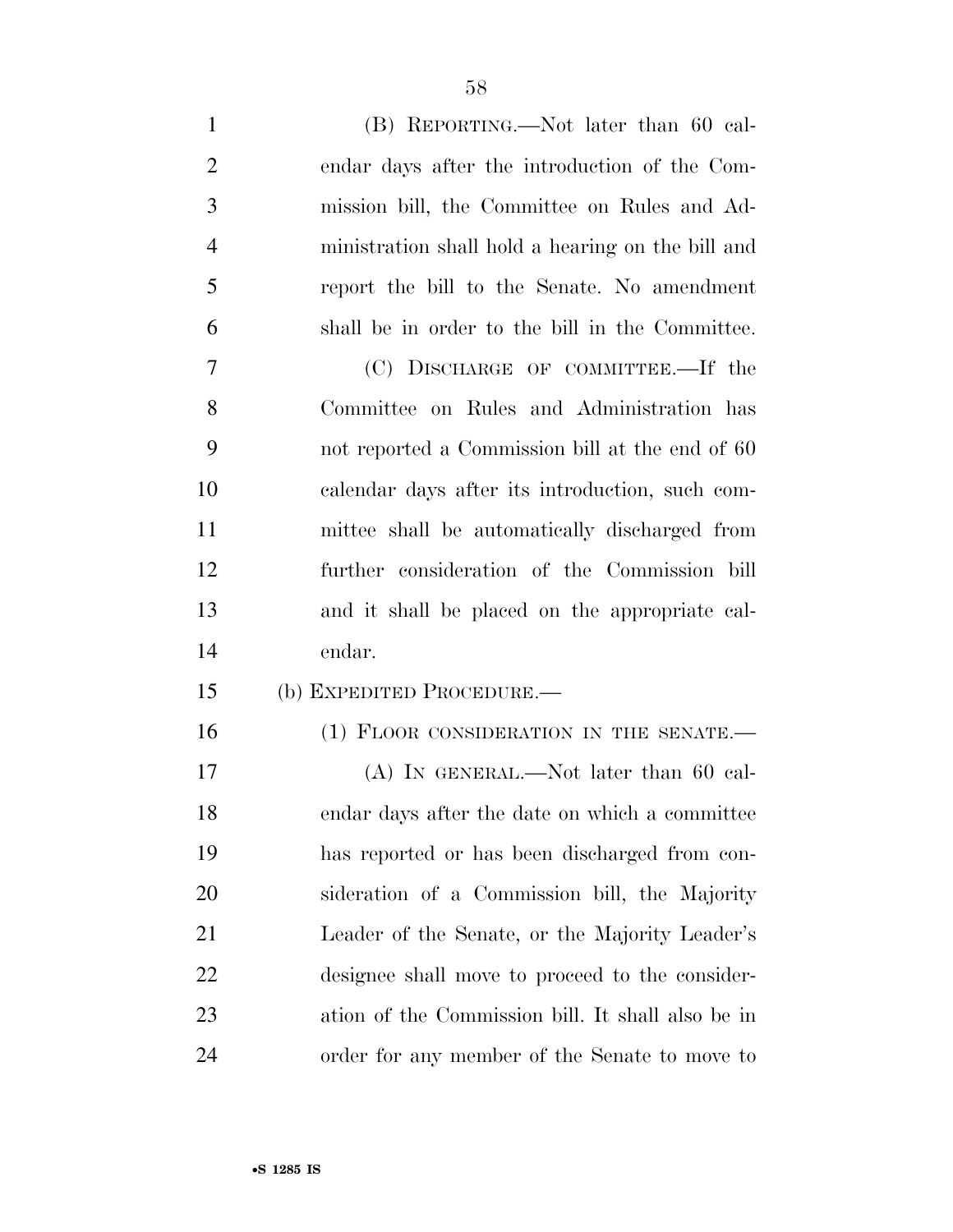proceed to the consideration of the bill at any 2 time after the conclusion of such 60-day period. (B) MOTION TO PROCEED.—A motion to proceed to the consideration of a Commission bill is privileged in the Senate. The motion is not debatable and is not subject to a motion to postpone consideration of the Commission bill or to proceed to the consideration of other busi- ness. A motion to reconsider the vote by which the motion to proceed is agreed to or not agreed to shall not be in order. If the motion to proceed is agreed to, the Senate shall imme- diately proceed to consideration of the Commis- sion bill without intervening motion, order, ac- tion, or other business, and the Commission bill shall remain the unfinished business of the Sen- ate until disposed of. 18 (C) AMENDMENTS, MOTIONS, AND AP-PEALS.—No amendment shall be in order in the

 opposing the motion or appeal. (D) LIMITED DEBATE.—Consideration in the Senate of the Commission bill and on all de-

Senate, and any debatable motion or appeal is

debatable for not to exceed 5 hours to be di-

vided equally between those favoring and those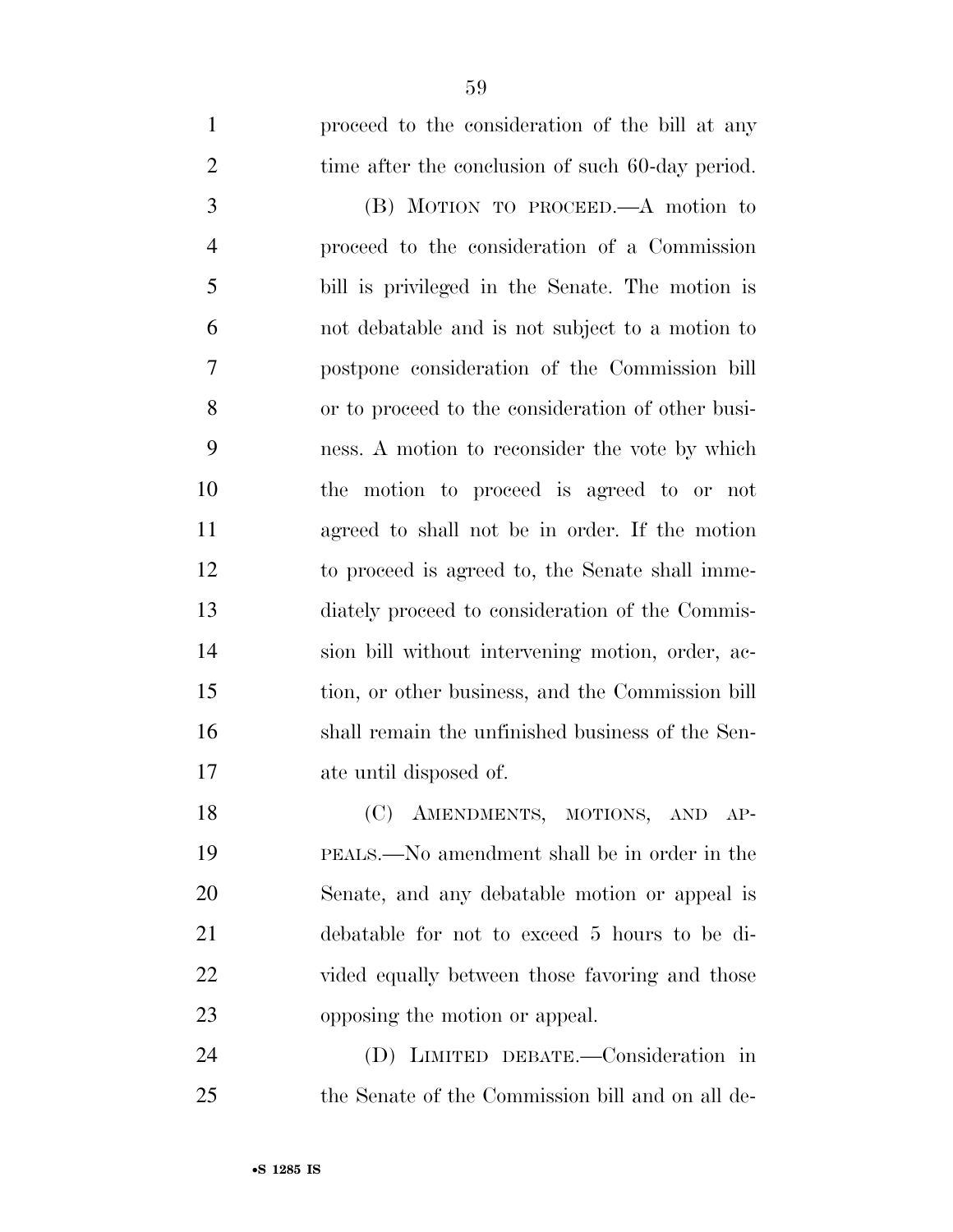batable motions and appeals in connection 2 therewith, shall be limited to not more than 40 hours, which shall be equally divided between, and controlled by, the Majority Leader and the Minority Leader of the Senate or their des- ignees. A motion further to limit debate on the Commission bill is in order and is not debat- able. All time used for consideration of the Commission bill, including time used for quorum calls (except quorum calls immediately preceding a vote), shall come from the 40 hours of consideration. (E) VOTE ON PASSAGE.— (i) IN GENERAL.—The vote on pas- sage in the Senate of the Commission bill shall occur immediately following the con- clusion of the 40-hour period for consider- ation of the Commission bill under sub-paragraph (D) and a request to establish

21 (ii) OTHER MOTIONS NOT IN ORDER.—A motion in the Senate to post- pone consideration of the Commission bill, a motion to proceed to the consideration of other business, or a motion to recommit

20 the presence of a quorum.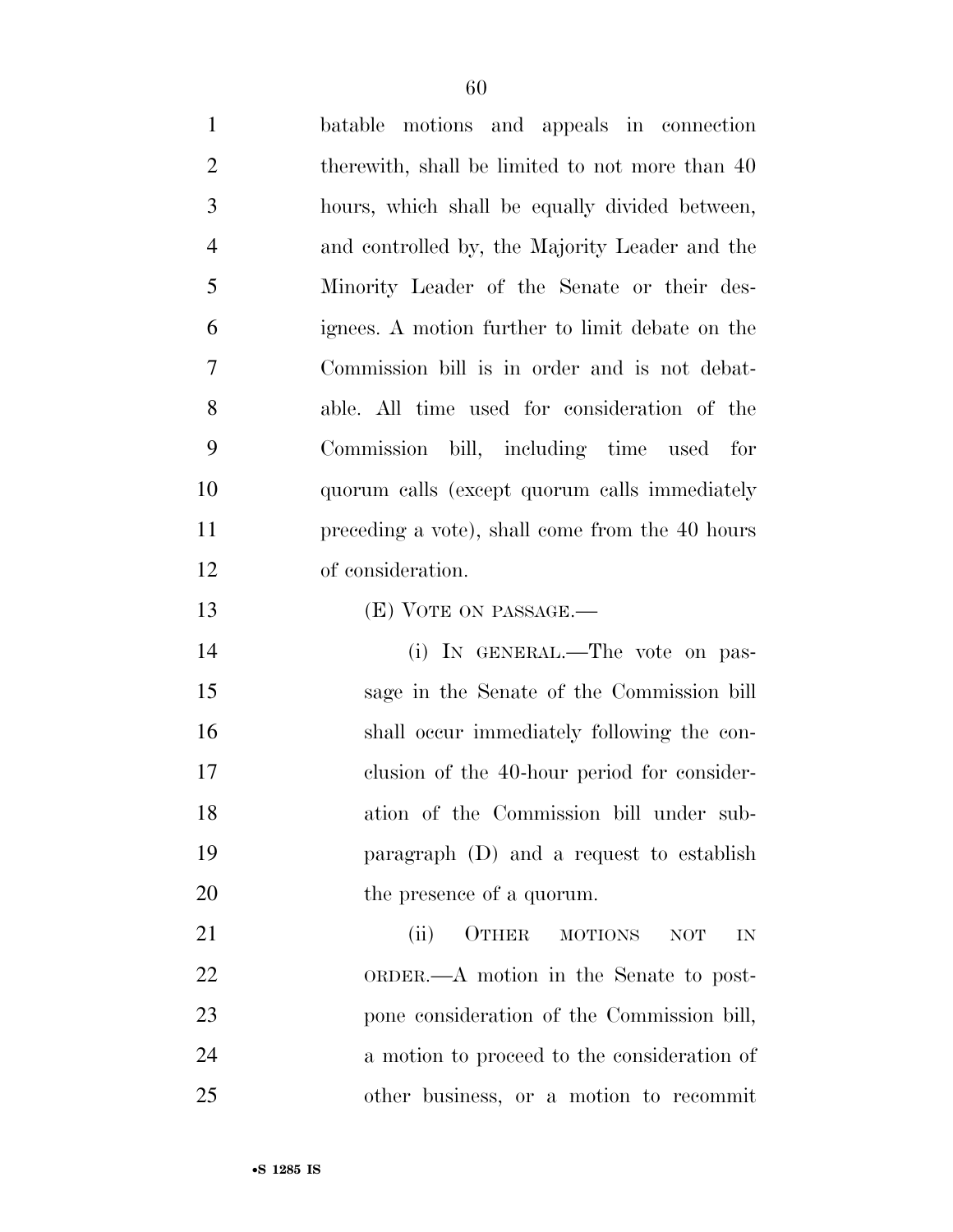- 1 the Commission bill is not in order. A mo-2 tion in the Senate to reconsider the vote by which the Commission bill is agreed to or not agreed to is not in order. 5 (2) FLOOR CONSIDERATION IN THE HOUSE.— (A) IN GENERAL.—If a Commission bill is agreed to in the Senate, the Majority Leader of the House of Representatives, or the Majority Leader's designee shall move to proceed to the consideration of the Commission bill not later 11 than 30 days after the date the House or Rep- resentatives receives notice of such agreement. It shall also be in order for any member of the House of Representatives to move to proceed to the consideration of the bill at any time after 16 the conclusion of such 30-day period. (B) MOTION TO PROCEED.—A motion to proceed to the consideration of a Commission bill is privileged in the House of Representa- tives. The motion is not debatable and is not subject to a motion to postpone consideration of
- 22 the Commission bill or to proceed to the consid- eration of other business. A motion to recon- sider the vote by which the motion to proceed is agreed to or not agreed to shall not be in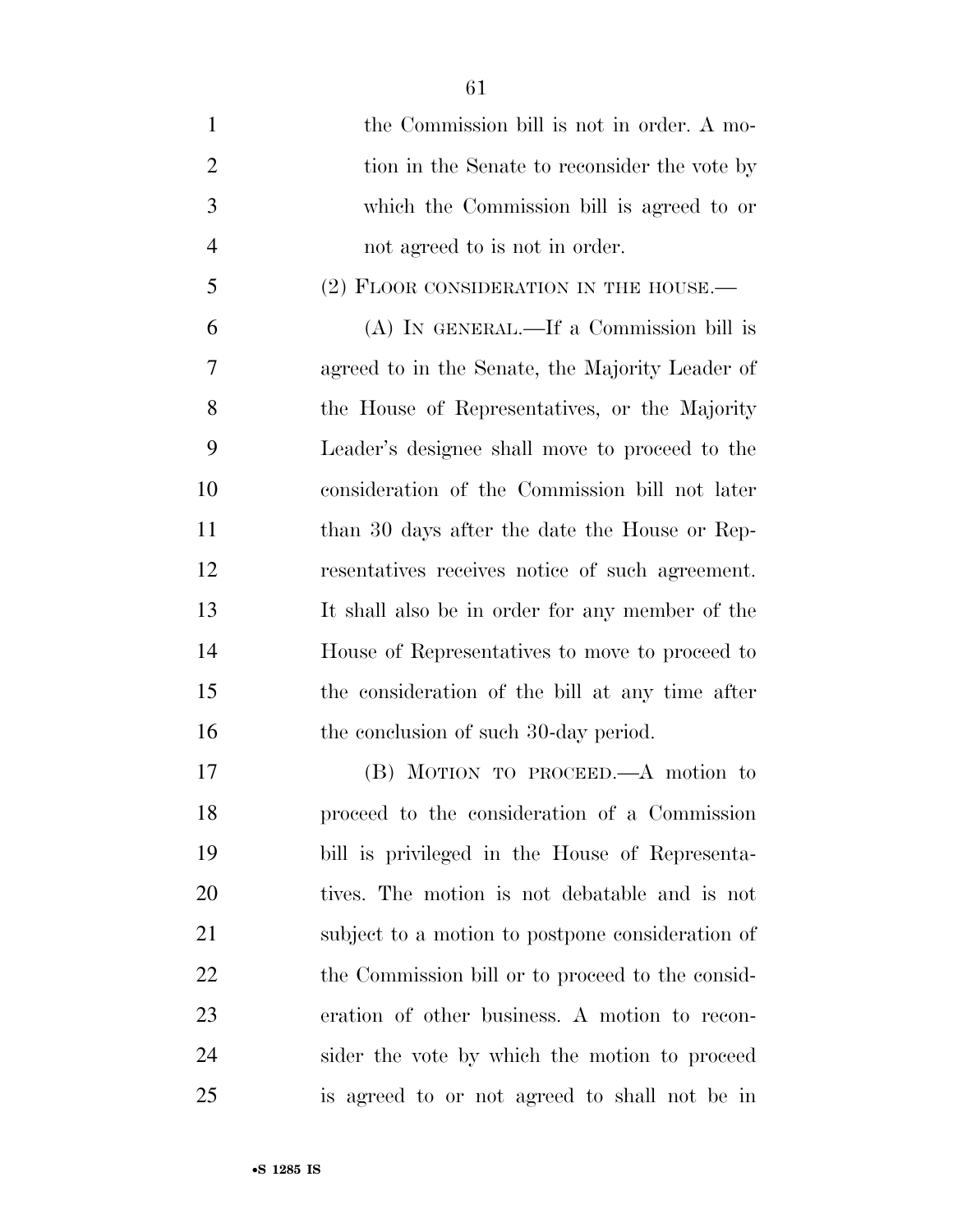| $\mathbf{1}$   | order. If the motion to proceed is agreed to, the |
|----------------|---------------------------------------------------|
| $\overline{2}$ | House of Representatives shall immediately pro-   |
| 3              | ceed to consideration of the Commission bill      |
| $\overline{4}$ | without intervening motion, order, action, or     |
| 5              | other business, and the Commission bill shall     |
| 6              | remain the unfinished business of the House of    |
| 7              | Representatives until disposed of.                |
| 8              | (C) AMENDMENTS, MOTIONS, AND AP-                  |
| 9              | PEALS.—No amendment shall be in order in the      |
| 10             | House of Representatives, and any debatable       |
| 11             | motion or appeal is debatable for not to exceed   |
| 12             | 5 hours to be divided equally between those fa-   |
| 13             | voring and those opposing the motion or appeal.   |
| 14             | (D) LIMITED DEBATE.—Consideration in              |
| 15             | the House of Representatives of the Commis-       |
| 16             | sion bill and on all debatable motions and ap-    |
| 17             | peals in connection therewith, shall be limited   |
| 18             | to not more than 40 hours, which shall be         |
| 19             | equally divided between, and controlled by, the   |
| 20             | Majority Leader and the Minority Leader of the    |
| 21             | House of Representatives or their designees. A    |
| 22             | motion further to limit debate on the Commis-     |
| 23             | sion bill is in order and is not debatable. All   |
| 24             | time used for consideration of the Commission     |
| 25             | bill, including time used for quorum calls (ex-   |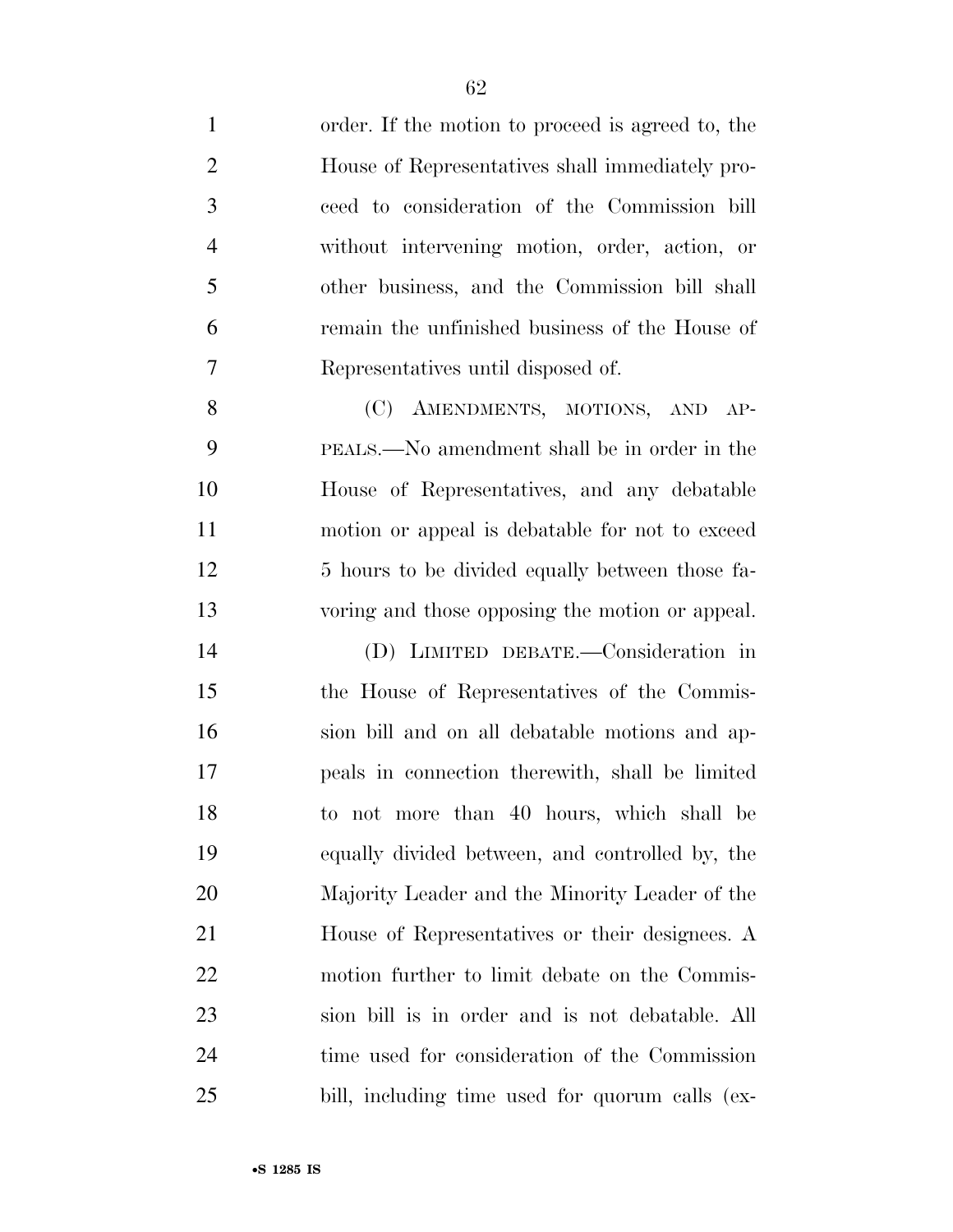| $\mathbf{1}$   | cept quorum calls immediately preceding a           |
|----------------|-----------------------------------------------------|
| $\overline{2}$ | vote), shall come from the 40 hours of consider-    |
| 3              | ation.                                              |
| $\overline{4}$ | (E) VOTE ON PASSAGE.-                               |
| 5              | (i) IN GENERAL.—The vote on pas-                    |
| 6              | sage in the House of Representatives of             |
| $\overline{7}$ | the Commission bill shall occur imme-               |
| 8              | diately following the conclusion of the 40-         |
| 9              | hour period for consideration of the Com-           |
| 10             | mission bill under subparagraph (D) and a           |
| 11             | request to establish the presence of a              |
| 12             | quorum.                                             |
| 13             | (ii)<br>OTHER<br><b>MOTIONS</b><br><b>NOT</b><br>IN |
| 14             | ORDER.—A motion in the House of Rep-                |
| 15             | resentatives to postpone consideration of           |
| 16             | the Commission bill, a motion to proceed            |
| 17             |                                                     |
|                | to the consideration of other business, or a        |
| 18             | motion to recommit the Commission bill is           |
| 19             | not in order. A motion in the House of              |
| 20             | Representatives to reconsider the vote by           |
| 21             | which the Commission bill is agreed to or           |
| 22             | not agreed to is not in order.                      |
| 23             | (c) RULES OF SENATE AND HOUSE OF REPRESENTA-        |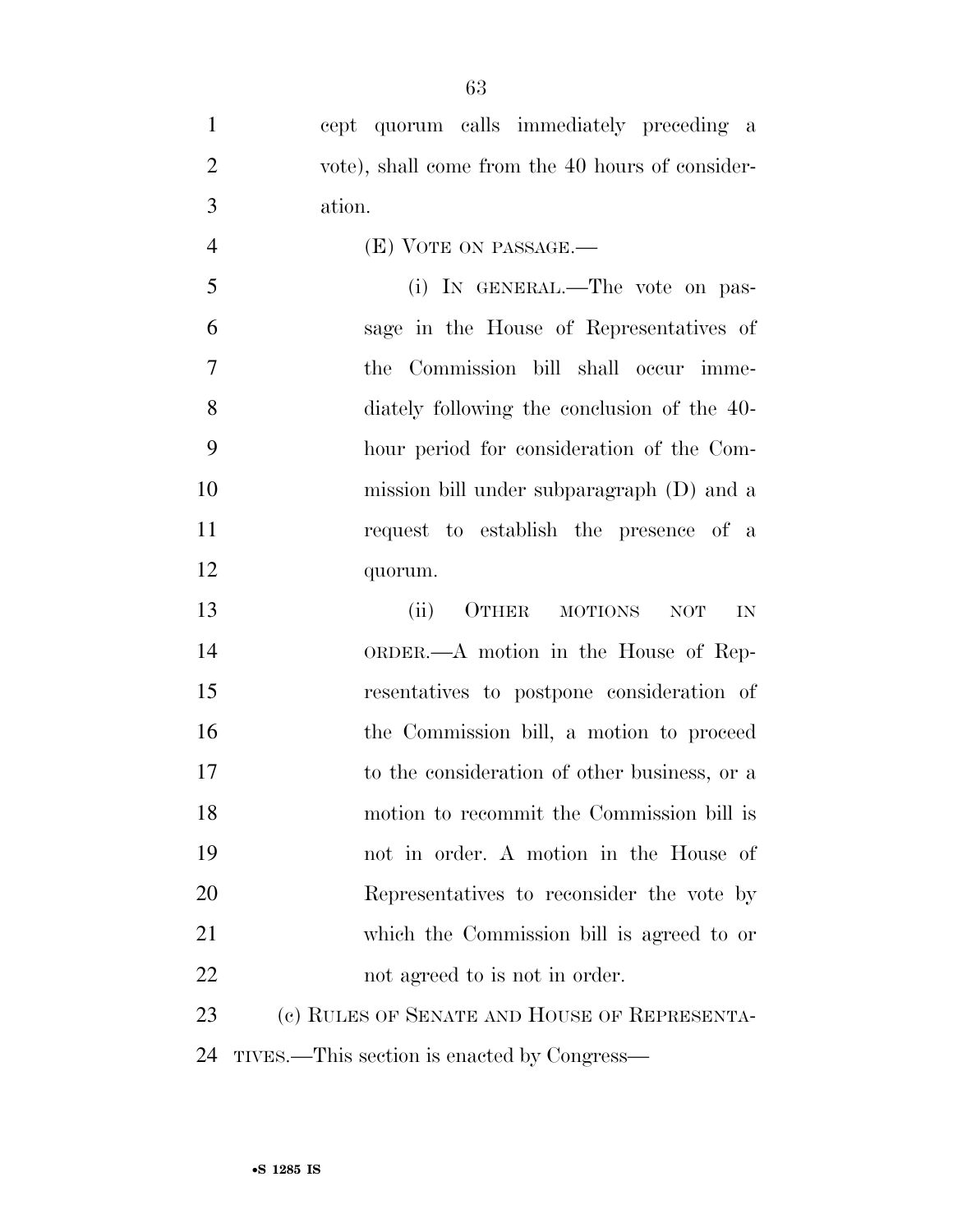|                | (1) as an exercise or the rulemaning power or          |
|----------------|--------------------------------------------------------|
| $\overline{2}$ | the Senate and House of Representatives, respec-       |
| 3              | tively, and as such it is deemed a part of the rules   |
| $\overline{4}$ | of each House, respectively, but applicable only with  |
| 5              | respect to the procedure to be followed in that        |
| 6              | House in the case of a Commission bill, and it su-     |
| 7              | persedes other rules only to the extent that it is in- |
| 8              | consistent with such rules, and                        |
| 9              | (2) with full recognition of the constitutional        |
| 10             | right of either House to change the rules (so far as   |
| 11             | relating to the procedure of that House) at any time,  |
| 12             | in the same manner, and to the same extent as in       |
| 13             | the case of any other rule of that House.              |
|                |                                                        |
| 14             | TITLE II—VOTER INFORMATION                             |
| 15             | SEC. 201. BROADCASTS RELATING TO CANDIDATES.           |
| 16             | (a) LOWEST UNIT CHARGE; NATIONAL COMMIT-               |
| 17             | TEES.—Section 315(b) of the Communications Act of      |
| 18             | 1934 (47 U.S.C. 315(b)) is amended—                    |
| 19             | (1) by striking "to such office" in paragraph          |
| 20             | (1) and inserting "to such office, or by a national    |
| 21             | committee of a political party on behalf of such can-  |
| 22             | didate in connection with such campaign,"; and         |
| 23             | $(2)$ by inserting "for pre-emptible use thereof"      |
| 24             | after "station" in subparagraph (A) of paragraph       |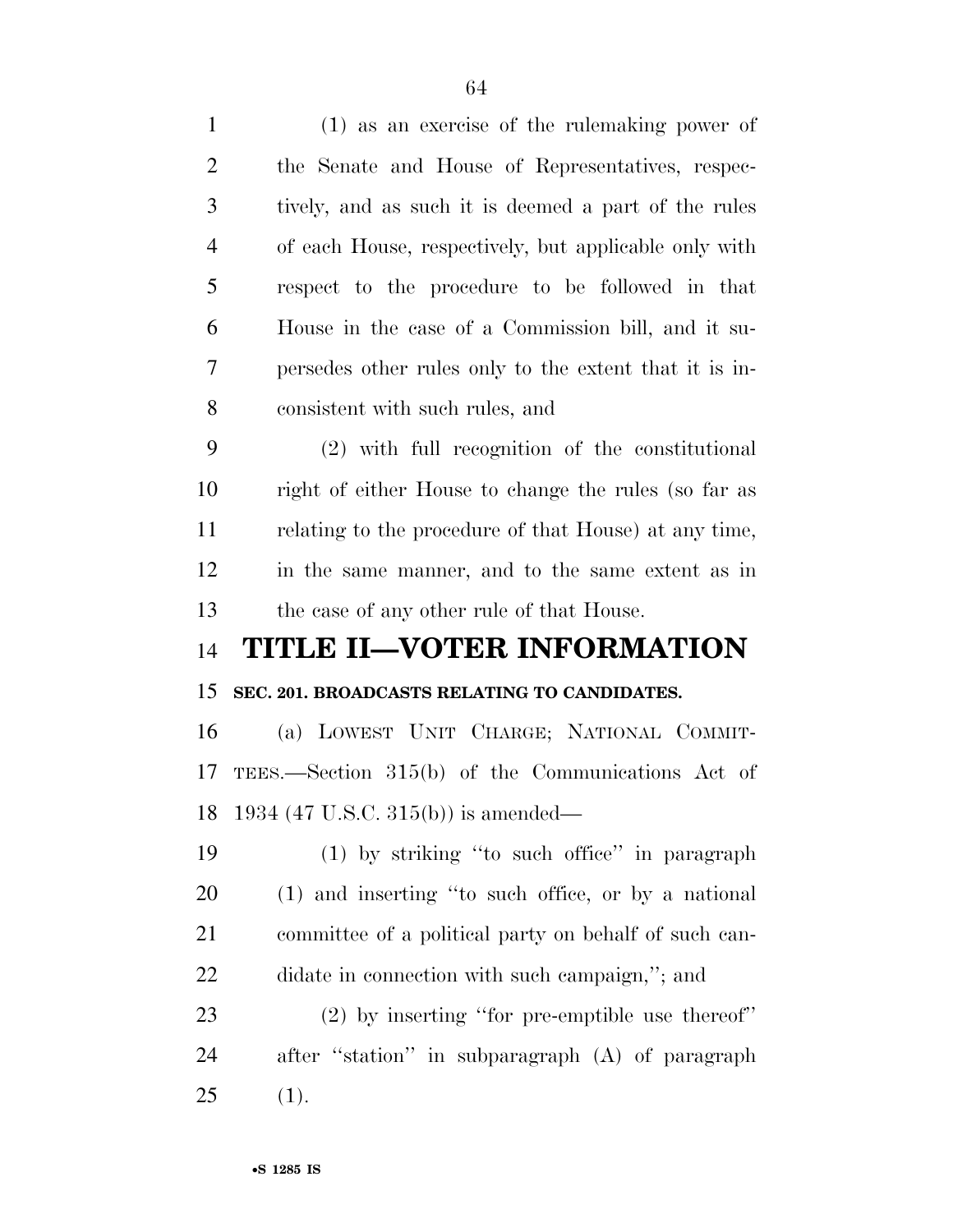| $\mathbf{1}$   | (b) BROADCAST RATES.—Section $315(b)$ of the Com-        |
|----------------|----------------------------------------------------------|
| 2              | munications Act of $1934$ (47 U.S.C. 315(b)), as amended |
| 3              | by subsection $(a)$ , is amended—                        |
| $\overline{4}$ | $(1)$ in paragraph $(1)(A)$ , by striking "paragraph"    |
| 5              | $(2)$ " and inserting "paragraphs $(2)$ and $(3)$ "; and |
| 6              | $(2)$ by adding at the end the following:                |
| 7              | "(3) PARTICIPATING CANDIDATES.—In the case               |
| 8              | of a participating candidate (as defined under sec-      |
| 9              | tion $501(10)$ of the Federal Election Campaign Act      |
| 10             | of 1971), the charges made for the use any broad-        |
| 11             | casting station for a television broadcast shall not     |
| 12             | exceed 80 percent of the lowest charge described in      |
| 13             | paragraph $(1)(A)$ during—                               |
| 14             | "(A) the 45 days preceding the date of a                 |
| 15             | primary or primary runoff election in which the          |
| 16             | candidate is opposed; and                                |
| 17             | "(B) the 60 days preceding the date of a                 |
| 18             | general or special election in which the can-            |
| 19             | didate is opposed.                                       |
| 20             | "(4) RATE CARDS.—A licensee shall provide to             |
| 21             | a candidate for Senate a rate card that discloses—       |
| 22             | $\lq\lq$ the rate charged under this sub-                |
| 23             | section; and                                             |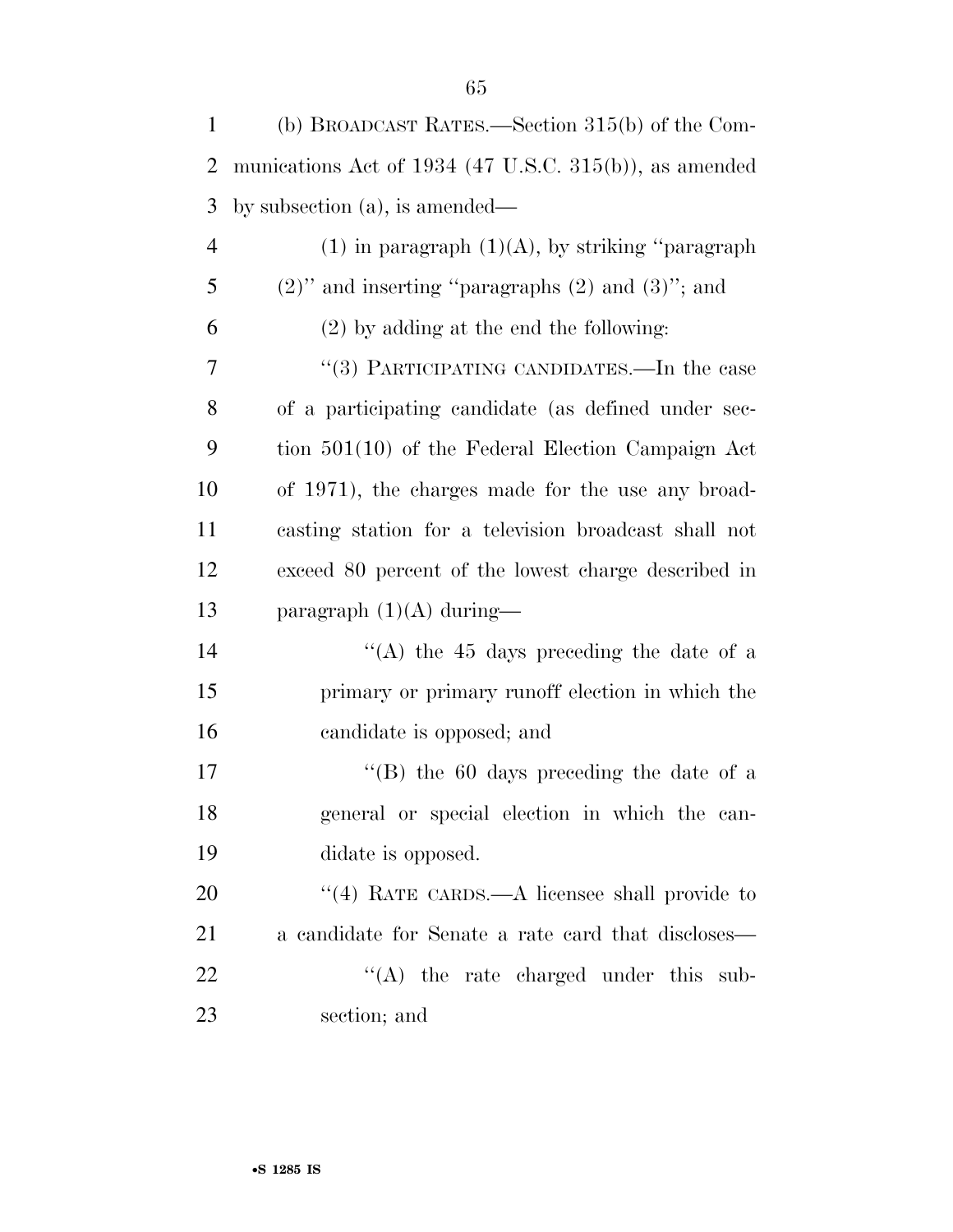| $\mathbf{1}$   | $\lq\lq$ the method that the licensee uses to          |
|----------------|--------------------------------------------------------|
| $\overline{2}$ | determine the rate charged under this sub-             |
| 3              | section.".                                             |
| $\overline{4}$ | (c) PREEMPTION; AUDITS.—Section 315 of such Act        |
| 5              | $(47 \text{ U.S.C. } 315)$ is amended—                 |
| 6              | $(1)$ by redesignating subsections $(f)$ and $(g)$ as  |
| 7              | subsections (e) and (f), respectively and moving       |
| 8              | them to follow the existing subsection (e);            |
| 9              | $(2)$ by redesignating the existing subsection $(e)$   |
| 10             | as subsection $(c)$ ; and                              |
| 11             | $(3)$ by inserting after subsection $(e)$ (as redesig- |
| 12             | nated by paragraph $(2)$ ) the following:              |
| 13             | $``$ (d) PREEMPTION.—                                  |
| 14             | "(1) IN GENERAL.—Except as provided in para-           |
| 15             | graph (2), and notwithstanding the requirements of     |
| 16             | subsection $(b)(1)(A)$ , a licensee shall not preempt  |
| 17             | the use of a broadcasting station by a legally quali-  |
| 18             | fied candidate for Senate who has purchased and        |
| 19             | paid for such use.                                     |
| 20             | "(2) CIRCUMSTANCES BEYOND CONTROL OF LI-               |
| 21             | CENSEE.—If a program to be broadcast by a broad-       |
| 22             | casting station is preempted because of cir-           |
| 23             | cumstances beyond the control of the station, any      |
| 24             | candidate or party advertising spot scheduled to be    |
| 25             | broadcast during that program shall be treated in      |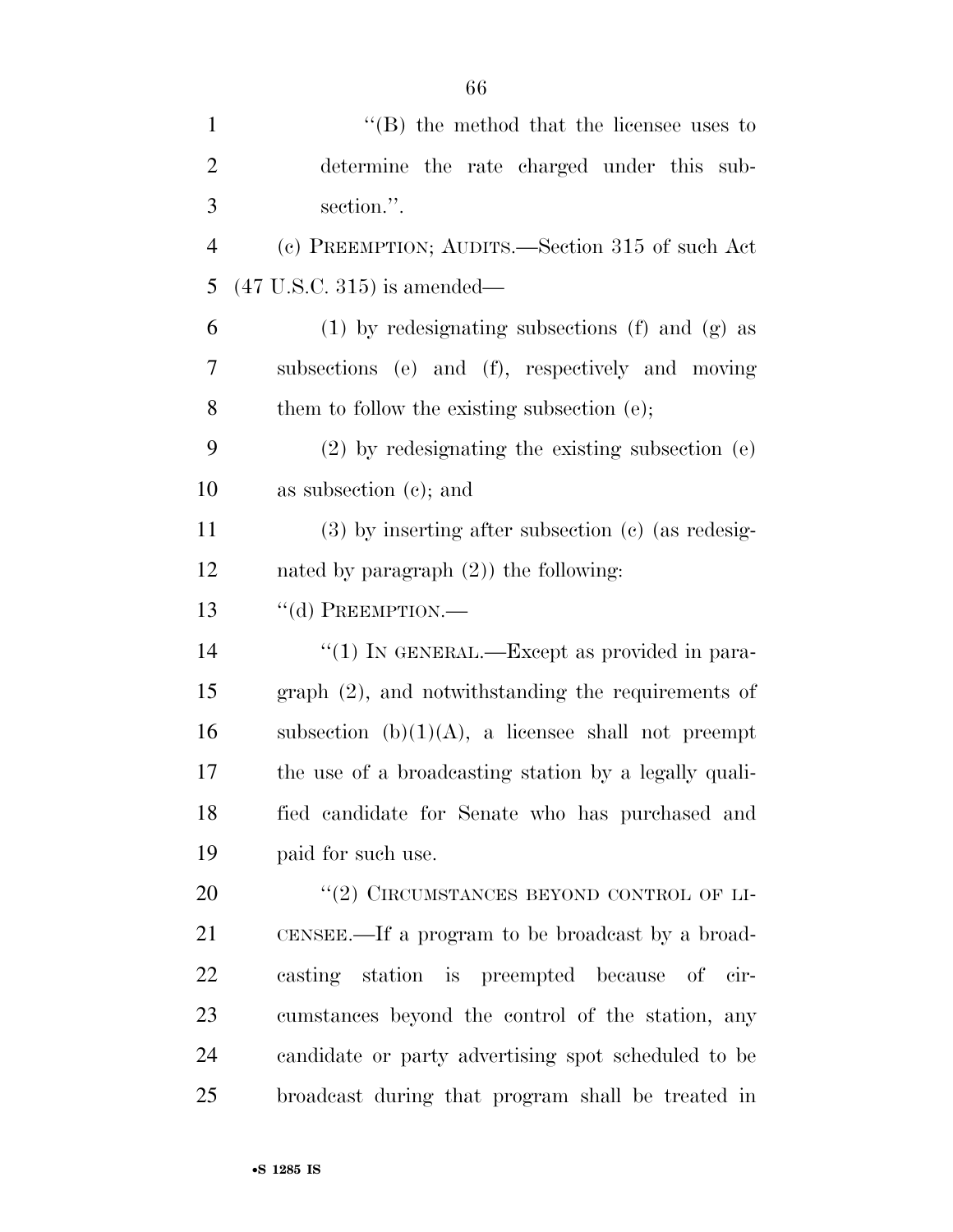the same fashion as a comparable commercial adver-tising spot.

 ''(e) AUDITS.—During the 45-day period preceding a primary election and the 60-day period preceding a gen- eral election, the Commission shall conduct such audits as it deems necessary to ensure that each broadcaster to which this section applies is allocating television broadcast advertising time in accordance with this section and sec-tion 312.''.

 (d) REVOCATION OF LICENSE FOR FAILURE TO PER-11 MIT ACCESS.—Section  $312(a)(7)$  of the Communications Act of 1934 (47 U.S.C. 312(a)(7)) is amended—

13 (1) by striking "or repeated";

 (2) by inserting ''or cable system'' after ''broad-casting station''; and

 (3) by striking ''his candidacy'' and inserting ''the candidacy of the candidate, under the same terms, conditions, and business practices as apply to the most favored advertiser of the licensee''.

 (e) STYLISTIC AMENDMENTS.—Section 315 of such Act (47 U.S.C. 315) is amended—

22 (1) by striking "the" in subsection  $(f)(1)$ , as re- designated by subsection (b)(1), and inserting ''BROADCASTING STATION.—'';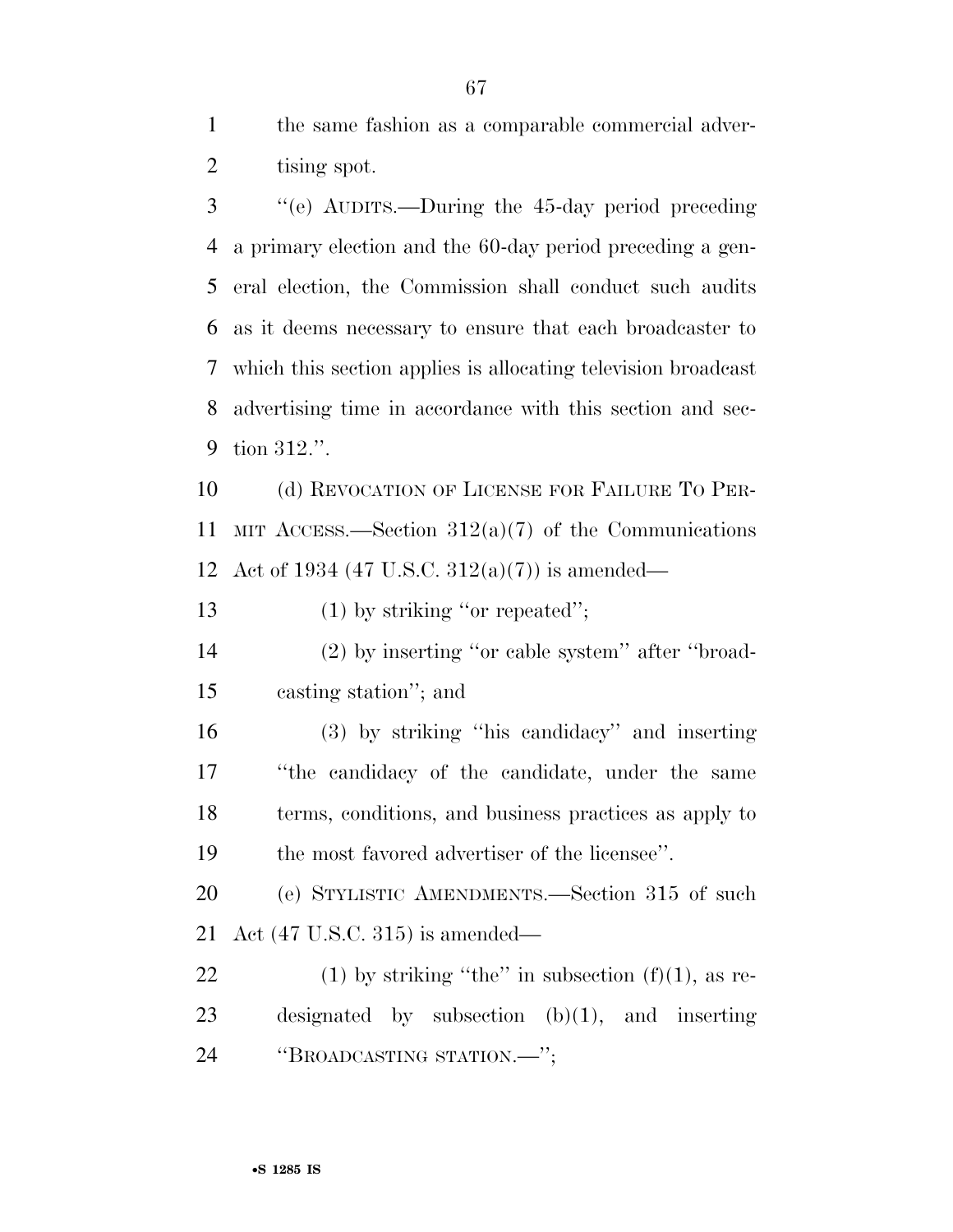1 (2) by striking "the" in subsection  $(f)(2)$ , as re- designated by subsection (b)(1), and inserting ''LI- CENSEE; STATION LICENSEE.—''; and (3) by inserting ''REGULATIONS.—'' in sub-5 section (g), as redesignated by subsection (b)(1), be- fore ''The Commission''. **SEC. 202. POLITICAL ADVERTISEMENT VOUCHERS FOR PARTICIPATING CANDIDATES.**  (a) IN GENERAL.—Title III of the Communications Act of 1934 (47 U.S.C. 301 et seq.) is amended by insert- ing after section 315 the following: **''SEC. 315A. POLITICAL ADVERTISEMENT VOUCHER PRO- GRAM.**  ''(a) IN GENERAL.—The Commission shall establish and administer a voucher program for the purchase of airtime on broadcasting stations for political advertise- ments in accordance with the provisions of this section. ''(b) CANDIDATES.—The Commission shall only dis-

 burse vouchers under the program established under sub- section (a) to individuals who meet the following require-ments:

22 "(1) QUALIFICATION.—The individual is cer- tified by the Federal Election Commission as a par- ticipating candidate (as defined under section 501(10) of the Federal Election Campaign Act of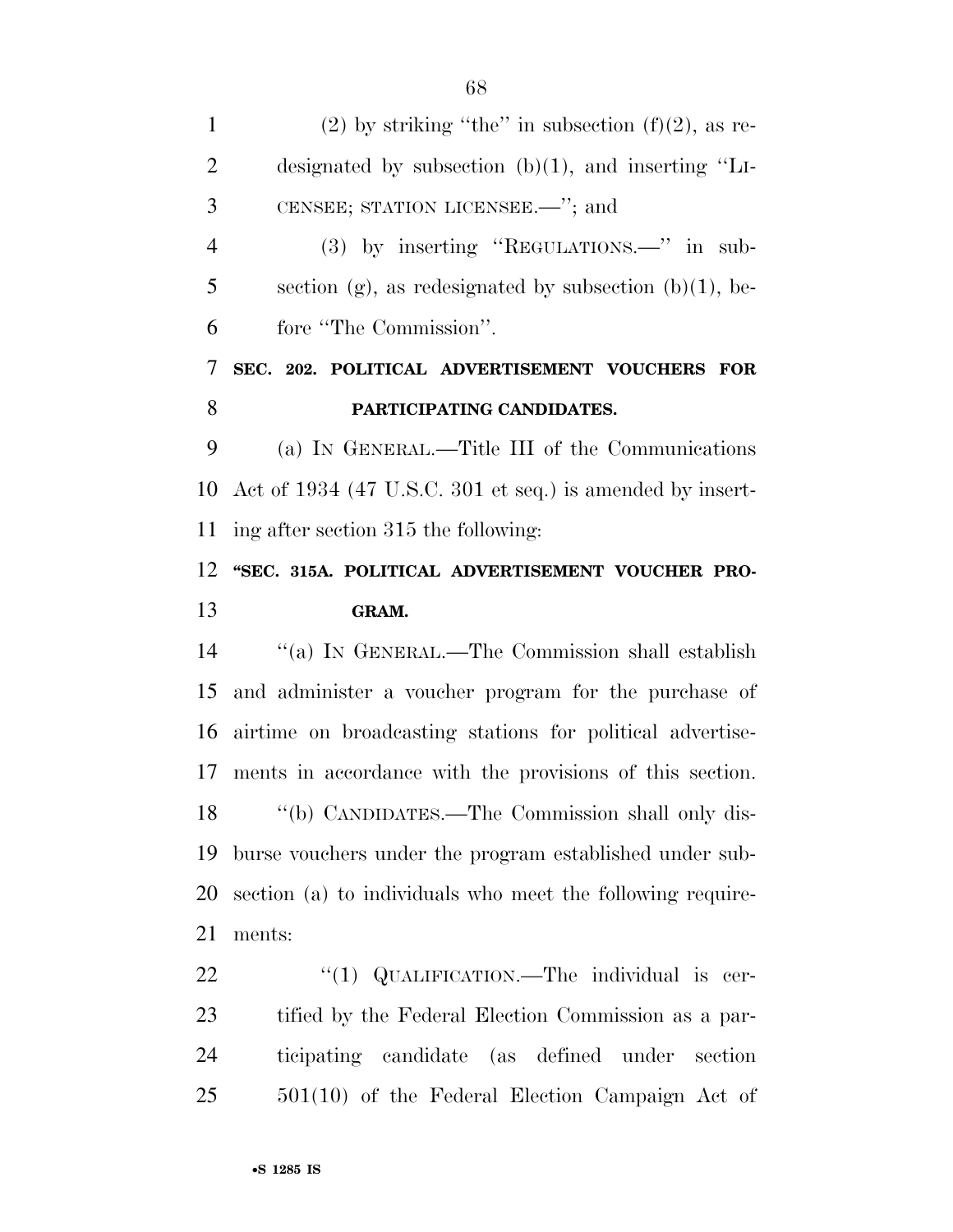| $\mathbf{1}$   | 1971) with respect to a general election for Federal        |
|----------------|-------------------------------------------------------------|
| $\overline{2}$ | office under section 508 of the Federal Election            |
| 3              | Campaign Act of 1971.                                       |
| $\overline{4}$ | "(2) AGREEMENT.—The individual has agreed                   |
| 5              | in writing-                                                 |
| 6              | $\lq\lq$ to keep and furnish to the Federal                 |
| $\overline{7}$ | Election Commission such records, books, and                |
| 8              | other information as it may require; and                    |
| 9              | $\lq\lq (B)$ to repay to the Federal Communica-             |
| 10             | tions Commission, if the Federal Election Com-              |
| 11             | mission revokes the certification of the indi-              |
| 12             | vidual as a participating candidate (as so de-              |
| 13             | fined), an amount equal to the dollar value of              |
| 14             | vouchers which were received from the Commis-               |
| 15             | sion and used by the candidate.                             |
| 16             | "(c) AMOUNTS.—The Commission shall disburse                 |
| 17             | vouchers to each candidate certified under subsection (b)   |
| 18             | in an aggregate amount equal to $$100,000$ multiplied by    |
| 19             | the number of congressional districts in the State with re- |
| 20             | spect to which such candidate is running for office.        |
| 21             | $\lq\lq$ Use.—                                              |
| 22             | "(1) EXCLUSIVE USE.—Vouchers disbursed by                   |
| 23             | the Commission under this section may be used only          |
| 24             | for the purchase of broadcast airtime for political         |
| 25             | advertisements relating to a general election for the       |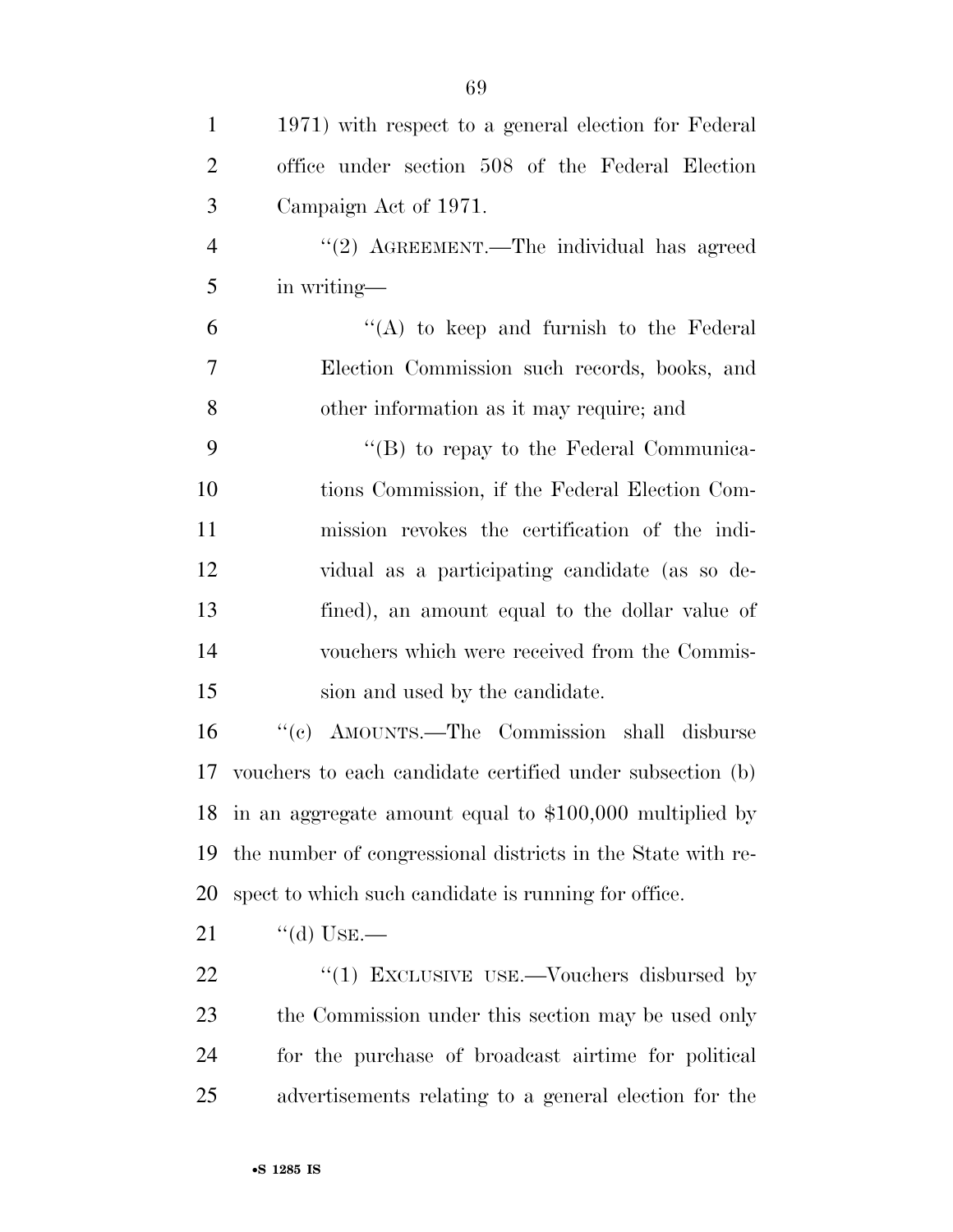| $\mathbf{1}$   | office of Senate by the participating candidate to |
|----------------|----------------------------------------------------|
| $\overline{2}$ | which the vouchers were disbursed, except that—    |
| 3              | "(A) a candidate may exchange vouchers             |
| $\overline{4}$ | with a political party under paragraph $(2)$ ; and |
| 5              | "(B) a political party may use vouchers            |
| 6              | only to purchase broadcast airtime for political   |
| 7              | advertisements for generic party advertising, to   |
| 8              | support candidates for State or local office in a  |
| 9              | general election, or to support participating      |
| 10             | candidates of the party in a general election for  |
| 11             | Federal office, but only if it discloses the value |
| 12             | of the voucher used as an expenditure under        |
| 13             | section 315(d) of the Federal Election Cam-        |
| 14             | paign Act of 1971 (2 U.S.C. 441(d)).               |
| 15             | "(2) EXCHANGE WITH POLITICAL PARTY COM-            |
| 16             | MITTEE.-                                           |
| 17             | "(A) IN GENERAL.—An individual who re-             |
| 18             | ceives a voucher under this section may transfer   |
| 19             | the right to use all or a portion of the value of  |
| 20             | the voucher to a committee of the political        |
| 21             | party of which the individual is a candidate in    |
| 22             | exchange for money in an amount equal to the       |
| 23             | cash value of the voucher or portion exchanged.    |
| 24             | "(B) CONTINUATION OF CANDIDATE OBLI-               |
| 25             | GATIONS.—The transfer of a voucher, in whole       |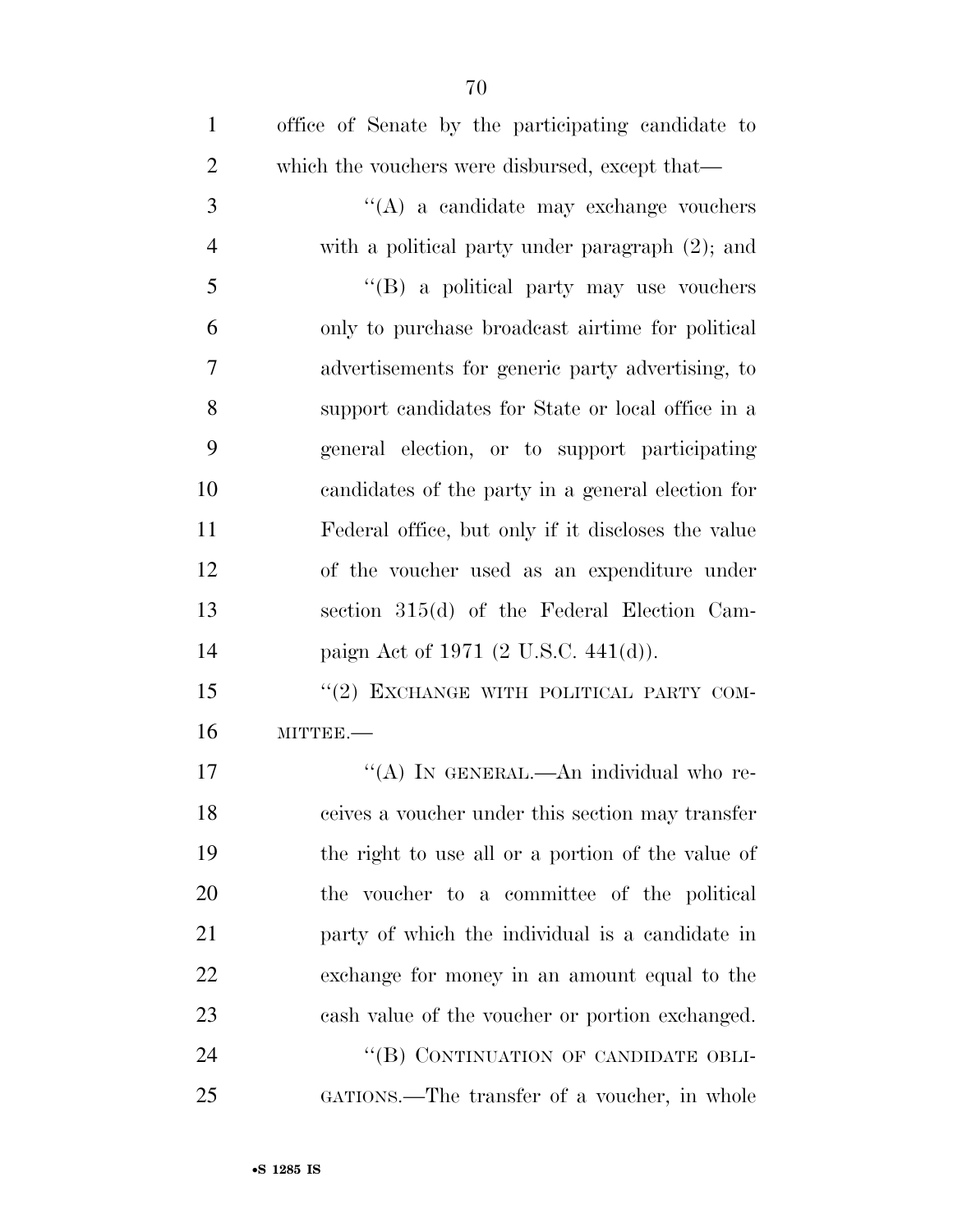| $\mathbf{1}$   | or in part, to a political party committee under |
|----------------|--------------------------------------------------|
| $\overline{2}$ | this paragraph does not release the candidate    |
| 3              | from any obligation under the agreement made     |
| $\overline{4}$ | under subsection $(b)(2)$ or otherwise modify    |
| 5              | that agreement or its application to that can-   |
| 6              | didate.                                          |
| 7              | "(C) PARTY COMMITTEE OBLIGATIONS.-               |
| 8              | Any political party committee to which a vouch-  |
| 9              | er or portion thereof is transferred under sub-  |
| 10             | paragraph $(A)$ —                                |
| 11             | "(i) shall account fully, in accordance          |
| 12             | with such requirements as the Commission         |
| 13             | may establish, for the receipt of the vouch-     |
| 14             | er; and                                          |
| 15             | "(ii) may not use the transferred                |
| 16             | voucher or portion thereof for any purpose       |
| 17             | other than a purpose described in para-          |
| 18             | graph $(1)(B)$ .                                 |
| 19             | $``(D)$ VOUCHER AS A CONTRIBUTION                |
| 20             | UNDER FECA.—If a candidate transfers a           |
| 21             | voucher or any portion thereof to a political    |
| 22             | party committee under subparagraph $(A)$ —       |
| 23             | "(i) the value of the voucher or por-            |
| 24             | tion thereof transferred shall be treated as     |
| 25             | a contribution from the candidate to the         |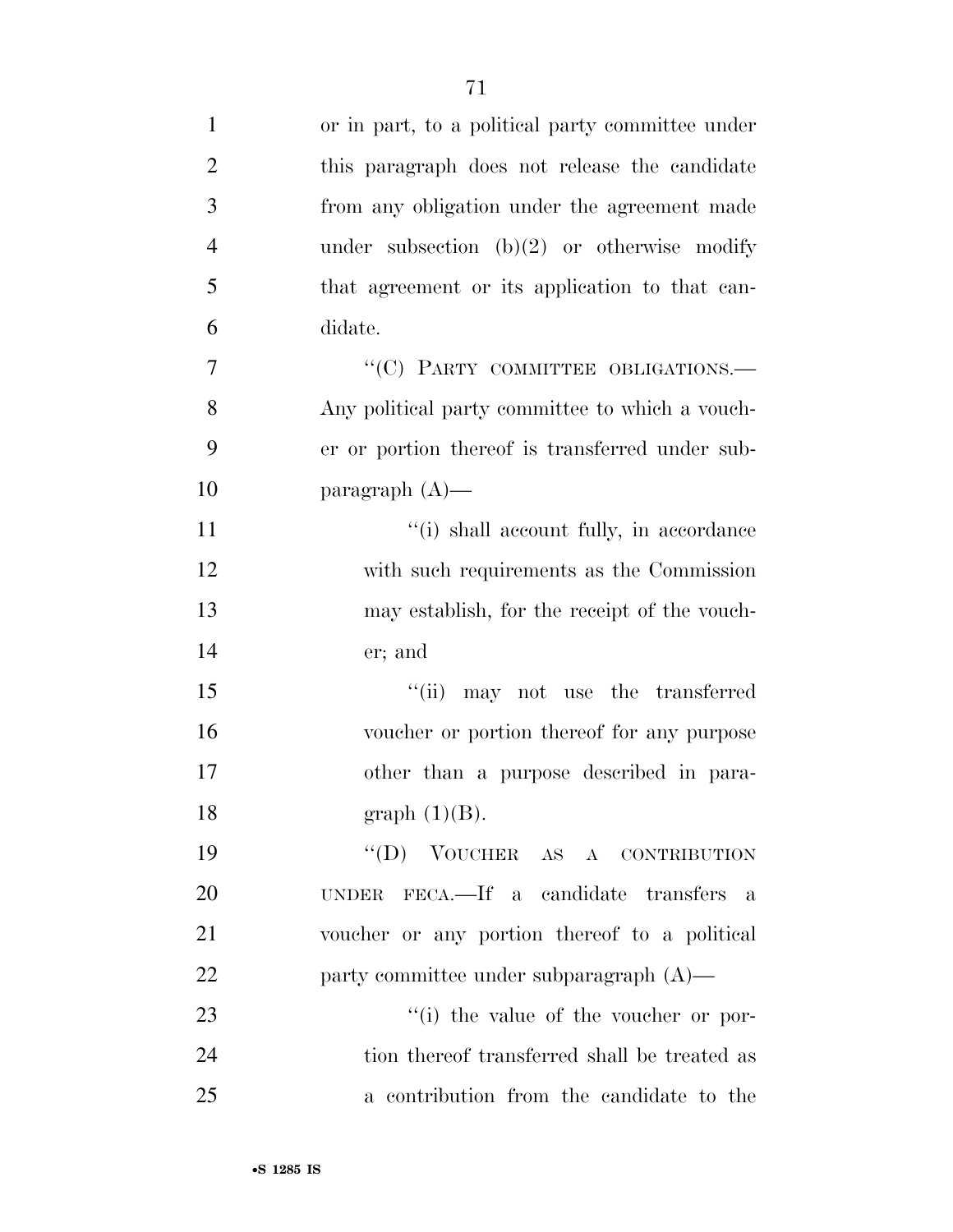| $\mathbf{1}$   | committee, and from the committee to the             |
|----------------|------------------------------------------------------|
| $\overline{2}$ | candidate, for purposes of sections 302              |
| 3              | and 304 of the Federal Election Campaign             |
| $\overline{4}$ | Act of 1971 (2 U.S.C. 432 and 434);                  |
| 5              | "(ii) the committee may, in exchange,                |
| 6              | provide to the candidate only funds subject          |
| $\overline{7}$ | to the prohibitions, limitations, and report-        |
| 8              | ing requirements of the Federal Election             |
| 9              | Campaign Act of 1971 (2 U.S.C. 431 et                |
| 10             | seq.); and                                           |
| 11             | "(iii) the amount, if identified as a                |
| 12             | 'voucher exchange' shall not be considered           |
| 13             | a contribution for the purposes of sections          |
| 14             | $315$ or $506$ of that Act.                          |
| 15             | "(e) VALUE; ACCEPTANCE; REDEMPTION.-                 |
| 16             | "(1) VOUCHER.—Each voucher disbursed by              |
| 17             | the Commission under this section shall have a value |
| 18             | in dollars, redeemable upon presentation to the      |
| 19             | Commission, together with such documentation and     |
| 20             | other information as the Commission may require,     |
| 21             | for the purchase of broadcast airtime for political  |
| 22             | advertisements in accordance with this section.      |
| 23             | $\lq(2)$ ACCEPTANCE.—A broadcasting station          |
| 24             | shall accept vouchers in payment for the purchase of |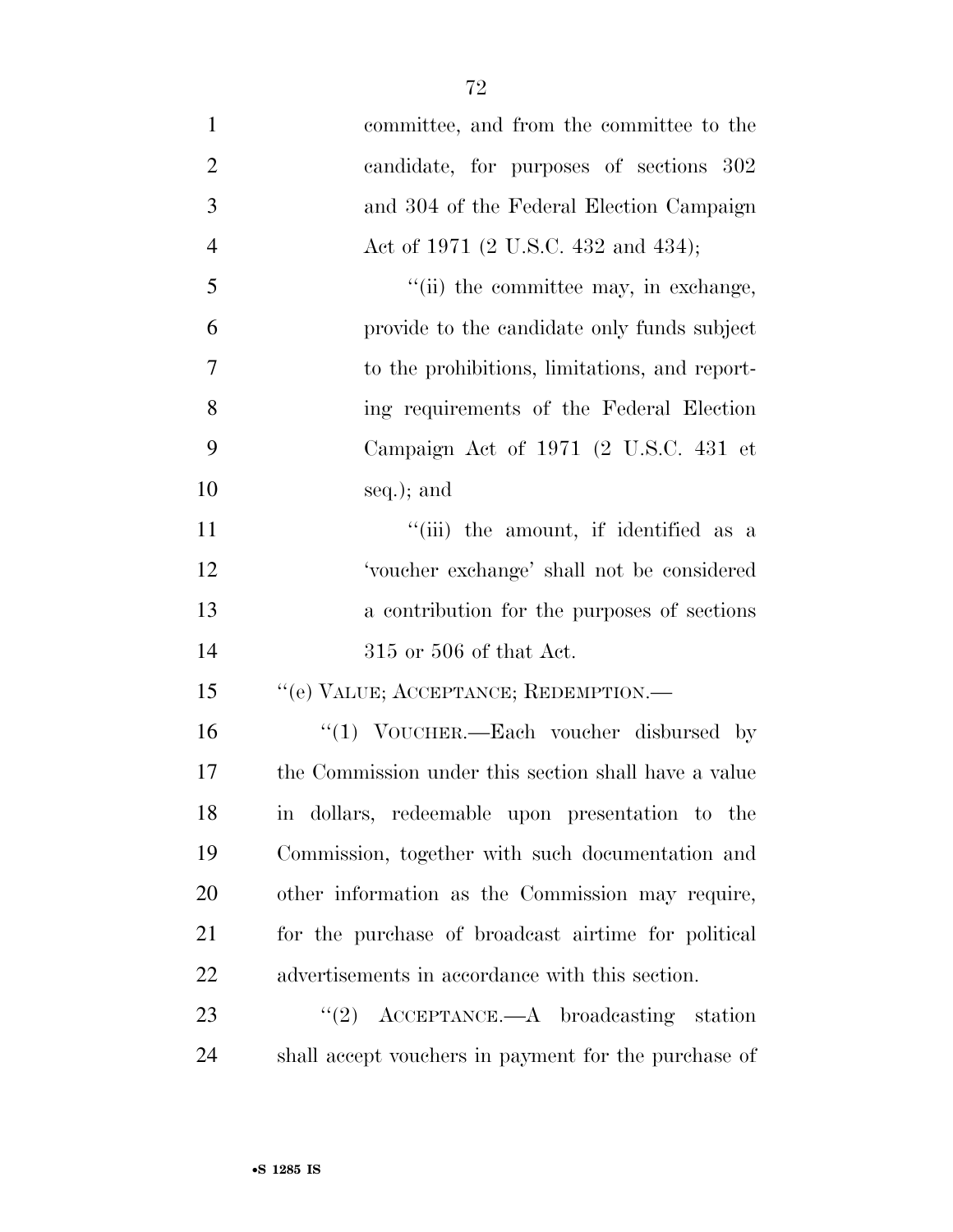broadcast airtime for political advertisements in ac-cordance with this section.

 ''(3) REDEMPTION.—The Commission shall re- deem vouchers accepted by broadcasting stations under paragraph (2) upon presentation, subject to such documentation, verification, accounting, and application requirements as the Commission may im- pose to ensure the accuracy and integrity of the voucher redemption system. The Commission shall use amounts in the Political Advertising Voucher Account established under subsection (f) to redeem vouchers presented under this subsection.

13  $((4)$  EXPIRATION.—

14 "(A) CANDIDATES.—A voucher may only be used to pay for broadcast airtime for polit- ical advertisements to be broadcast before mid- night on the day before the date of the Federal election in connection with which it was issued and shall be null and void for any other use or purpose.

21 "(B) EXCEPTION FOR POLITICAL PARTY COMMITTEES.—A voucher held by a political party committee may be used to pay for broad- cast airtime for political advertisements to be broadcast before midnight on December 31st of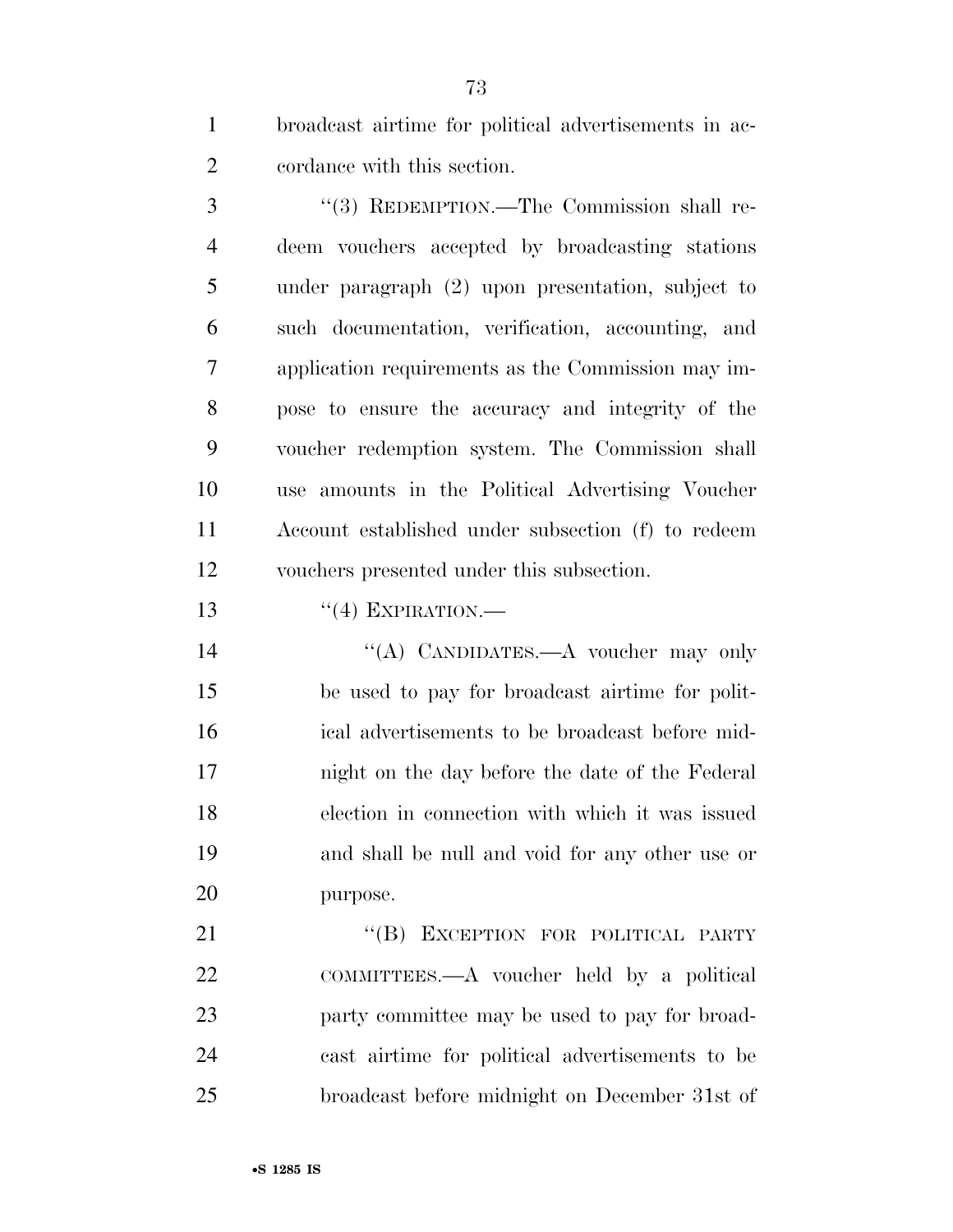| $\mathbf{1}$   | the odd-numbered year following the year in         |
|----------------|-----------------------------------------------------|
| $\overline{2}$ | which the voucher was issued by the Commis-         |
| 3              | sion.                                               |
| $\overline{4}$ | (6(5)<br>VOUCHER AS EXPENDITURE UNDER               |
| 5              | FECA.                                               |
| 6              | "(A) IN GENERAL.—Except as provided in              |
| 7              | subparagraph (B), for purposes of the Federal       |
| 8              | Election Campaign Act of 1971 (2 U.S.C. 431)        |
| 9              | et seq.), the use of a voucher to purchase          |
| 10             | broadcast airtime constitutes an expenditure as     |
| 11             | defined in section $301(9)(A)$ of that Act (2)      |
| 12             | U.S.C. $431(9)(A)$ ).                               |
| 13             | "(B) PARTICIPATING CANDIDATES.—The                  |
| 14             | use of a voucher to purchase broadcast airtime      |
| 15             | by a participating candidate shall not constitute   |
| 16             | an expenditure for purposes of section 506 of       |
| 17             | such Act.                                           |
| 18             | ``(f)<br>POLITICAL ADVERTISING VOUCHER<br>$AC-$     |
| 19             | COUNT.                                              |
| 20             | $\lq(1)$ IN GENERAL.—The Commission shall es-       |
| 21             | tablish an account to be known as the Political Ad- |
| 22             | vertising Voucher Account, which shall be credited  |
| 23             | with commercial television and radio spectrum use   |
| 24             | fees assessed under this subsection, together with  |
| 25             | any amounts repaid or otherwise reimbursed under    |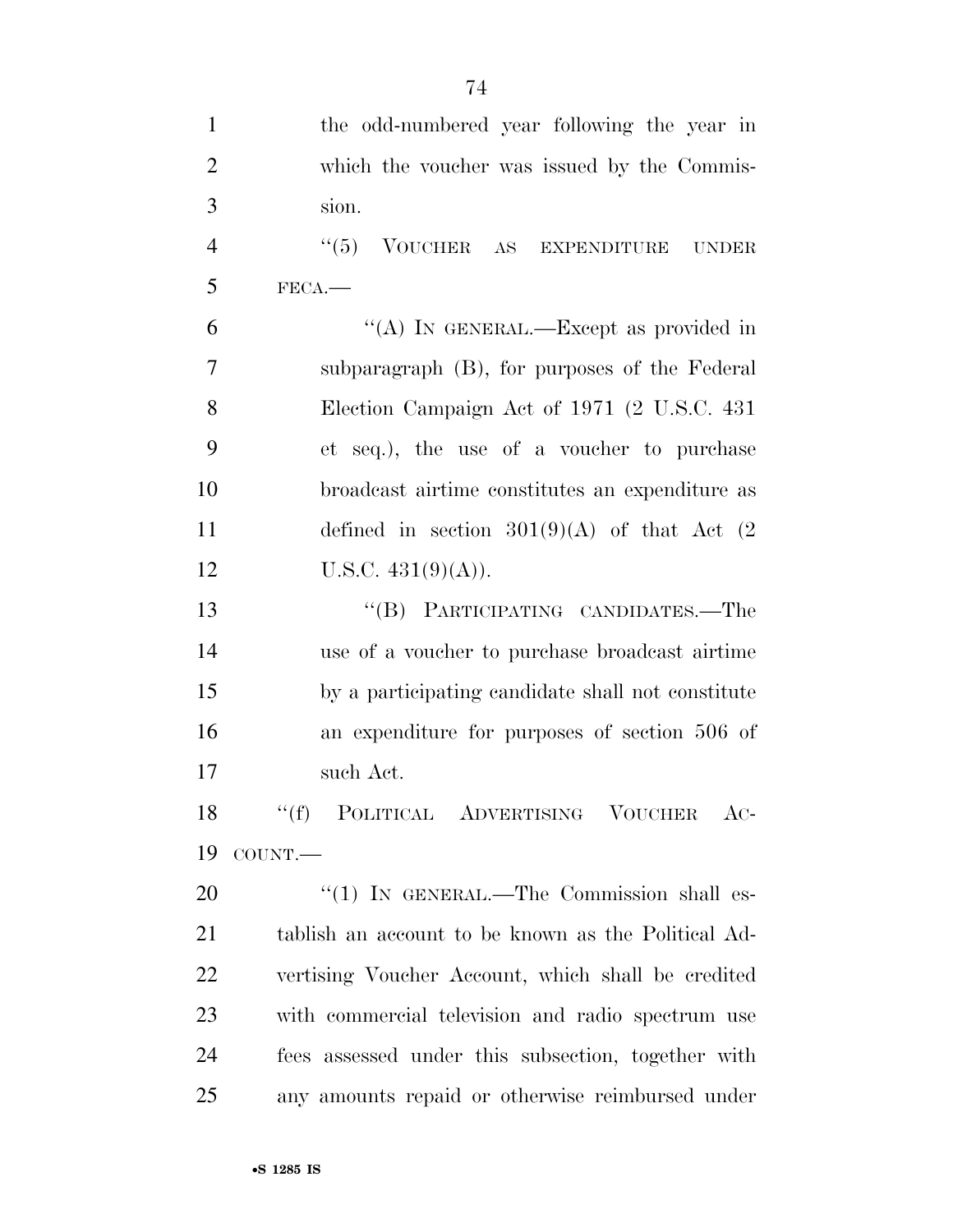| $\mathbf{1}$   | this section or section $508(b)(2)(B)$ of the Federal |
|----------------|-------------------------------------------------------|
| $\overline{2}$ | Election Campaign Act of 1971.                        |
| 3              | $"(2)$ SPECTRUM USE FEE.—                             |
| 4              | "(A) IN GENERAL.—The Commission shall                 |
| 5              | assess, and collect annually, from each broad-        |
| 6              | cast station, a spectrum use fee in an amount         |
| $\overline{7}$ | equal to 2 percent of each broadcasting sta-          |
| 8              | tion's gross advertising revenues for such year.      |
| 9              | $\lq\lq (B)$ AVAILABILITY.—                           |
| 10             | "(i) IN GENERAL.—Any amount as-                       |
| 11             | sessed and collected under this paragraph             |
| 12             | shall be used by the Commission as an off-            |
| 13             | setting collection for the purposes of mak-           |
| 14             | ing disbursements under this section, ex-             |
| 15             | cept that—                                            |
| 16             | $\lq\lq$ (I) the salaries and expenses ac-            |
| 17             | count of the Commission shall be                      |
| 18             | eredited with such sums as are nec-                   |
| 19             | essary from those amounts for the                     |
| 20             | costs of developing and implementing                  |
| 21             | the program established by this sec-                  |
| 22             | tion; and                                             |
| 23             | "(II) the Commission may reim-                        |
| 24             | burse the Federal Election Commis-                    |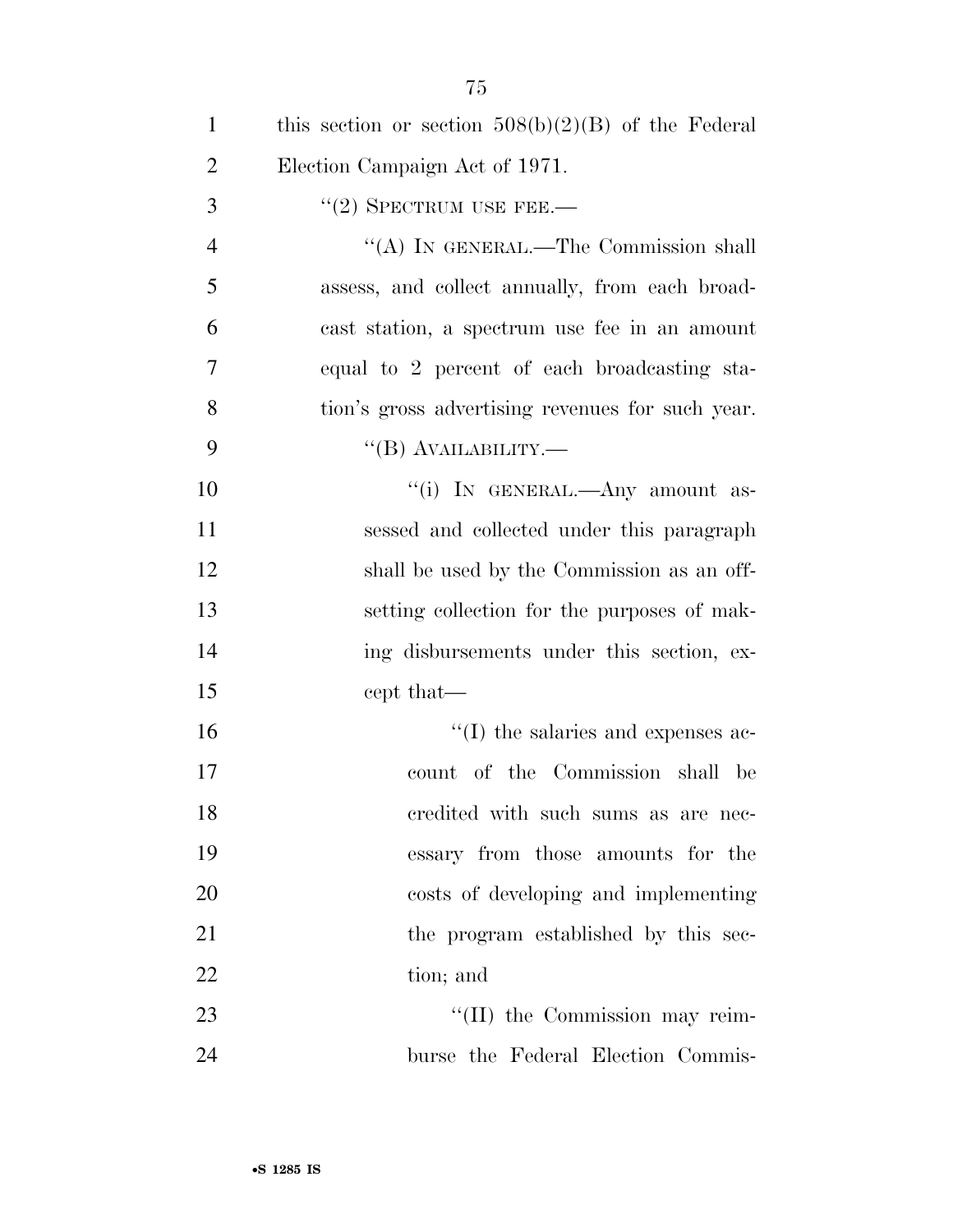| $\mathbf{1}$   | sion for any expenses incurred by the                |
|----------------|------------------------------------------------------|
| $\overline{2}$ | Commission under this section.                       |
| 3              | "(ii) DEPOSIT OF EXCESS FEES INTO                    |
| $\overline{4}$ | SENATE FAIR ELECTIONS FUND.—If the                   |
| 5              | amount assessed and collected under this             |
| 6              | paragraph for years in any election period           |
| 7              | exceeds the amount necessary for making              |
| 8              | disbursements under this section for such            |
| 9              | election period, the Commission shall de-            |
| 10             | posit such excess in the Senate Fair Elec-           |
| 11             | tions Fund.                                          |
| 12             | "(C) FEE DOES NOT APPLY TO PUBLIC                    |
| 13             | BROADCASTING STATIONS.—Subparagraph (A)              |
| 14             | does not apply to a public telecommunications        |
| 15             | entity (as defined in section $397(12)$ of this      |
| 16             | Act).                                                |
| 17             | "(3) ADMINISTRATIVE PROVISIONS.—Except as            |
| 18             | otherwise provided in this subsection, section 9 of  |
| 19             | this Act applies to the assessment and collection of |
| 20             | fees under this subsection to the same extent as if  |
| 21             | those fees were regulatory fees imposed under sec-   |
| 22             | tion 9.                                              |
| 23             | "(g) DEFINITIONS.—In this section:                   |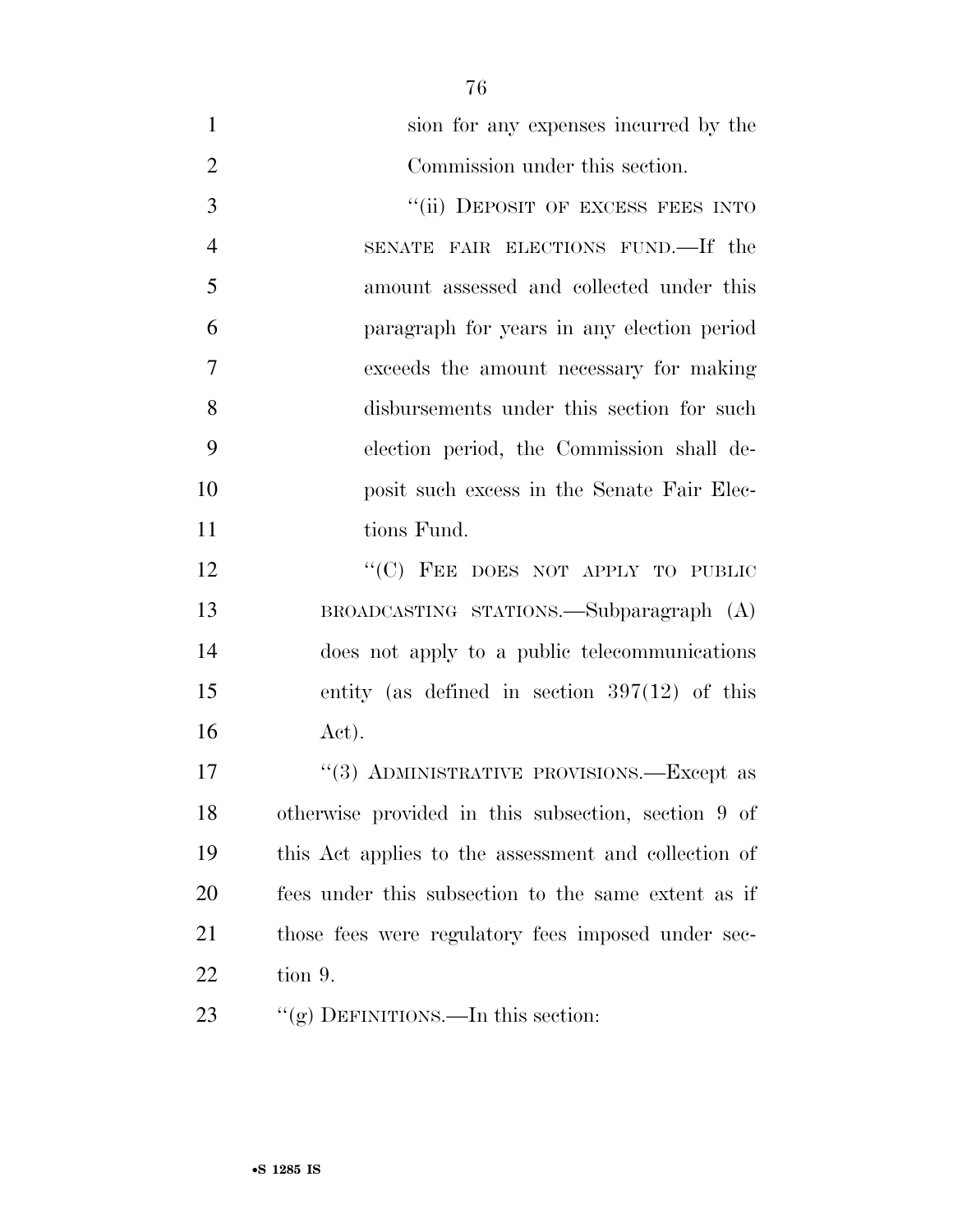| $\mathbf{1}$   | ``(1)<br>BROADCASTING STATION.—The term                   |
|----------------|-----------------------------------------------------------|
| $\overline{2}$ | 'broadcasting station' has the meaning given that         |
| 3              | term by section $315(f)(1)$ of this Act.                  |
| $\overline{4}$ | "(2) FEDERAL ELECTION.—The term 'Federal                  |
| 5              | election' means any regularly-scheduled, primary,         |
| 6              | runoff, or special election held to nominate or elect     |
| 7              | a candidate to Federal office.                            |
| 8              | "(3) FEDERAL OFFICE.—The term 'Federal of-                |
| 9              | fice' has the meaning given that term by section          |
| 10             | 301(3) of the Federal Election Campaign Act of            |
| 11             | 1971 (2 U.S.C. 431(3)).                                   |
| 12             | "(4) POLITICAL PARTY.—The term 'political                 |
| 13             | party' means a major party or a minor party as de-        |
| 14             | fined in section $9002(3)$ or (4) of the Internal Rev-    |
| 15             | enue Code of 1986 (26 U.S.C. 9002(3) or $(4)$ ).          |
| 16             | $\cdot\cdot$ (5) OTHER TERMS.—Except as otherwise pro-    |
| 17             | vided in this section, any term used in this section      |
| 18             | that is defined in section 301 or 501 of the Federal      |
| 19             | Election Campaign of 1971 (2 U.S.C. 431) has the          |
| 20             | meaning given that term by either such section of         |
| 21             | that Act.                                                 |
| 22             | "(h) REGULATIONS.—The Commission shall pre-               |
| 23             | scribe such regulations as may be necessary to carry out  |
| 24             | the provisions of this section. In developing the regula- |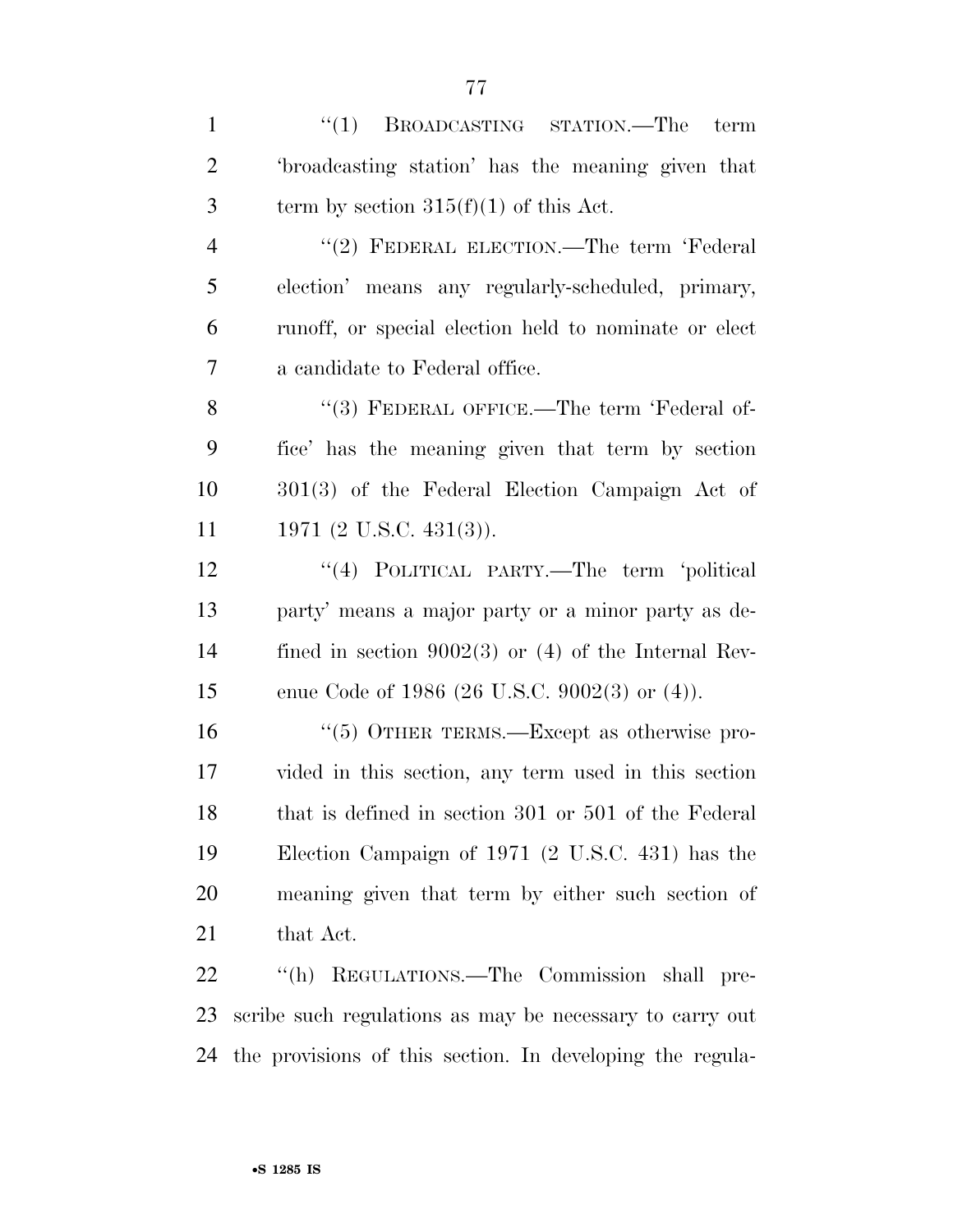tions, the Commission shall consult with the Federal Elec-tion Commission.''.

## **SEC. 203. FCC TO PRESCRIBE STANDARDIZED FORM FOR REPORTING CANDIDATE CAMPAIGN ADS.**

 (a) IN GENERAL.—Within 90 days after the date of enactment of this Act, the Federal Communications Com- mission shall initiate a rulemaking proceeding to establish a standardized form to be used by broadcasting stations, as defined in section 315(f)(1) of the Communications Act 10 of 1934 (47 U.S.C.  $315(f)(1)$ ), to record and report the purchase of advertising time by or on behalf of a candidate for nomination for election, or for election, to Federal elec-tive office.

 (b) CONTENTS.—The form prescribed by the Com- mission under subsection (a) shall require, broadcasting stations to report, at a minimum—

 (1) the station call letters and mailing address; (2) the name and telephone number of the sta- tion's sales manager (or individual with responsi-20 bility for advertising sales);

 (3) the name of the candidate who purchased the advertising time, or on whose behalf the adver- tising time was purchased, and the Federal elective office for which he or she is a candidate;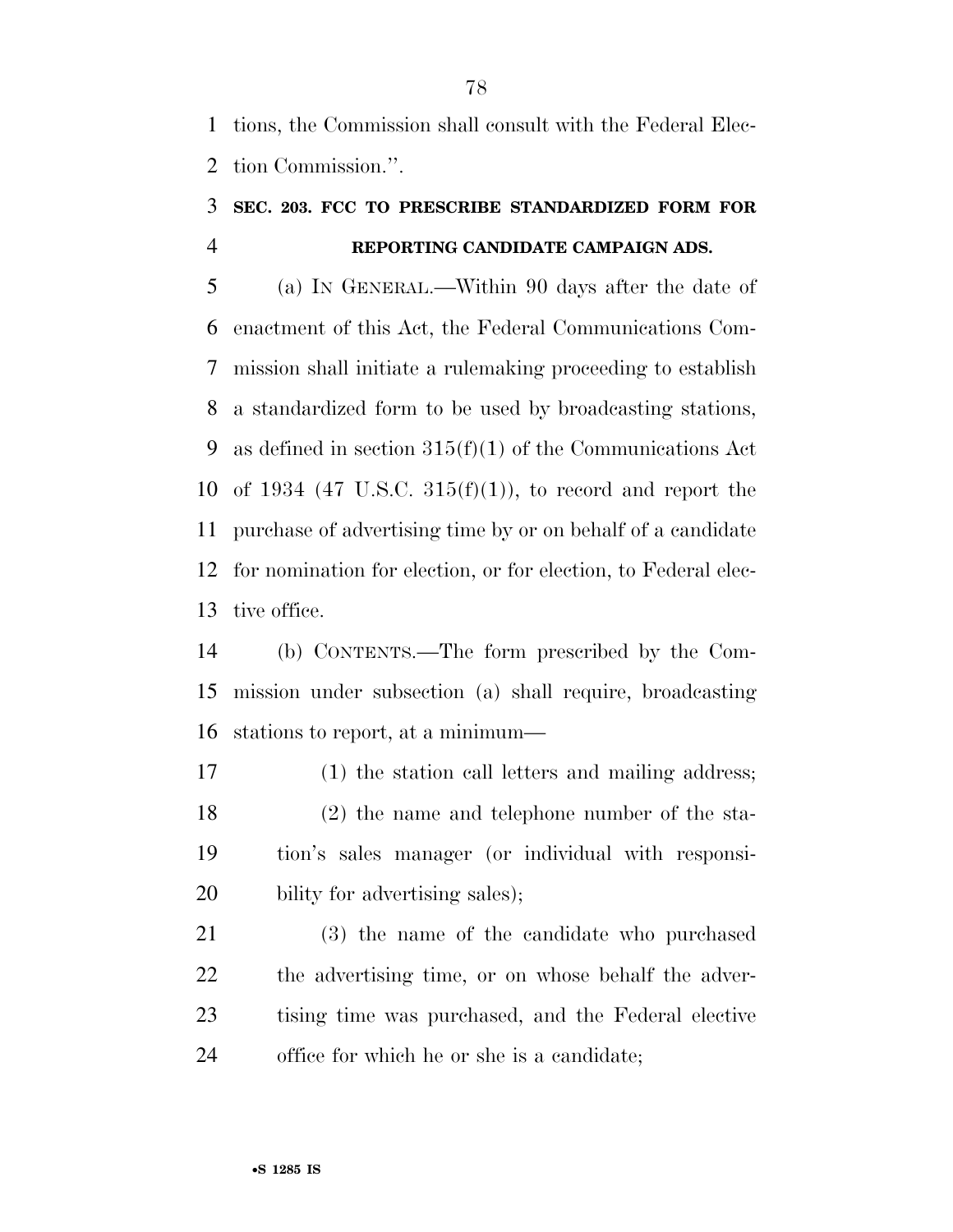| $\mathbf{1}$   | (4) the name, mailing address, and telephone                 |
|----------------|--------------------------------------------------------------|
| $\overline{2}$ | number of the person responsible for purchasing              |
| 3              | broadcast political advertising for the candidate;           |
| 4              | $(5)$ notation as to whether the purchase agree-             |
| 5              | ment for which the information is being reported is          |
| 6              | a draft or final version; and                                |
| 7              | (6) the following information about the adver-               |
| 8              | tisement:                                                    |
| 9              | (A) The date and time of the broadcast.                      |
| 10             | (B) The program in which the advertise-                      |
| 11             | ment was broadcast.                                          |
| 12             | (C) The length of the broadcast airtime.                     |
| 13             | (c) INTERNET ACCESS. - In its rulemaking under               |
| 14             | subsection (a), the Commission shall require any broad-      |
| 15             | casting station required to file a report under this section |
| 16             | that maintains an Internet website to make available a       |
| 17             | link to such reports on that website.                        |
| 18             | SEC. 204. LIMIT ON CONGRESSIONAL USE OF THE FRANK-           |
| 19             | ING PRIVILEGE.                                               |
| 20             | (a) IN GENERAL.—Section $3210(a)(6)$ of title 39,            |
| 21             | United States Code, is amended by striking subparagraph      |
| 22             | (A) and inserting the following:                             |
| 23             | " $(A)(i)$ Except as provided in clause (ii), Member of      |
| 24             | Congress or a Congressional Committee or Subcommittee        |
| 25             | of which such Member is Chairman or Ranking Member           |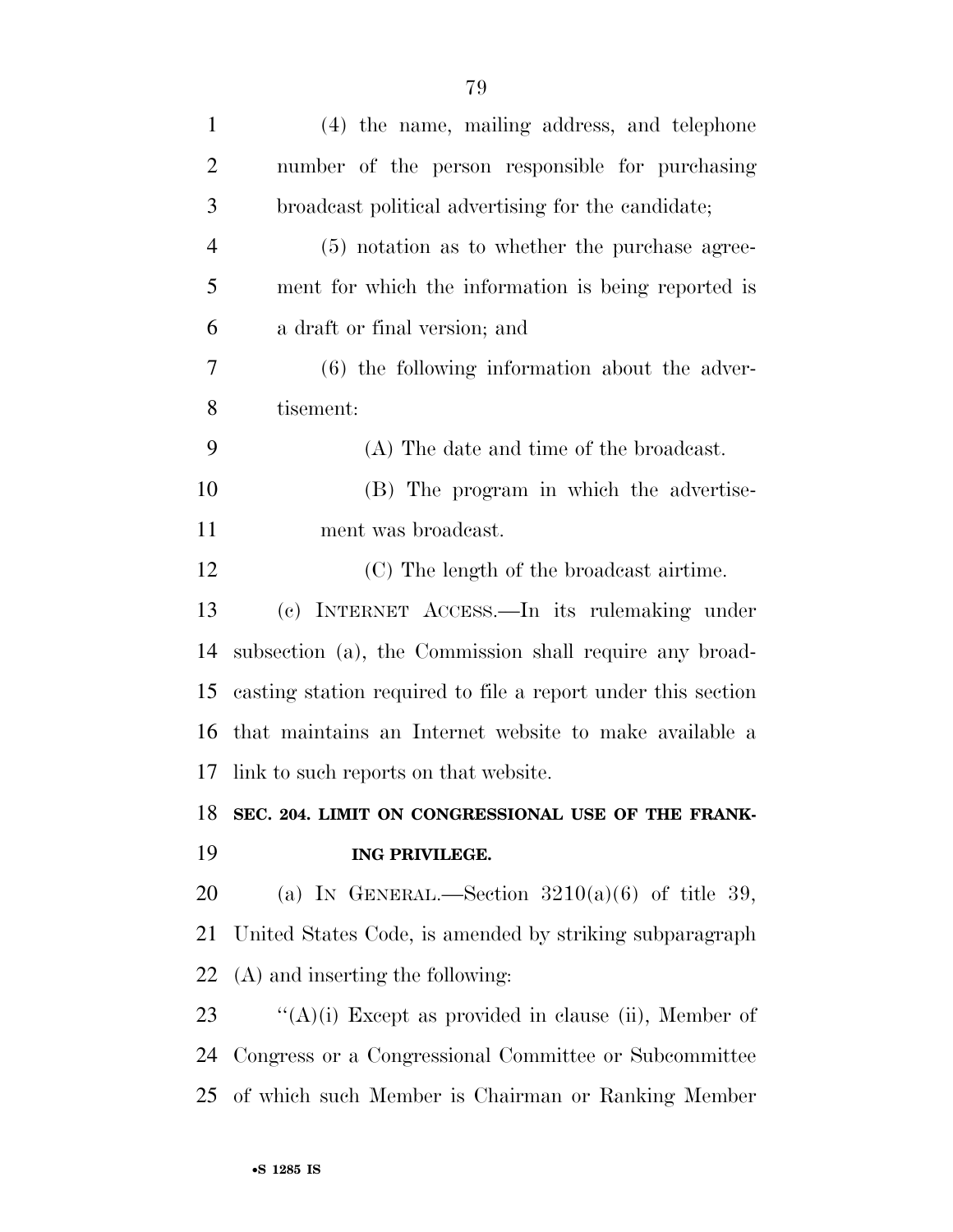shall not mail any mass mailing as franked mail during the period which begins 90 days before date of the primary election and ends on the date of the general election with respect to any Federal office which such Member holds, unless the Member has made a public announcement that the Member will not be a candidate for reelection to such office in that year.

 ''(ii) A Member of Congress or a Congressional Com- mittee or Subcommittee of which such Member is Chair- man or Ranking Member may mail a mass mailing as franked mail if—

12  $\langle f(\mathbf{I}) \rangle$  the purpose of the mailing is to commu-nicate information about a public meeting; and

14 ''(II) the content of the mailed matter includes only the name of the Member, Committee, or Sub- committee, as appropriate, and the date, time, and place of the public meeting.''.

(b) CONFORMING AMENDMENTS.—

 (1) Section 3210(a)(6) of title 39, United States Code, is amended by striking subparagraph (B) and by redesignating subparagraphs (C) through (F) as subparagraphs (B) through (E), re-spectively.

24 (2) Section  $3210(a)(6)(E)$  of title 39, United States Code, as redesignated by paragraph (1), is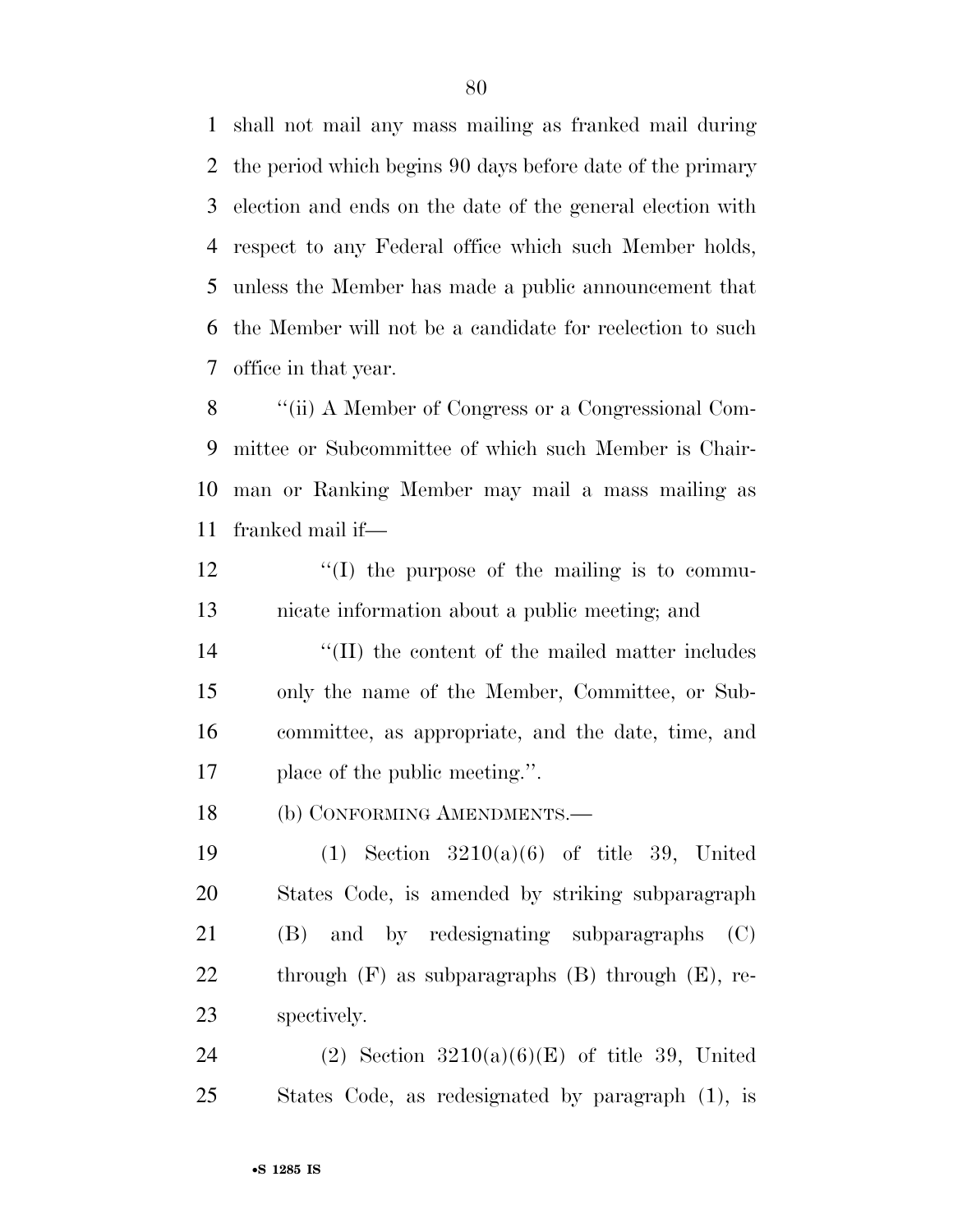amended by striking ''subparagraphs (A) and (C)'' and inserting ''subparagraphs (A) and (B)''.

# **TITLE III—RESPONSIBILITIES OF THE FEDERAL ELECTION COMMISSION**

#### **SEC. 301. PETITION FOR CERTIORARI.**

 Section 307(a)(6) of the Federal Election Campaign 8 Act of 1971 (2 U.S.C.  $437d(a)(6)$ ) is amended by insert- ing ''(including a proceeding before the Supreme Court on certiorari)'' after ''appeal''.

# **SEC. 302. FILING BY SENATE CANDIDATES WITH COMMIS-SION.**

 Section 302(g) of the Federal Election Campaign Act 14 of 1971 (2 U.S.C.  $432(g)$ ) is amended to read as follows: 15 "(g) FILING WITH THE COMMISSION.—All des- ignations, statements, and reports required to be filed under this Act shall be filed with the Commis-sion.''.

#### **SEC. 303. ELECTRONIC FILING OF FEC REPORTS.**

 Section 304(a)(11) of the Federal Election Campaign Act of 1971 (2 U.S.C. 434(a)(11)) is amended—

 (1) in subparagraph (A), by striking ''under this Act—'' and all that follows and inserting ''under this Act shall be required to maintain and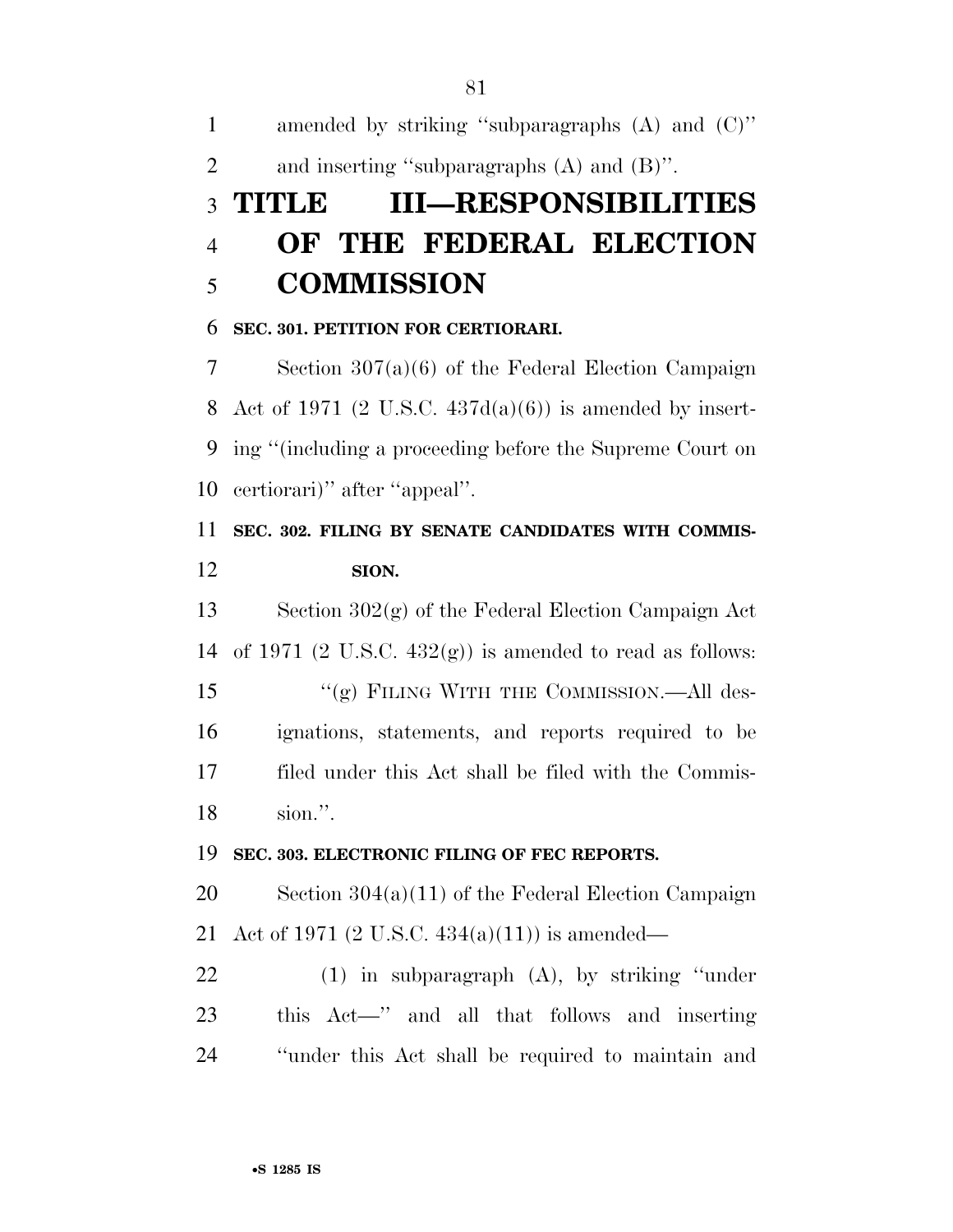| $\mathbf{1}$   | file such designation, statement, or report in elec-  |
|----------------|-------------------------------------------------------|
| 2              | tronic form accessible by computers.";                |
| 3              | $(2)$ in subparagraph $(B)$ , by striking "48         |
| $\overline{4}$ | hours" and all that follows through "filed electroni- |
| 5              | cally)" and inserting "24 hours"; and                 |
| 6              | $(3)$ by striking subparagraph $(D)$ .                |
| 7              | <b>TITLE IV-MISCELLANEOUS</b>                         |
| 8              | <b>PROVISIONS</b>                                     |

### **SEC. 401. SEVERABILITY.**

 If any provision of this Act or amendment made by this Act, or the application of a provision or amendment to any person or circumstance, is held to be unconstitu- tional, the remainder of this Act and amendments made by this Act, and the application of the provisions and amendment to any person or circumstance, shall not be affected by the holding.

#### **SEC. 402. REVIEW OF CONSTITUTIONAL ISSUES.**

 An appeal may be taken directly to the Supreme Court of the United States from any final judgment, de- cree, or order issued by any court ruling on the constitu- tionality of any provision of this Act or amendment made by this Act.